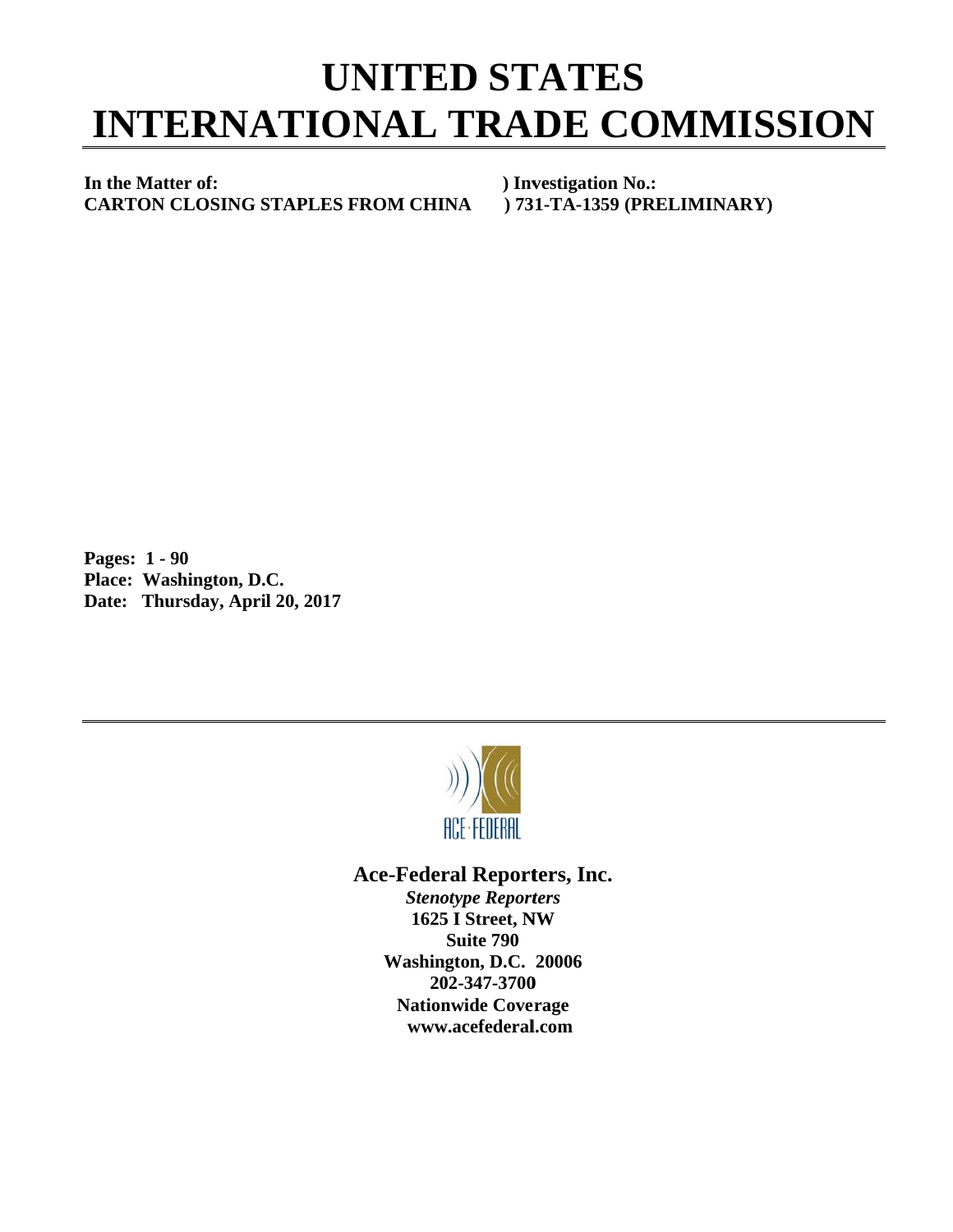| $\mathbf 1$    | UNITED STATES OF AMERICA                                   |
|----------------|------------------------------------------------------------|
| $\overline{2}$ | BEFORE THE                                                 |
| $\mathfrak{Z}$ | INTERNATIONAL TRADE COMMISSION                             |
| $\overline{4}$ |                                                            |
| 5              | ) Investigation No.:<br>IN THE MATTER OF:                  |
| 6              | CARTON CLOSING STAPLES FROM CHINA ) 731-TA-1359            |
| 7              | ) (PRELIMINARY)                                            |
| 8              |                                                            |
| 9              |                                                            |
| 10             |                                                            |
| 11             | Main Hearing Room (Room 101)                               |
| 12             | U.S. International Trade                                   |
| 13             | Commission                                                 |
| 14             | 500 E Street, SW                                           |
| 15             | Washington, DC                                             |
| 16             | Thursday, April 20, 2017                                   |
| 17             | The meeting commenced pursuant to notice at 12:30          |
| 18             | p.m., before the Investigative Staff of the United States  |
| 19             | International Trade Commission, Michael Anderson, Director |
| 20             | of Investigations, presiding.                              |
| 21             |                                                            |
| 22             |                                                            |
| 23             |                                                            |
| 24             |                                                            |
| 25             |                                                            |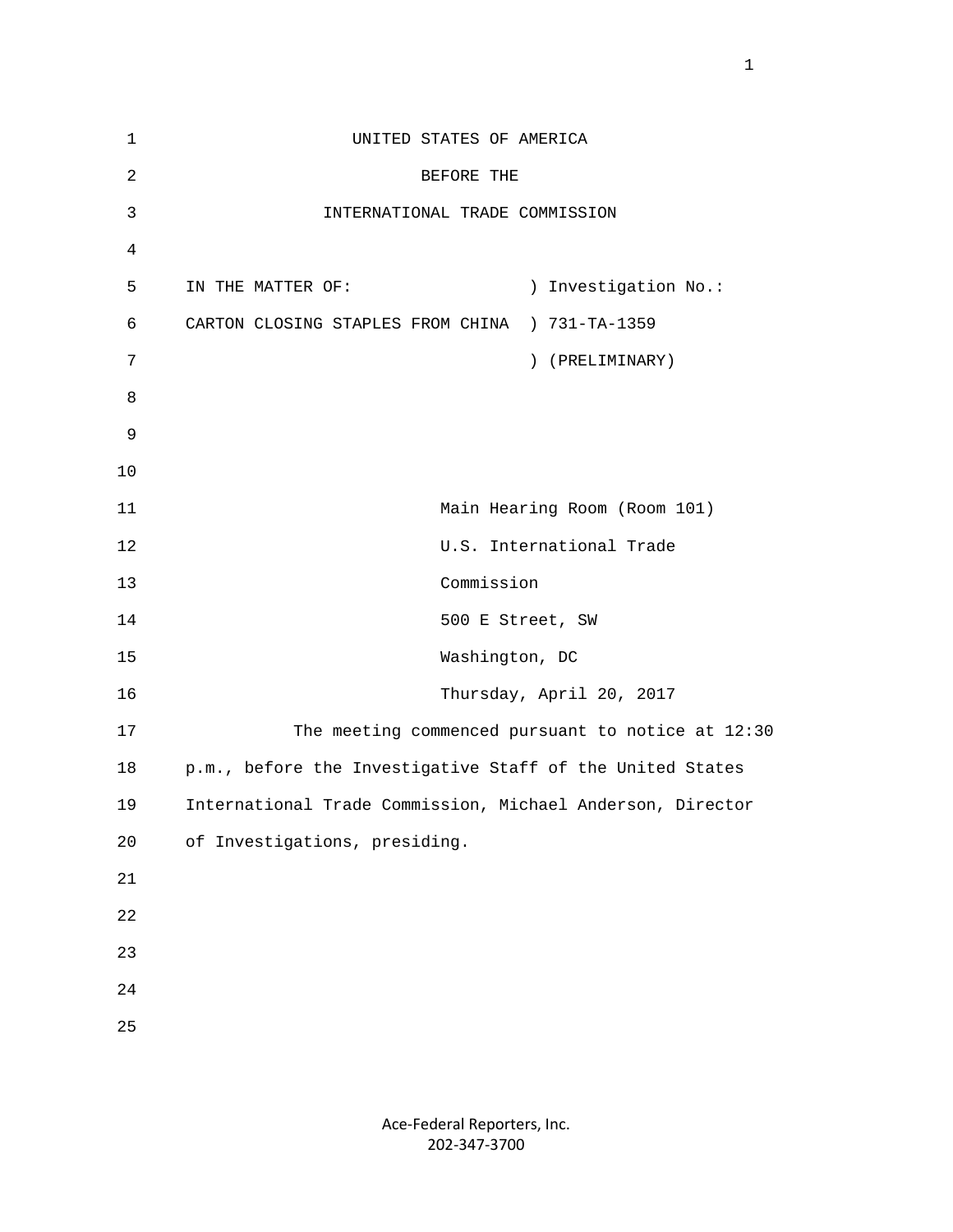1 APPEARANCES:

| $\overline{2}$ | Staff:                                        |
|----------------|-----------------------------------------------|
| 3              | Sharon Bellamy, Records Management Specialist |
| $\overline{4}$ |                                               |
| 5              | Michael Anderson, Director of Investigations  |
| 6              | Douglas Corkran, Supervisory Investigator     |
| 7              | Lawrence Jones, Investigator                  |
| 8              | Mark Brininstool, International Trade Analyst |
| 9              | Cindy Cohen, Economist                        |
| 10             | Janet Freas, Accountant/Auditor               |
| 11             | Benjamin Allen, Attorney/Advisor              |
| 12             |                                               |
| 13             |                                               |
| 14             |                                               |
| 15             |                                               |
| 16             |                                               |
| 17             |                                               |
| 18             |                                               |
| 19             |                                               |
| 20             |                                               |
| 21             |                                               |
| 22             |                                               |
| 23             |                                               |
| 24             |                                               |
| 25             |                                               |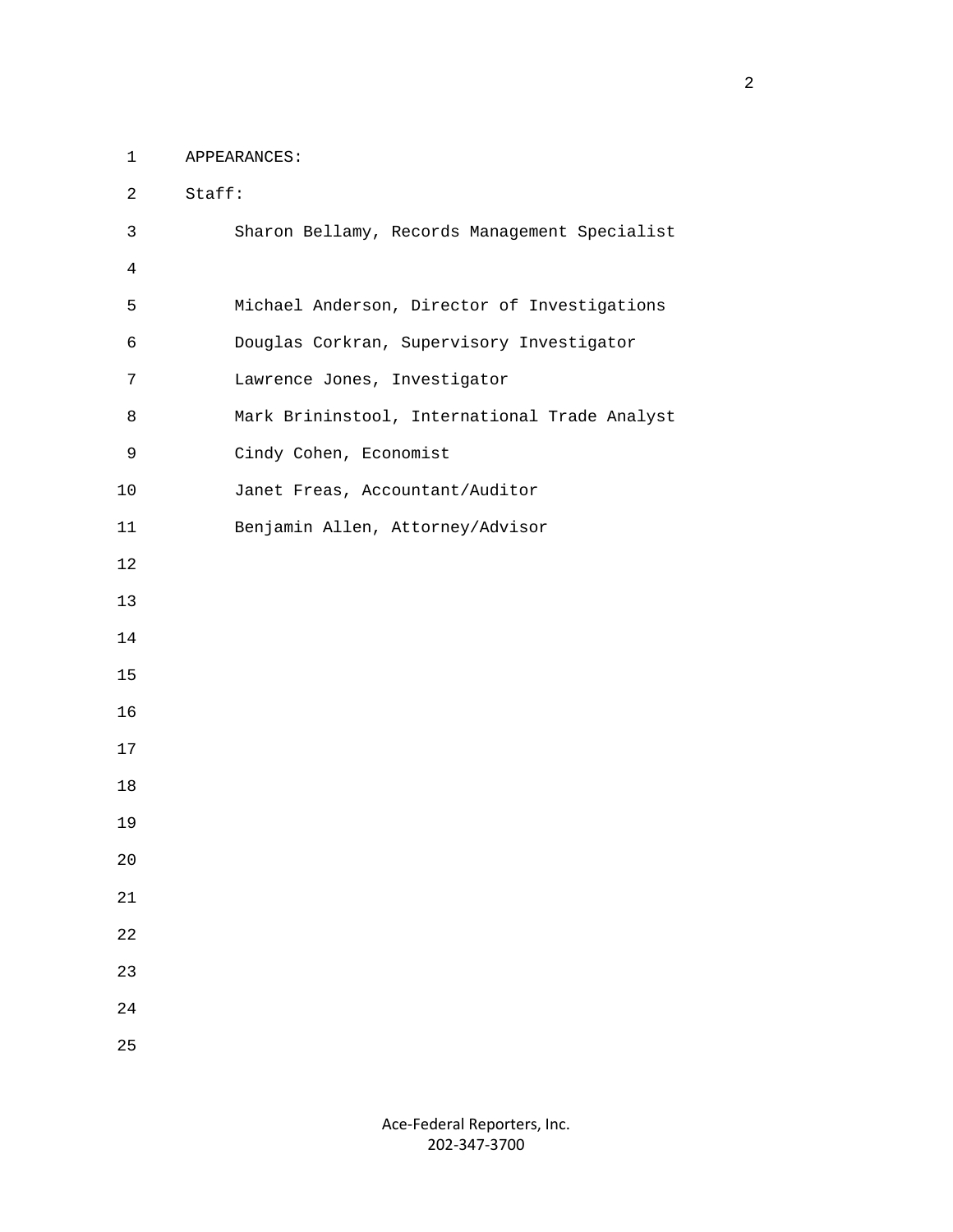```
 1 Opening Remarks:
```

```
 2 Petitioners (Elizabeth J. Drake, Stewart and Stewart) 
3 
          4 In Support of the Imposition of Antidumping Duty Orders: 
          5 Stewart & Stewart 
          6 Washington, DC 
          7 on behalf of 
          8 North American Steel & Wire, Inc./ISM Enterprises 
          9 Maroune Farah, Owner, North American Steel & Wire, 
         10 Inc./ISM Enterprises 
         11 Ross Tyndall, Management Consultant, North American 
         12 Steel & Wire, Inc./ISM Enterprises 
         13 Elizabeth J. Drake, Philip A. Butler and Jennifer M. 
         14 Smith - Of Counsel 
         15 
         16 Closing Remarks: 
         17 Petitioners (Elizabeth J. Drake, Stewart and Stewart) 
         18 
         19 
         20 
         21 
         22 
         23 
         24 
         25
```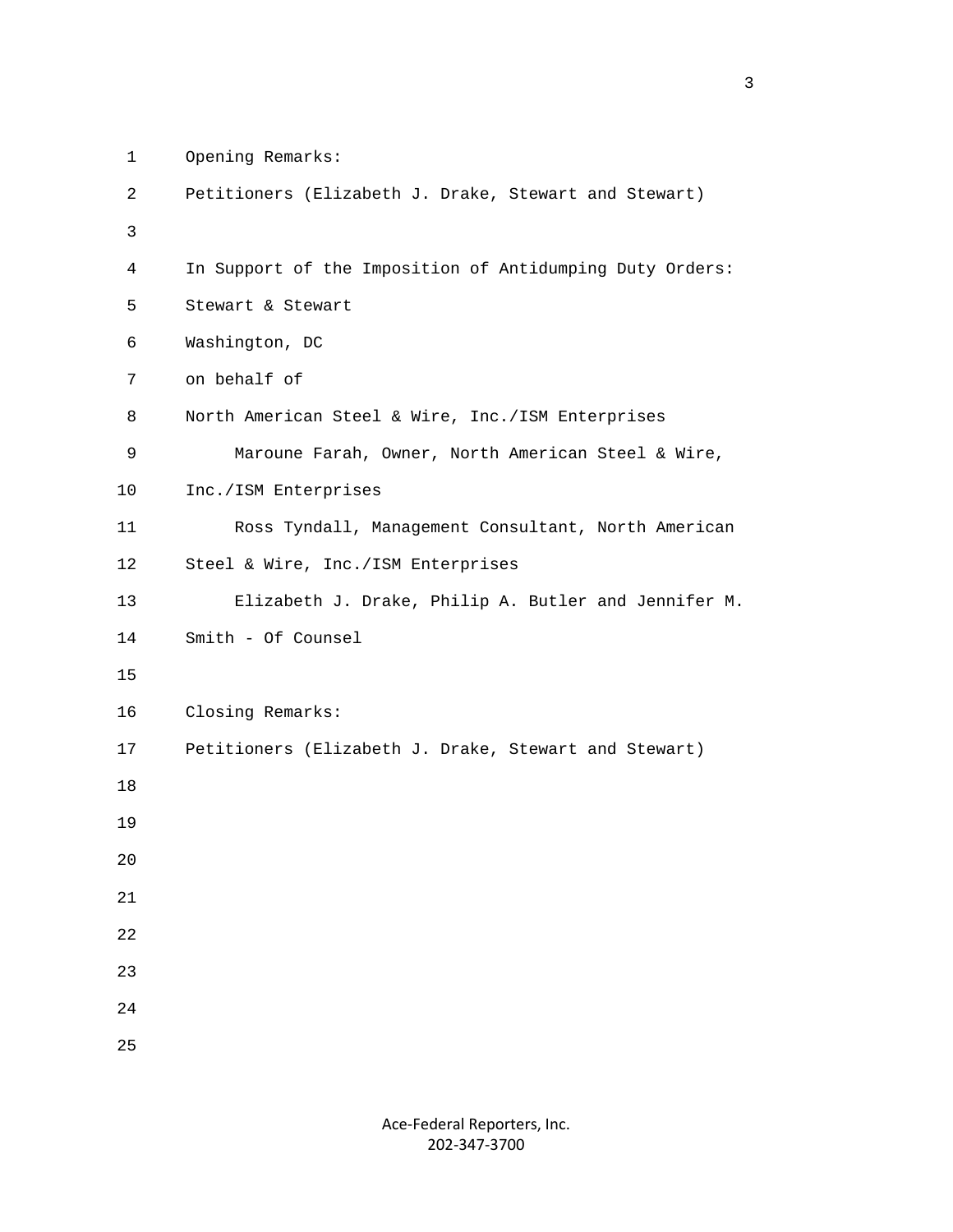1 I N D E X **Page 12 Page 12 Page 12 Page 12 Page 12 Page 12 Page 12 Page 12 Page 12 Page 12 Page 12 Page 12 Page 12 Page 12 Page 12 Page 12 Page 12 Page 12 Page 12 Page 12 Page 12 Page 12** 3 Elizabeth J. Drake - Of Counsel 6 5 Maroune Farah, Owner, North American Steel & Wire, 6 Inc./ISM Enterprises 10 8 Ross Tyndall, Management Consultant, North American Steel & 9 Wire, Inc./ISM Enterprises 15 11 Closing Remarks: 12 Petitioners (Elizabeth J. Drake, Stewart and Stewart) 88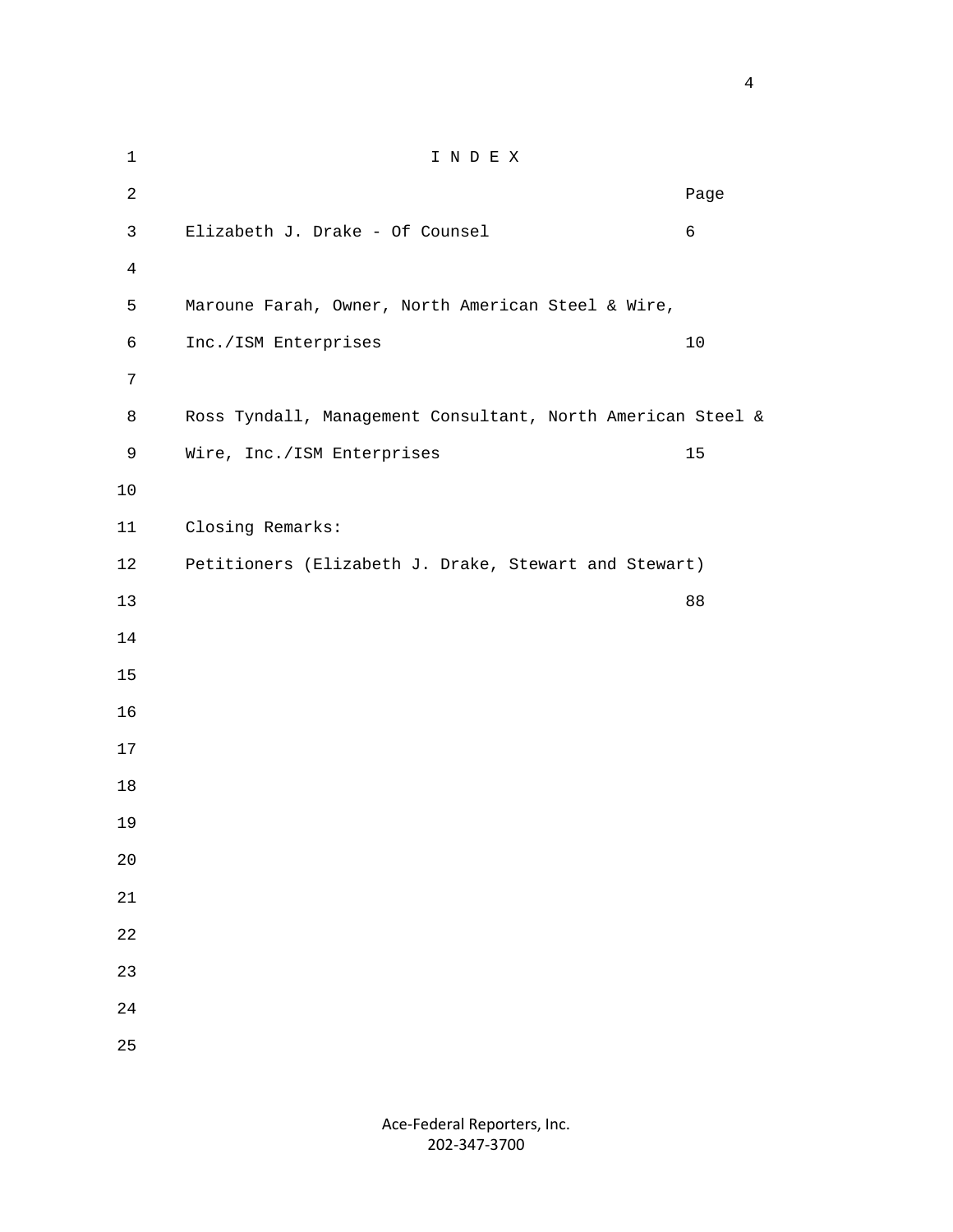1 P R O C E E D I N G S 2 (12:32 p.m.) 3 MS. BELLAMY: Will the room please come to 4 order? 5 MR. ANDERSON: Good afternoon and welcome to the 6 U.S. International Trade Commission's conference in 7 connection with the Preliminary Phase, Anti-Dumping Duty 8 Investigation Number 731-TA-1359, concerning Carton Closing 9 Staples from China. My name is Michael Anderson. I'm the 10 director of Office of Investigations. 11 Among the staff here present from the Commission 12 working on this investigation are to my far right, our 13 Supervisory Investigator, Douglas Corkran, and our 14 Investigator Larry Jones, and to my left, Benjamin Allen, 15 our Attorney/Advisor, our Economist Cindy Cohen, our 16 Accountant/Auditor, Janet Freas, and our Industry Analyst, 17 Mark Brininstool. 18 I understand that parties are aware of their 19 time allocations, and any questions regarding time 20 allocations should be addressed with the Secretary. And I 21 would remind you, when you speak into the microphones, if 22 you'll please, each time, state your name for the benefit of 23 the court reporter. And all witnesses must be sworn in 24 before presenting any testimony. Are there any questions? 25 Madame Secretary, are there any preliminary matters.

> Ace‐Federal Reporters, Inc. 202‐347‐3700

 $\sim$  5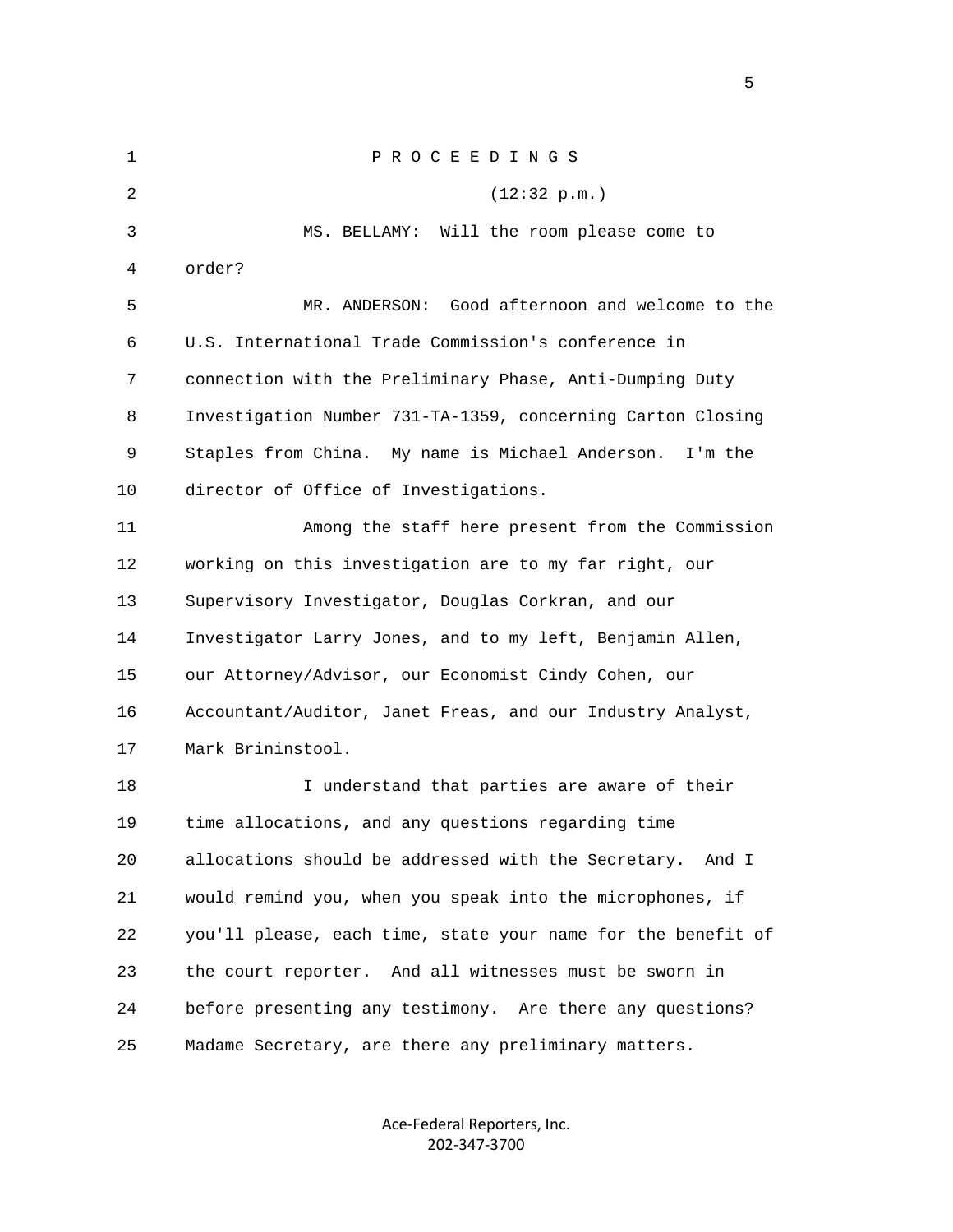1 MS. BELLAMY: No, Mr. Chairman. 2 MR. ANDERSON: Very well. Let us begin with 3 opening remarks. 4 MS. BELLAMY: Opening remarks on behalf of 5 petitioners, Elizabeth J. Drake of Stewart and Stewart. 6 STATEMENT OF ELIZABETH DRAKE 7 MS. DRAKE: Good afternoon. I'm Elizabeth Drake 8 of Stewart and Stewart for the petitioner, North American 9 Steel and Wire, Inc./ISM Enterprises. First, we want to 10 thank the Commission staff for all of their work in this 11 investigation. We realize how busy the Commission is these 12 days and the work you do is essential to domestic producers 13 like the company before you today. 14 This case is about the survival of the domestic 15 industry in the United States. ISM has been a well-known 16 major brand of carton closing staples for decades. But a 17 rising volume of imported Chinese staples that began in the 18 early 2000s put mounting pressure on the domestic industry. 19 Other domestic producers were forced to close their doors or 20 shift to other products. By 2010, North American Wire was 21 in bankruptcy, and ISM was on the verge of bankruptcy. 22 The current owners bought both companies with a 23 vision. They did not buy these companies to simply strip 24 them of assets and move on. They were committed to reviving 25 integrated production of carton closing staples in the

> Ace‐Federal Reporters, Inc. 202‐347‐3700

 $\sim$  6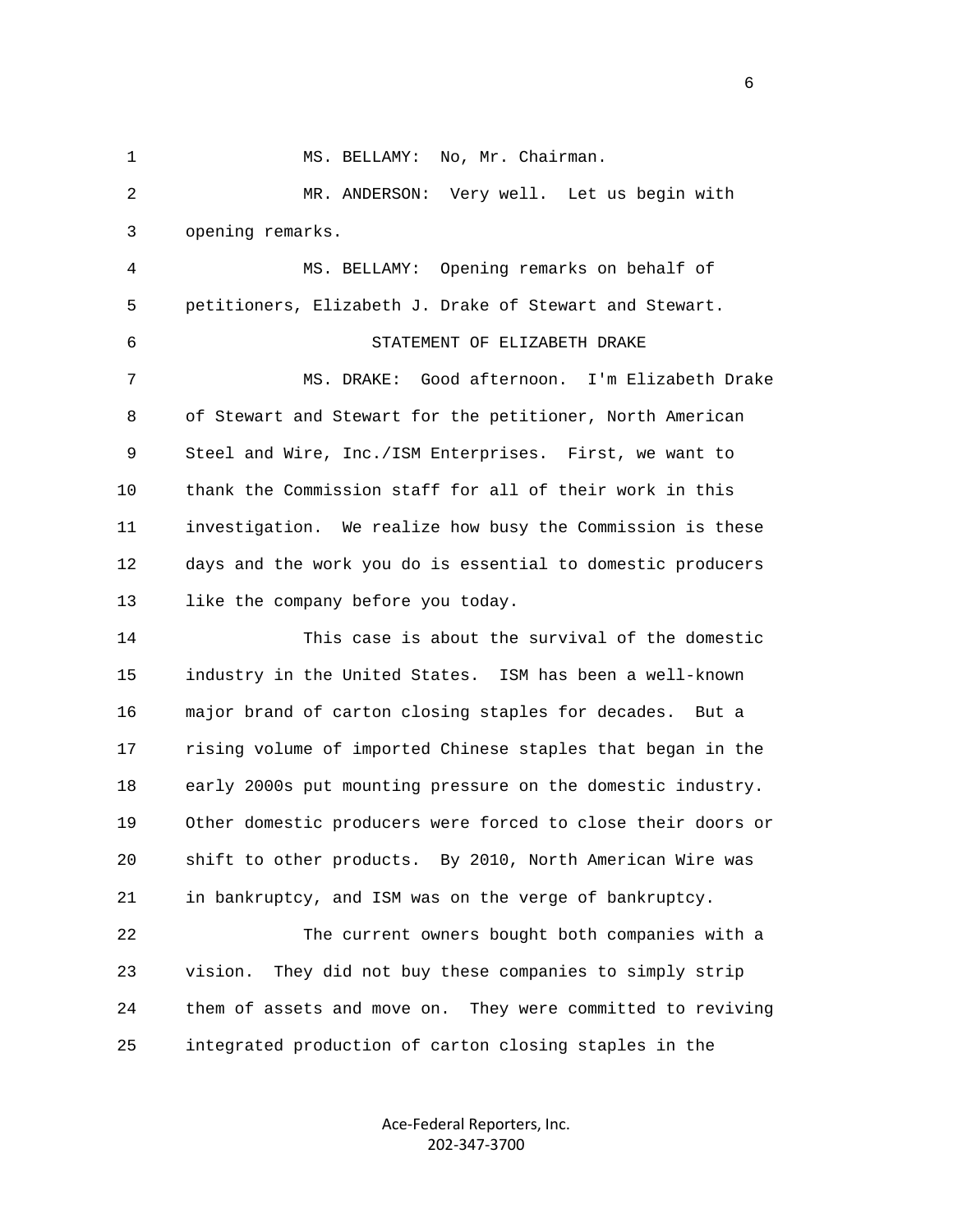1 United States. They believed that the company's

 2 well-recognized brand and quality assets would permit ISM to 3 make a viable comeback. They were committed to keeping 4 production in the United States and supporting American 5 manufacturing jobs.

 6 But the surge in Chinese imports continued year 7 after year. From 2014 to 2016, depending on the public data 8 source used, imports of Chinese staples are estimated to 9 have grown by 17 to nearly 70%. This increase came at the 10 direct expense of ISM, which lost sales and market share to 11 rising Chinese imports.

 12 Chinese imports were able to gain market share 13 due to several factors. First, carton closing staples are 14 mostly made to standard sizes and specifications and are 15 highly interchangeable, regardless of source. Producers 16 will make staples that fit other manufacturers' stapling 17 tools and advertise them as such. As a result, these highly 18 interchangeable staples compete primarily on the basis of 19 price.

 20 Second, carton closing staples are sold mainly 21 to distributors who will handle both domestic and Chinese 22 staples, and most sales are on spot market. This makes 23 price competition even more intense.

 24 Third, Chinese producers have demonstrated a 25 willingness to deeply undercut domestic prices and lower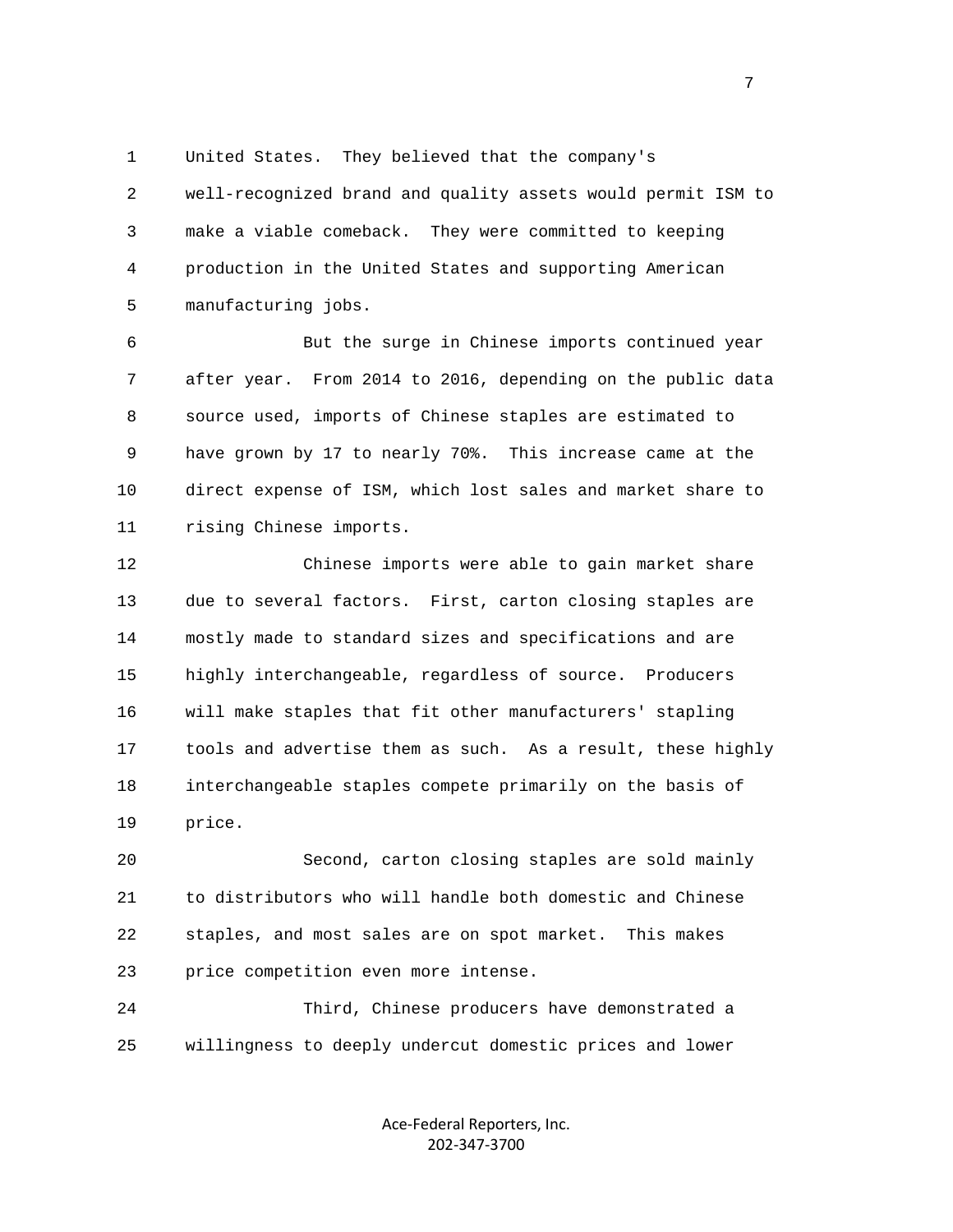1 prices in order to gain market share. Our petition

 2 estimates that carton closing staples from China are dumped 3 at margins as high as 263% and undersell domestic product at 4 margins ranging as high as 84%.

 5 Mr. Farah will testify that Chinese staples have 6 been quoted at prices that are not only below their own cost 7 of production, but below even the cost of just the primary 8 raw material. As a result, ISM has been faced with an 9 impossible choice.

 10 If the company tried to lower its prices to meet 11 the dumped Chinese price, it would've guaranteed its own 12 eventual demise. The only option was to hold prices, reduce 13 costs and try to increase the sales volume. In past years 14 prior to the surge in Chinese imports, ISM had been able to 15 achieve sales volumes that were many multiples of its 16 current volume, allowing it to better utilize its capacity 17 and cover fixed, as well as variable, costs.

 18 Due to the loss in volume to Chinese imports, 19 however, current sales volumes are far, far below the 20 company's capacity. This makes it impossible to cover both 21 fixed and variable costs, even while trying to hold prices 22 steady. The result has been significant and sustained 23 losses for ISM throughout the period of investigation. 24 This has forced the company to lay off workers 25 and reduce hours. It has also deprived the company of the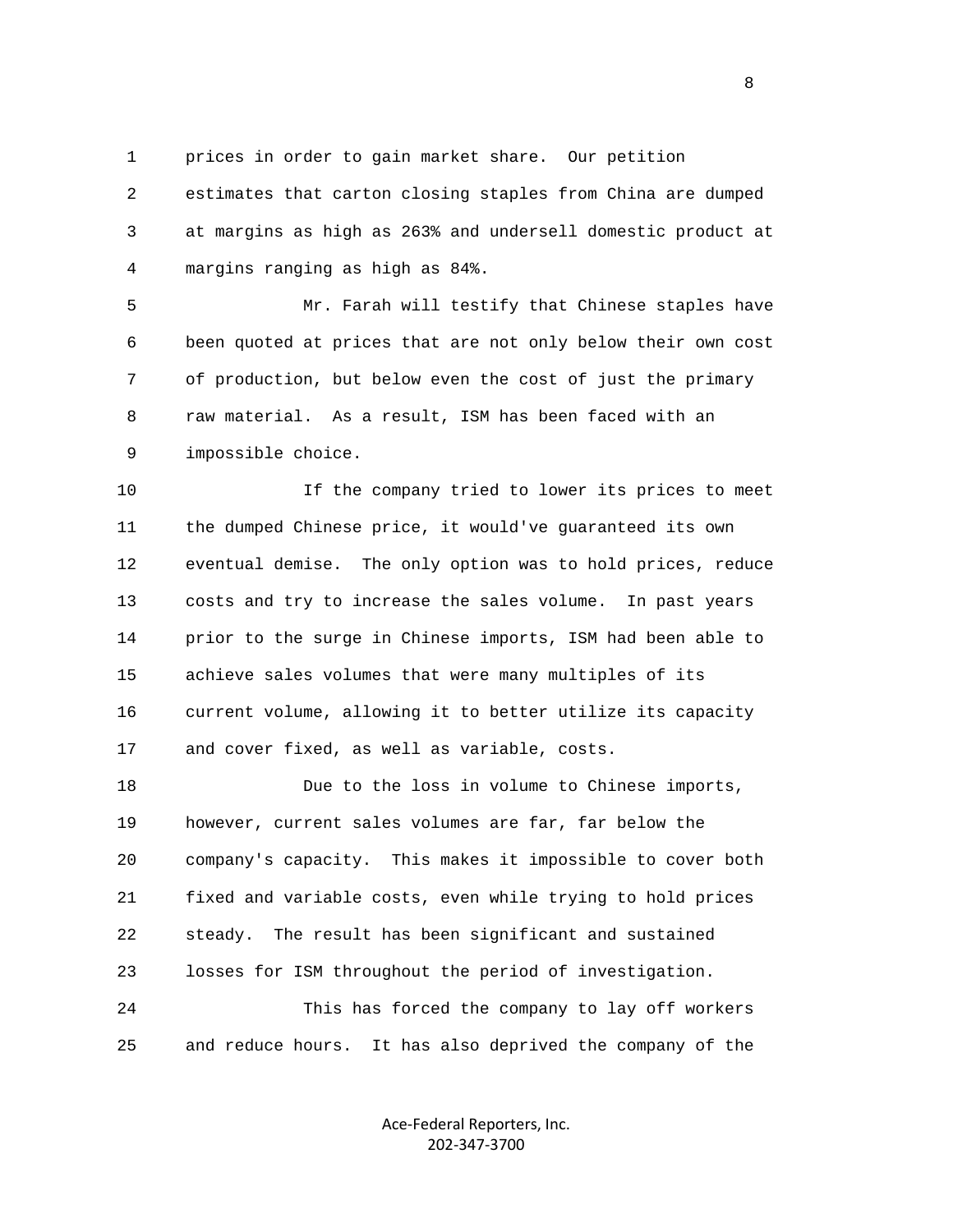1 ability to make needed capital expenditures and to engage in 2 any significant research and development or major marketing 3 activities. The current trends are not sustainable for ISM. 4 The owners of ISM simply cannot keep pouring in their own 5 funds to cover the losses the company has suffered due to 6 Chinese imports.

 7 If relief is imposed, the company will have the 8 opportunity to greatly increase its sales volumes using 9 existing equipment. This will allow it to better use the 10 employees it currently has, and to hire more workers. To 11 cover its costs, to earn a profit and to become viable for 12 the long-term.

 13 If relief is not imposed, the company and its 14 workers are at risk. As the last remaining domestic 15 producer of carton closing staples, this would also put the 16 survival of the domestic industry in jeopardy. For all 17 these reasons, we hope the Commission will make an 18 affirmative, preliminary determination in this case. Thank 19 you.

 21 MS. BELLAMY: Will the panel please come 22 forward? 23 MR. ANDERSON: Welcome to the panel and, as you 24 can tell, there's a lot going on at the Commission today, 25 and it's nice to have our own cozy, little room here. So

20 MR. ANDERSON: Thank you, Ms. Drake.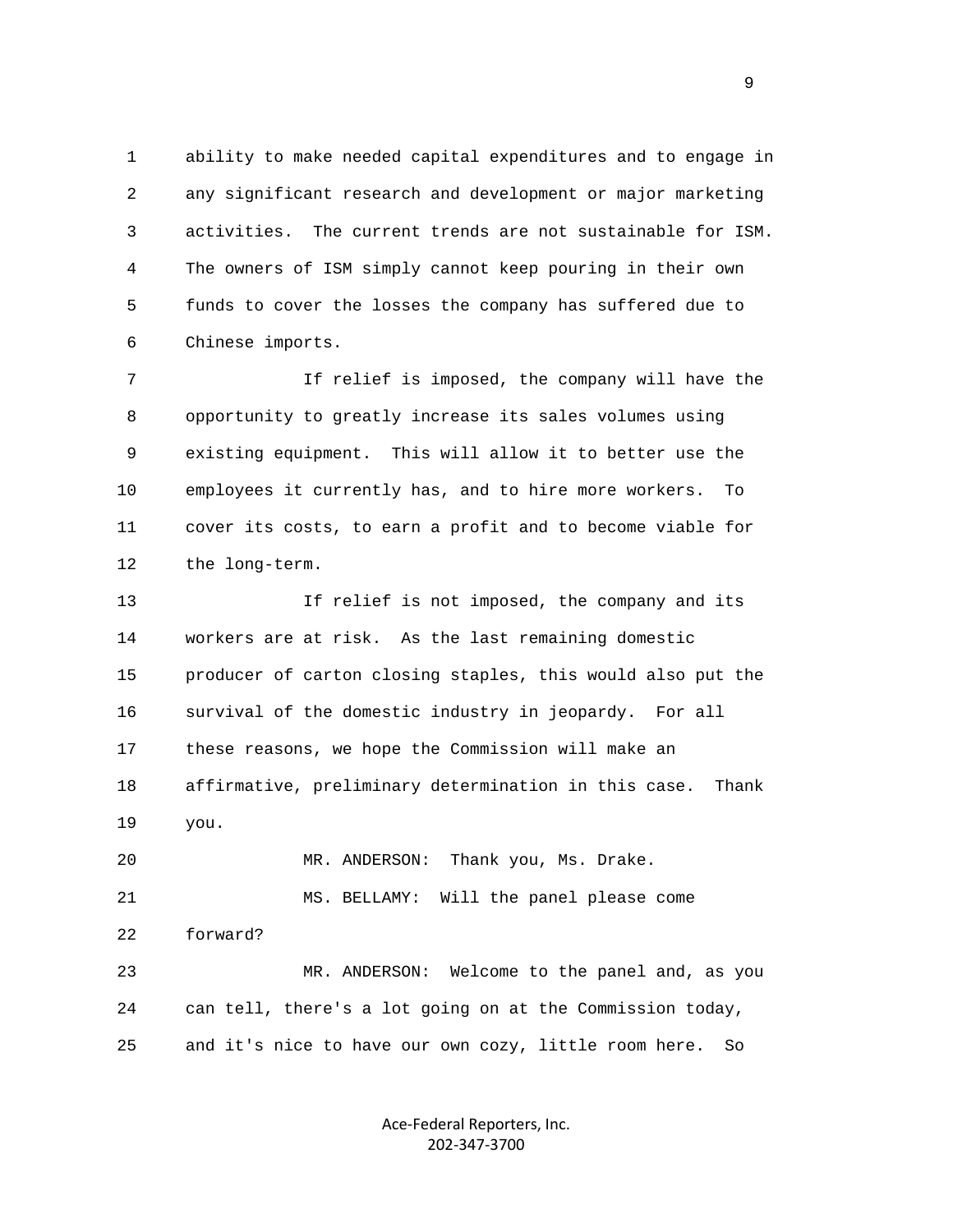1 welcome to our visitors and our panelists today. And we 2 look forward to your testimony. Ms. Drake, please proceed 3 when you're ready.

 4 MS. DRAKE: Thank you very much. Good 5 afternoon. Elizabeth Drake for the petitioner. We would 6 like to begin with some testimony, starting with Mr. Farah. 7 STATEMENT OF MAROUNE FARAH 8 MR. FARAH: Good afternoon. My name is Maroune 9 Farah, and I'm one of the owners of North American Steel & 10 Wire/ISM Enterprises. This case is vital to the survival of 11 our company. If we cannot get relief from dumped imports of 12 carton closing staples from China, if we continue to lose 13 sales to Chinese competitors, and if we continue to bear the 14 significant losses we have seen in recent years, it will 15 simply no longer be tenable for us to stay in business. 16 In 2009, North American Wire filed for 17 bankruptcy. Soon after, ISM was also close to declaring 18 bankruptcy. The two facilities, which had once been part of 19 the same ISM company, were located across the street from 20 each other in Butler, Pennsylvania. One had equipment to 21 draw and coat wire, and the other to produce staples from 22 the wire. The only other bidders for the wire company were 23 banks that had no interest in reviving production and only

24 planned to sell off the assets.

25 But I saw an opportunity. I researched the

Ace‐Federal Reporters, Inc. 202‐347‐3700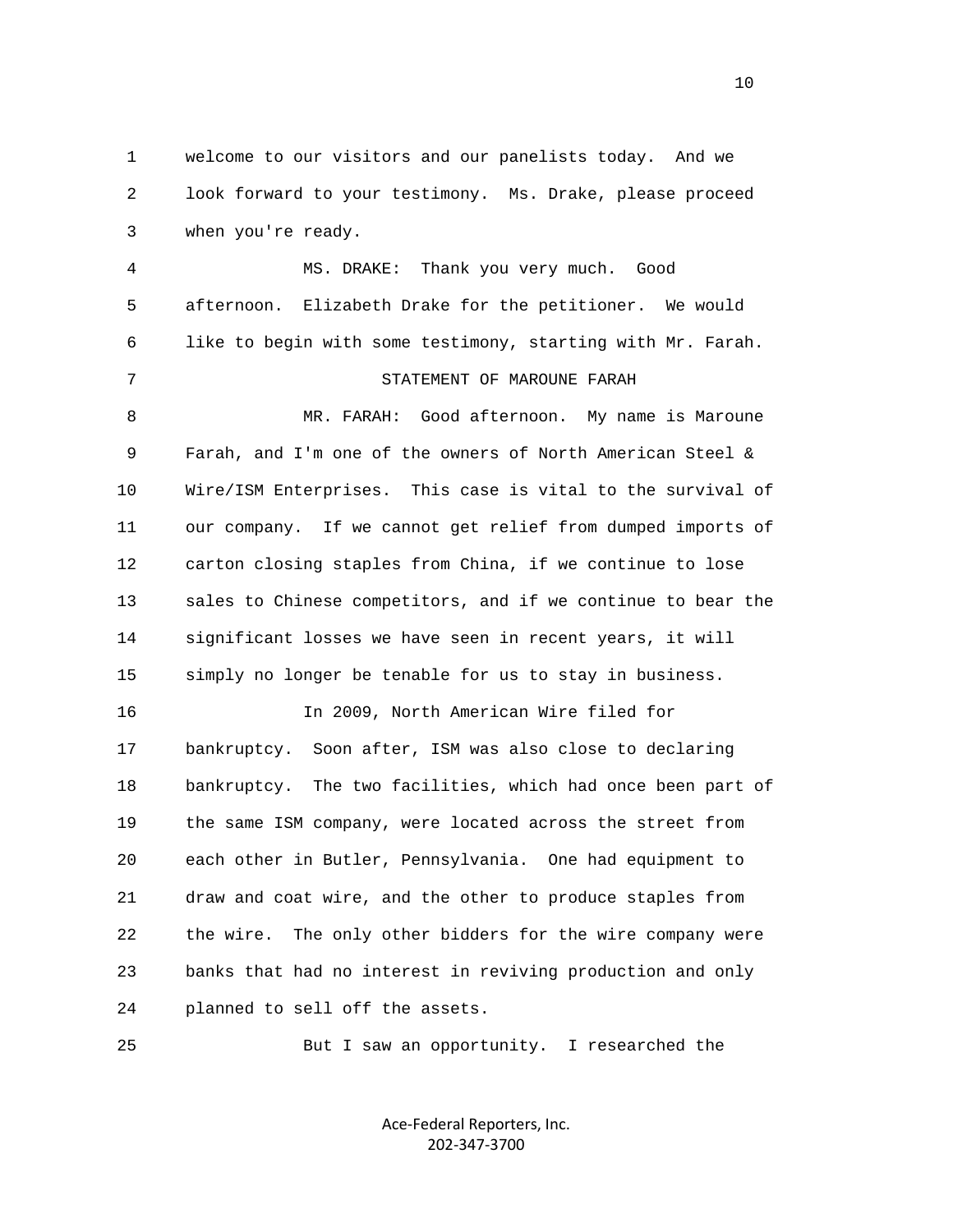1 staple industry and the history of the company. The company 2 had been able to achieve significantly higher volumes in 3 prior years, multiples of what they were currently selling, 4 shortly before the time of acquisition and all in existing 5 equipment.

 6 I planned to put the plants back into operation, 7 restart wire and staple production and grow the business to 8 fill out the existing capacity. I believed in an integrated 9 facility producing value-added products under a well-known 10 brand name could thrive under the right management and help 11 support good manufacturing jobs in America.

 12 With my own funds, and some assistance from 13 family members, we bought the wire plant and everything in 14 it, sight unseen. I bought the staple company soon 15 afterwards. We consolidated the wire and staple production 16 under one roof, and we started production in 2010.

 17 Unfortunately, rising volumes of low-priced 18 staples from China have made it impossible to reach the 19 production volumes we need to be viable as a business. Even 20 with our assets acquired out of bankruptcy, our fixed costs 21 are just too high to continue trying to cover with our 22 current low volumes.

 23 We simply have too much capacity we still cannot 24 fill because we are not able to increase our sales and 25 production. The reason we have not been able to achieve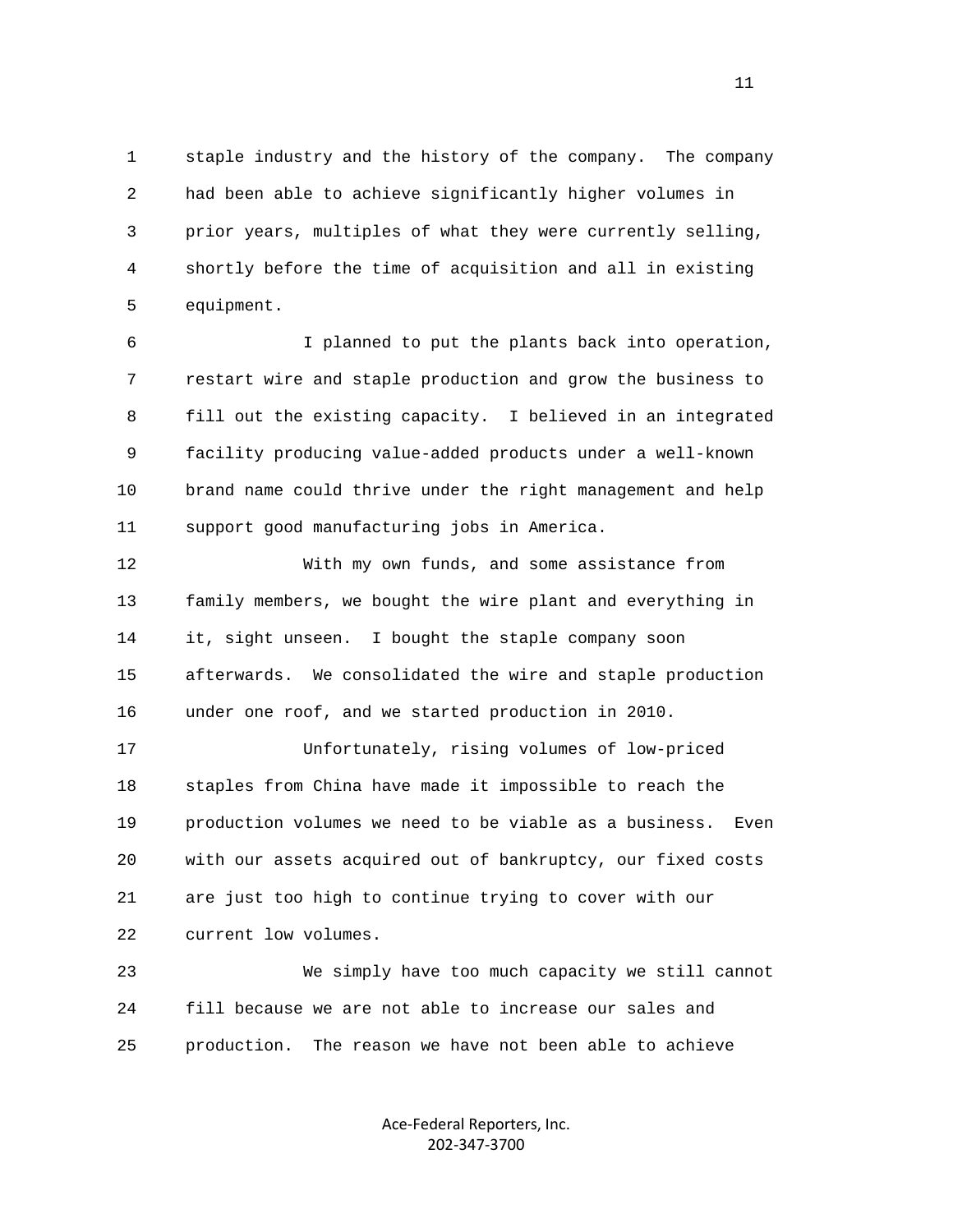1 what we envisioned for our company is unfair competition 2 from imports of carton closing staples from China. While 3 public data on import volumes are not available, our 4 petition estimates that the volume of imports from China is 5 significantly greater than our own volume, has been rising 6 absolutely and has been rising relative to our own volume.

 7 As imports from China have increased, we have 8 lost sales and market share. Imports from China have been 9 able to gain at our expense by deeply undercutting our 10 prices. Based on a confidential price quote, we estimate 11 the Chinese staples undersell our own products by margins 12 ranging from 44 to 84%. In some cases, we have heard of 13 staples from China being offered at prices that are lower 14 than what it would cost us to buy copper wire to make our 15 own staples.

 16 This aggressive price competition is simply 17 unsustainable. When your primary competitor is dumping 18 product at margins that range from 80 to 263% and quoting 19 prices for finished product that are lower than the cost of 20 the primary raw material, there's simply no way to survive. 21 Because we cannot lower our prices to match Chinese prices 22 without driving the company into the ground, we have been 23 forced instead to sacrifice significant sales volumes. 24 The large number of lost sales and lost revenue

25 allegations we submitted are just a sample of the volume we

Ace‐Federal Reporters, Inc. 202‐347‐3700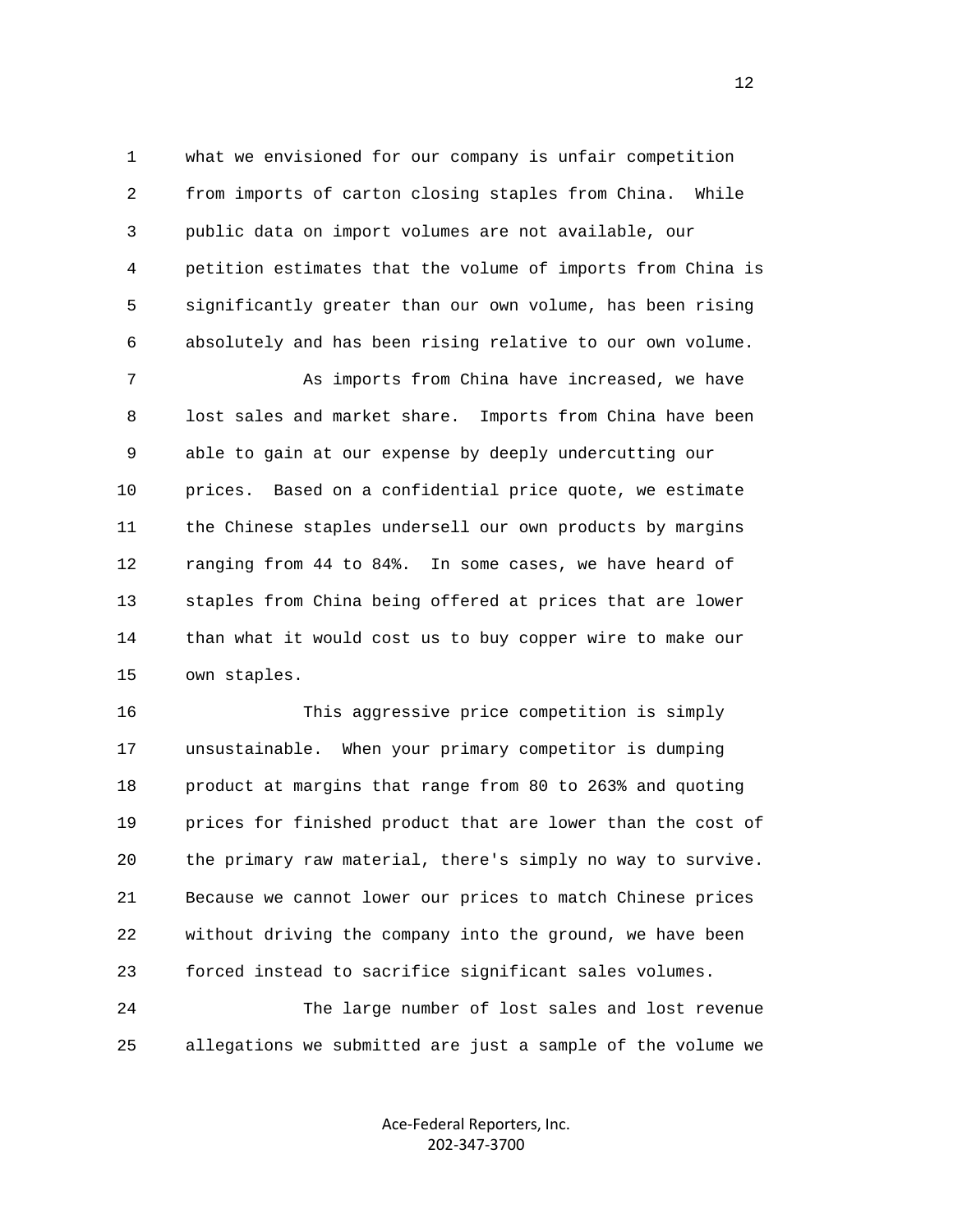1 have lost. When our customers see Chinese staples available 2 for so much less, they do not hesitate to shift suppliers. 3 In addition, not only do we lose sales, but we have no 4 chance to grow the business effectively by having to compete 5 with these dumped staples in the market.

 6 To deal with this loss in sales volume, we have 7 had to lay off workers, forego needed capital expenditures 8 and put off research and development efforts. We have 9 trimmed expenses everywhere we can. In prior years, before 10 the acquisition, ISM, as a well-known brand, had been able 11 to support sales volumes many multiples of our current 12 volume, with a sales force of just three people.

 13 We retained those sales people when we acquired 14 the company, but as we kept losing sales to Chinese imports 15 and endured sustained losses, we had to reduce our sales 16 force to one. Even that sales person would support 17 significantly higher sales volumes if we weren't not 18 constantly being undercut by much lower Chinese prices. We 19 have tried to promote our product as "Made in the USA", but 20 the price is usually much more important.

 21 In short, none of our efforts have been enough. 22 We continue to have to pour money into the companies year 23 after year and month after month to fund the losses caused 24 by Chinese imports.

25 If we are able to obtain relief from dumped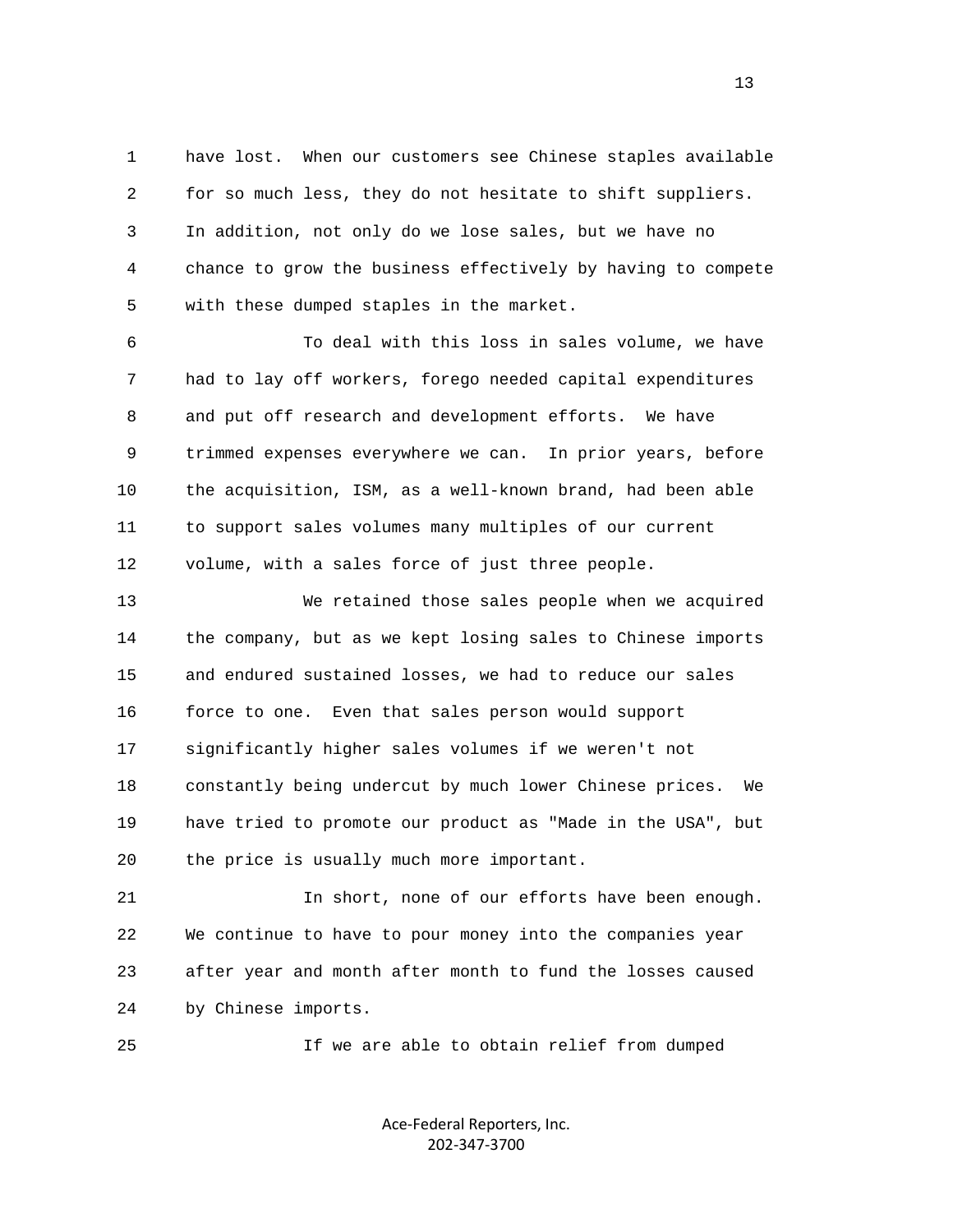1 imports of carton closing staples from China, I still have 2 great hopes for the company. We could easily double, triple 3 or more our production volume on our existing equipment. 4 While our raw material costs would go up with higher 5 production volumes, we would be able to operate much more 6 efficiently.

 7 We could make significantly higher volumes with 8 existing workers who are underutilized and hire more workers 9 if production volumes increased enough. This would allow us 10 to meet my original goal when we bought the companies out of 11 bankruptcy, to make productive use of quality assets and 12 create good jobs for American workers. Increased sales and 13 production would allow us to cover our fixed costs, earn a 14 profit, grow the business and the employee base and become 15 viable for the long term.

 16 If we are not able to get relief, I'm afraid it 17 will be the last straw for ISM. There's simply no way for 18 us to continue pooling funds into a company that is barely 19 holding on against the tide of dumped imports from China.

 20 In the years that we have owned this company, we 21 have not been able to secure any bank loans or government 22 grants or assistance because of the losses which stem 23 directly from a lack of sales due to unfair competition from 24 Chinese staples. Instead, we used our own monies, and 25 borrowed from private parties, because we believed we could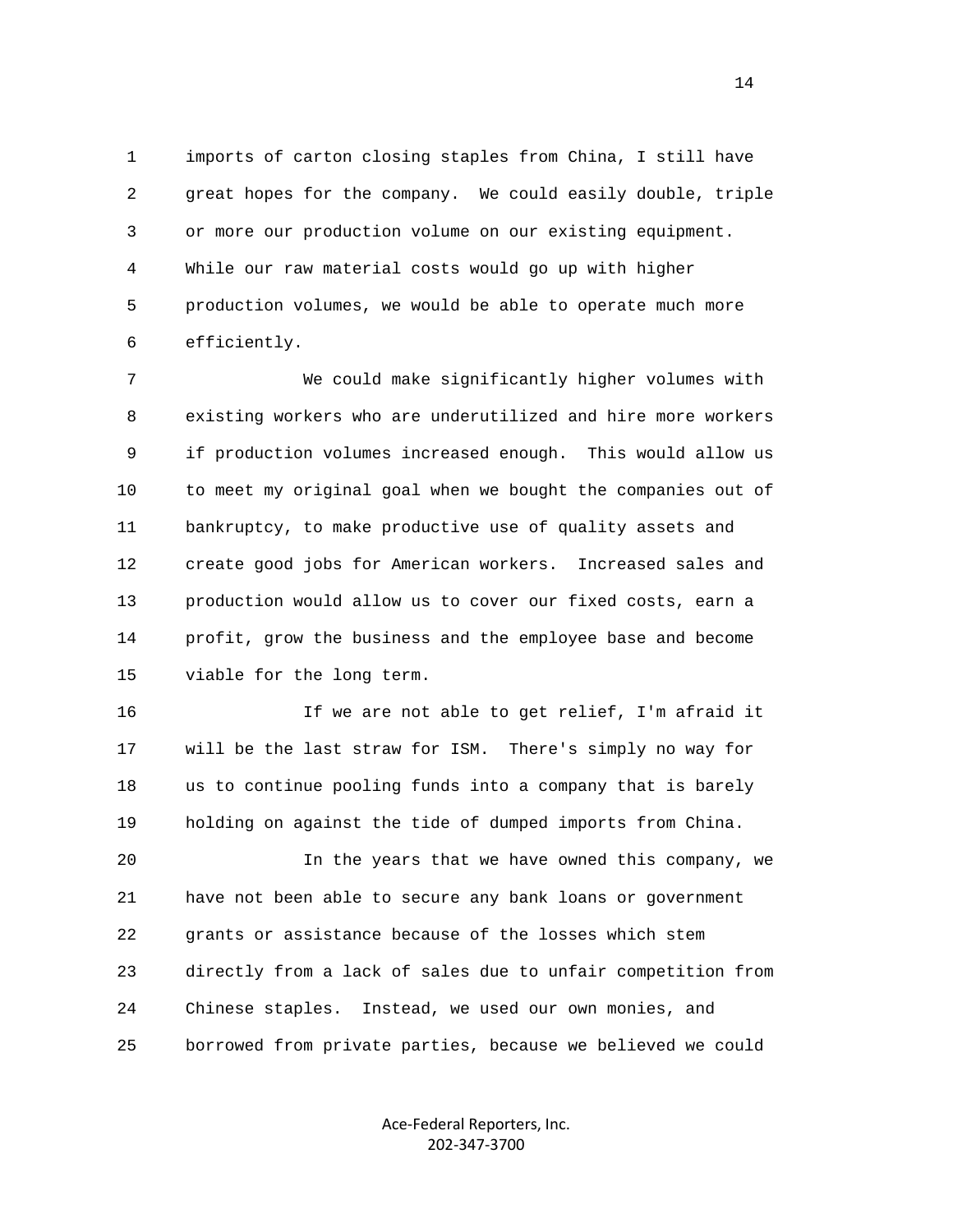1 get the company profitable.

| 2  | However, for as long as we have fought, and our                |
|----|----------------------------------------------------------------|
| 3  | workers have tried, it is a hopeless fight when your main      |
| 4  | competition operates in an environment that is not a free      |
| 5  | market.<br>Over the years, we have spent millions of dollars   |
| 6  | in the United States in Pennsylvania on salaries, taxes,       |
| 7  | services, utilities, raw materials and other expenses.         |
| 8  | These monies would not have been spent, and the                |
| 9  | people and community would not have benefited had we not       |
| 10 | purchased the company and had the vision and belief that       |
| 11 | U.S. manufacturing and the American worker could compete       |
| 12 | with China.<br>The business would've all ended up in China and |
| 13 | those monies would've been lost to Chinese competitors that    |
| 14 | use unfair dumping and price undercutting to seize market      |
| 15 | share.                                                         |
| 16 | As far as we're aware, ISM is the only producer                |
| 17 | of carton closing staples left in the United States.<br>Other  |
| 18 | companies have closed their doors or changed their product     |
| 19 | This petition is our last hope. An affirmative and<br>focus.   |
| 20 | swift determination is critical, not only to our company's     |
| 21 | survival, but to the continued existence of the domestic       |
| 22 | industry. I look forward to any questions you may have.        |
| 23 | Thank you.                                                     |
| 24 | STATEMENT OF ROSS TYNDALL                                      |
| 25 | Good afternoon.<br>MR. TYNDALL:<br>My name is Ross             |

Ace‐Federal Reporters, Inc. 202‐347‐3700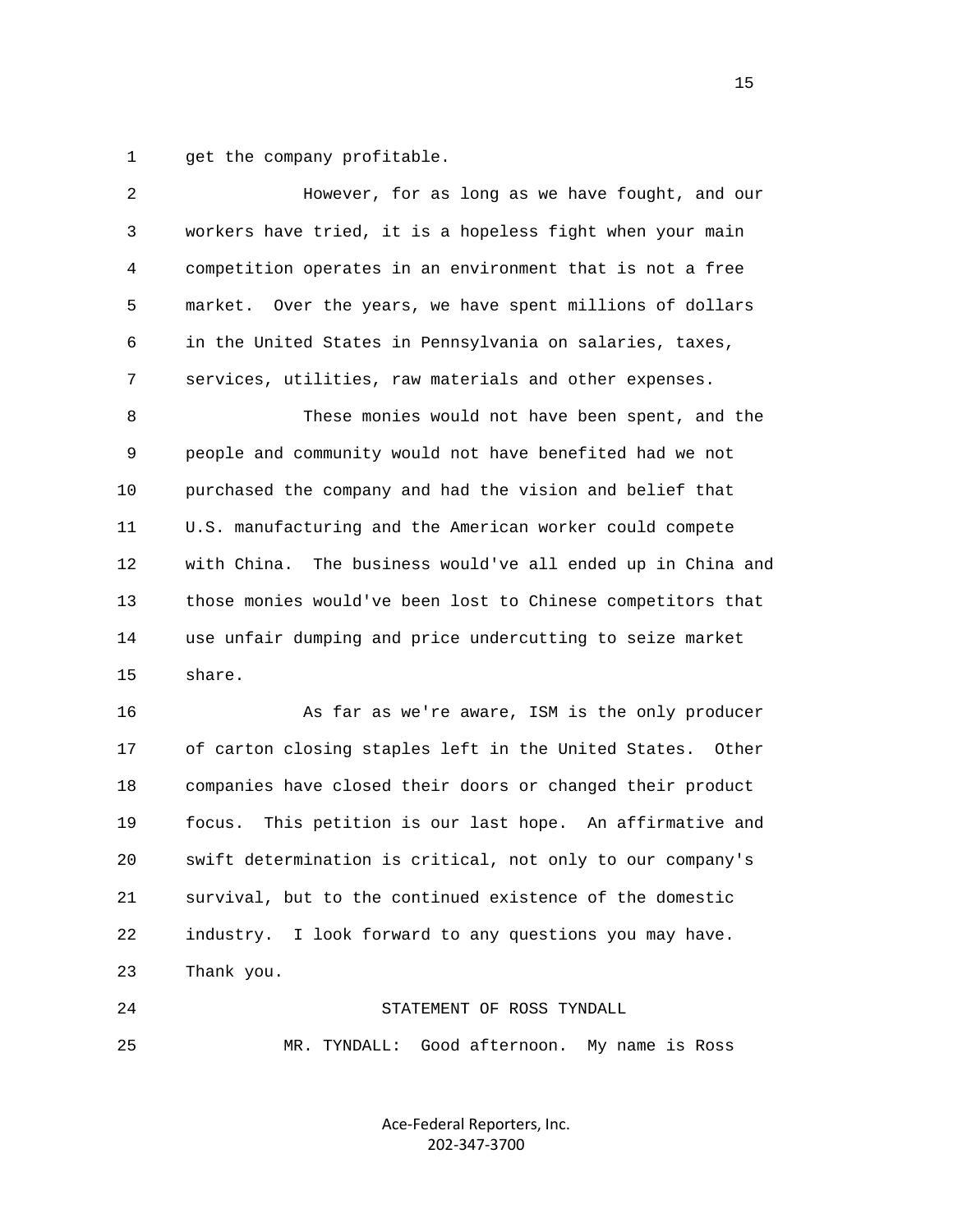1 Tyndall and I am the management consultant in North American 2 Steel & Wire/ISM Enterprises. I've been with the company 3 since 2012 and I oversee all the company's day-to-day 4 operations, including sourcing, production and sales.

 5 ISM is an integrated production facility. We 6 draw wire rod into wire. We then anneal, pickle and coat 7 the wire. Most carton closing staples are made from copper 8 coated wire, but some are made from zinc galvanized wire if 9 they're going to be used in applications that may be exposed 10 to moisture, like produce packaging, for example.

 11 The wire is then fed into either a staple-roll 12 making machine or a stick staple making machine for the 13 final phase of flattening the wire, adhering the flattened 14 wires to one another with glue or tape, and stamping out and 15 forming the final staple stick or rolls.

 16 The manufacturing process is the same for both 17 stick and rolls through the wire-making process and it only 18 differs in the final phase, depending on which machine is 19 used to form the staples.

 20 Staples in both stick and rolls are available in 21 the same sizes. For example, a C staple is, in stick form, 22 is manufactured using wire that is 037 by 074 of an inch, 23 has a crown of 1-1/4 inches, and is available in leg lengths 24 of 5/8ths and 3/4ths of an inch.

25 MR. TYNDALL: -- standard our one rule has

Ace‐Federal Reporters, Inc. 202‐347‐3700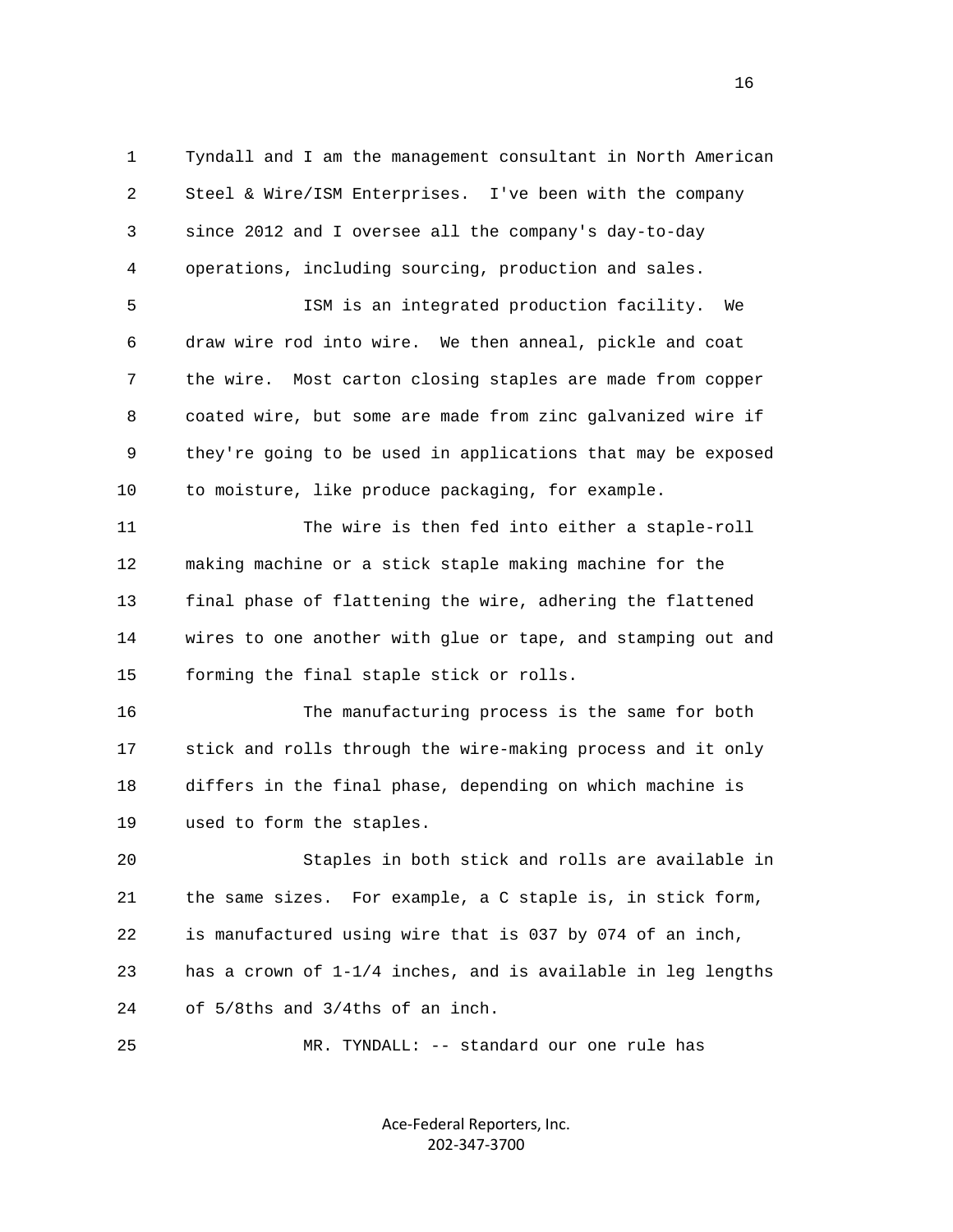1 staples made from the same wire, has a stick of C staples, 2 has the same crown size, and is offered in the same leg 3 lengths. The only difference between the stick and roll is 4 which stapling tool it will be used in, but the final 5 staples of the same size, once fastened to the box or 6 carton, will be indistinguishable.

 7 Roll staples tend to be used in higher volume 8 applications, because they're available in longer lengths of 9 1,000 to 5,000 staples per roll, which requires fewer 10 changeovers. Roll staples are also used in faster pneumatic 11 staplers, but there is overlap in use with stick staples, 12 which also can be used in pneumatic staplers that take 13 sticks.

 14 Regardless of the form of the staple or the type 15 of stapling tool, the final end use for stick and roll 16 staples is the same and that is to secure or fasten the 17 flaps of cardboard boxes and cartons. Indeed, it is not 18 unusual for an end user to use a bottomer tool to close the 19 bottom of the box with stick staples, fill the box, and then 20 use a pneumatic tool to secure the top flaps of the box with 21 roll staples.

 22 Roll and stick staples can thus both be found 23 being used in the -- by the same end users for the same 24 basic use and on the same box. Standard sizing and 25 established stapling tool parameters make carton closing

> Ace‐Federal Reporters, Inc. 202‐347‐3700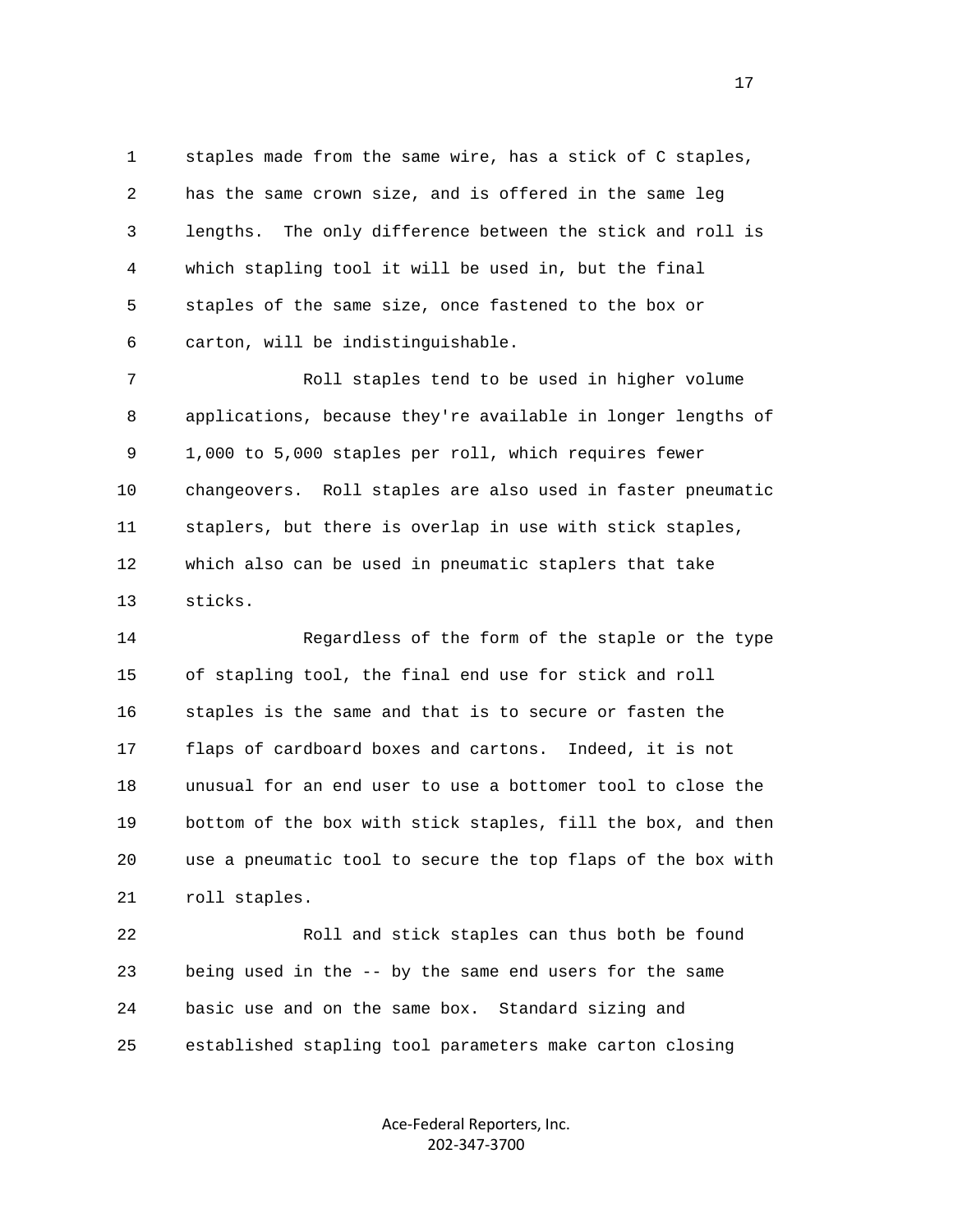1 staples from China highly interchangeable with our own 2 staples.

 3 We make staples from -- we make staplers for 4 stapling tools made by ISM, as well as other companies' 5 stapling tools. Producers in China do the same. They will 6 often advertise their product as "similar to ISM" or 7 otherwise to ensure customers are aware that their staples 8 can be substituted for our product.

 9 In fact, when we take in some of our stapling 10 tools for repair or maintenance, it is common for us to find 11 the tool loaded with Chinese staples. This makes it very 12 difficult for us to try to distinguish our product from 13 Chinese staples to our customers.

 14 The vast majority of our sales are to 15 distributors with more than 90 percent of these distributors 16 also purchasing carton closing staples from China. All of 17 our sales are on the stop -- on the spot market, which makes 18 us highly sensitive to price undercutting when we are 19 competing for sales to these distributors.

 20 We hear about lower prices for staples from 21 China on an almost constant basis. As Mr. Farah testified, 22 it is impossible for us to try to meet these prices, which 23 are not only below our cost of production, but sometimes 24 even below the cost of the wire used to make the staples. 25 Because we cannot meet Chinese prices, we have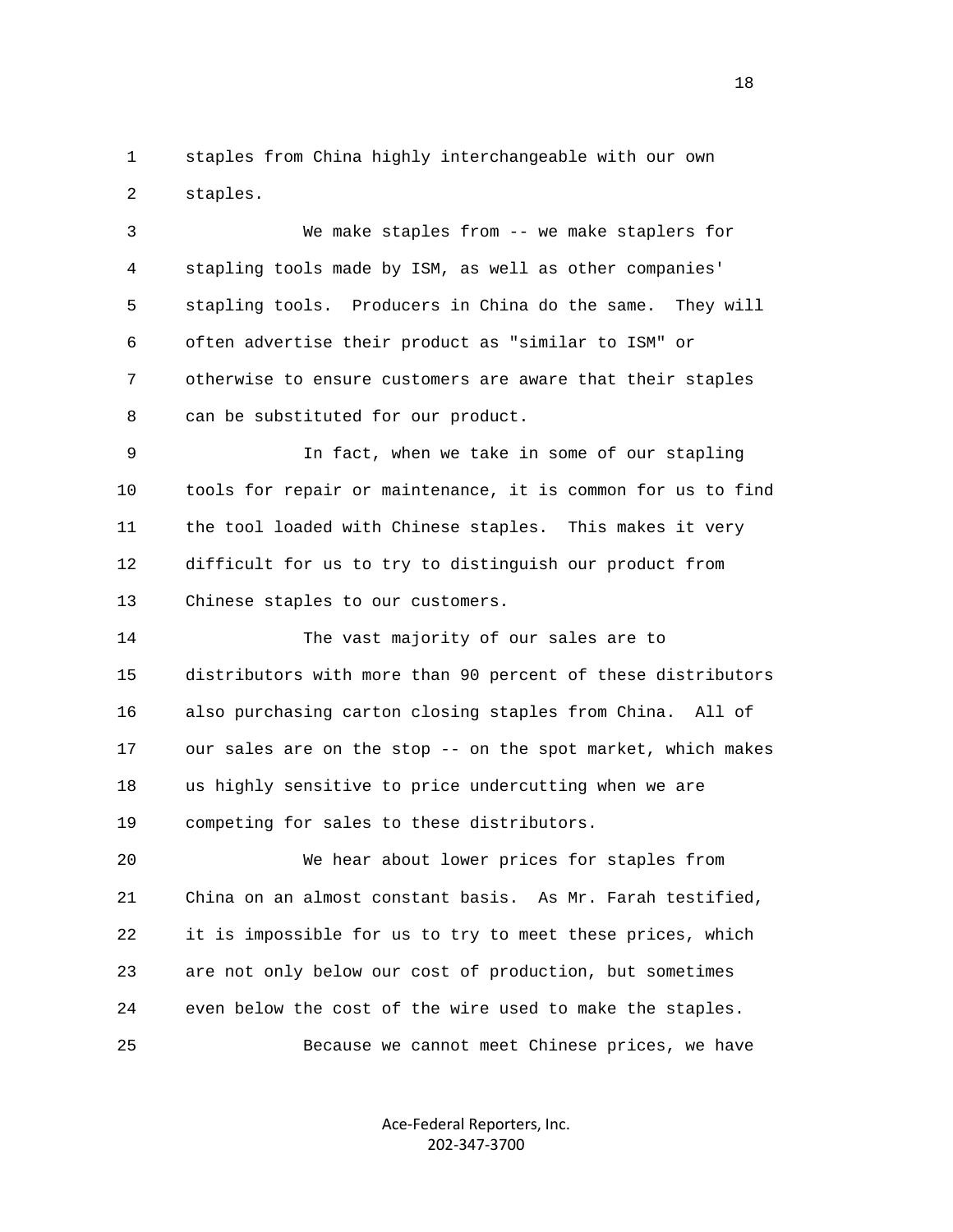1 lost significant sales volume since the acquisition of ISM 2 and continuing from 2014 to 2016. This has kept our 3 production far below our potential capacity. This means we 4 have expensive equipment sitting idle and other equipment 5 only turned on periodically. This has created serious 6 inefficiencies in our production process.

 7 Turning on our annealing furnace or turning our 8 annealing furnaces on and off, for example, takes at least 9 12 to 18 hours of production time. Ideally, it should run 10 for as long as possible once it has reached the right 11 temperature for production, but we simply do not have the 12 volume to make the most efficient use of this important 13 equipment. This is just one example of the extra costs we 14 bear, because of the sales volumes we have lost to Chinese 15 imports.

 16 The inability to achieve sustainable sales and 17 production volumes also reduces our ability from time to 18 time to serve low volume orders of certain staples that we 19 do not already have in inventory. When such staples are not 20 already held in inventory at a certain time, it is difficult 21 to justify the cost of adjusting our machinery to produce 22 that particular staple for such a low volume order. If we 23 could achieve higher and more consistent orders for these 24 staples, there would be no barrier to our ability to produce 25 and supply them.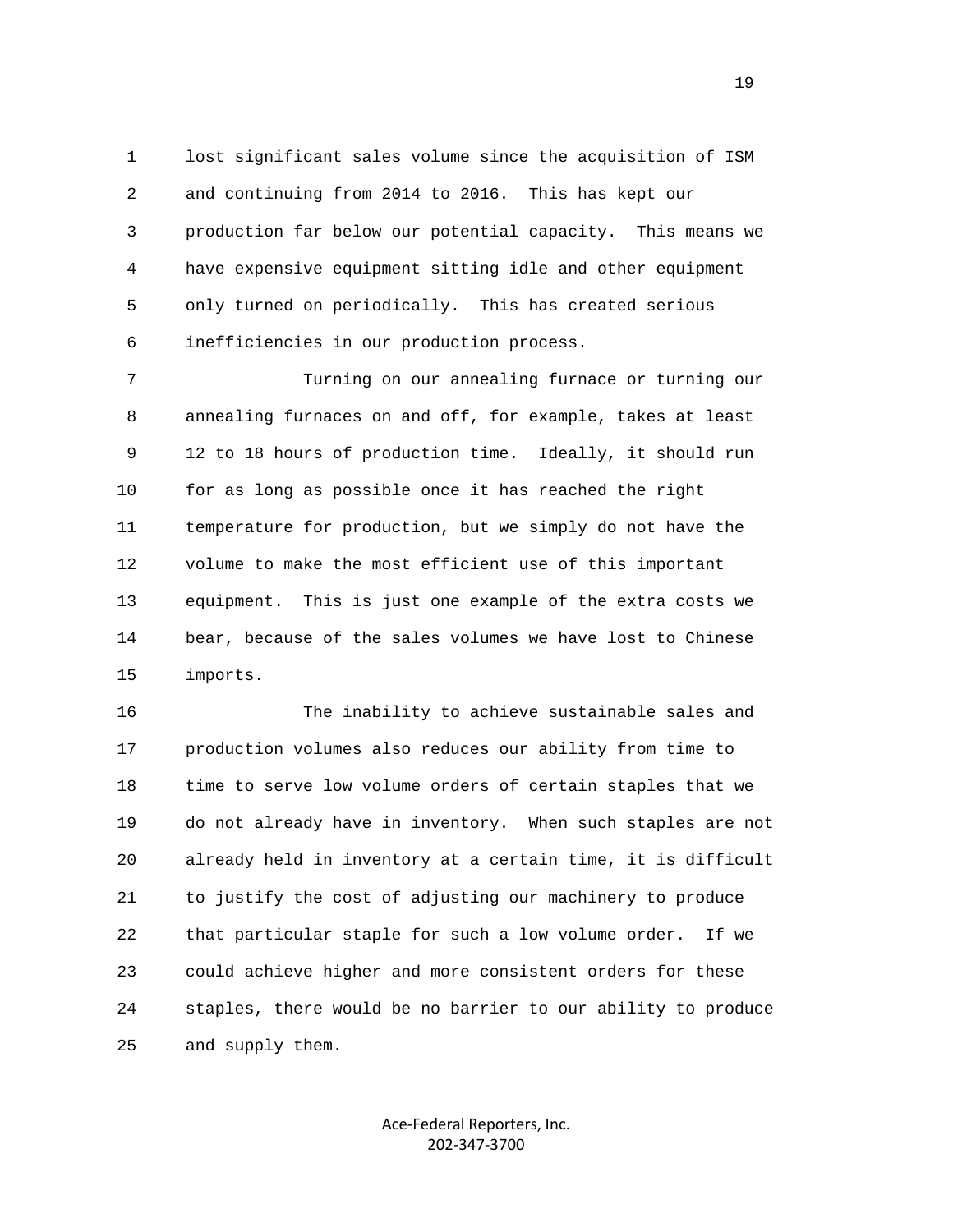1 We have also had to lay off workers and reduce 2 hours and shifts for those workers who are left. As a 3 result, many of our workers are underutilized. Much of our 4 equipment is from the 1970s, but we have not been able to 5 make the needed upgrades and capital investments because of 6 these losses we have been forced to incur. 7 And while we look at every opportunity to 8 improve our products and expand our product range, 9 meaningful research and development expenditures are 10 impossible in our current financial state. 11 I joined ISM because I believed in Mr. Farah's 12 vision for the company. Over the past five years, I've come 13 to know more about the staple business than I ever thought I 14 would to appreciate the history of ISM and the workers who 15 have many years with the company and to admire the ingenuity 16 of the staple manufacturing process. 17 Unfortunately, all of that is now at risk 18 because of imports from China. The large and rising volume 19 of dumped low priced imports has made it impossible to 20 compete. The only way to keep this company and this 21 domestic industry in operation is to impose an anti-dumping 22 order that restores conditions of fair competition to the 23 U.S. market. Thank you. 24 MS. DRAKE: Thank you. Elizabeth Drake, Stewart 25 and Stewart, for the petitioner. I'd like to go through a

> Ace‐Federal Reporters, Inc. 202‐347‐3700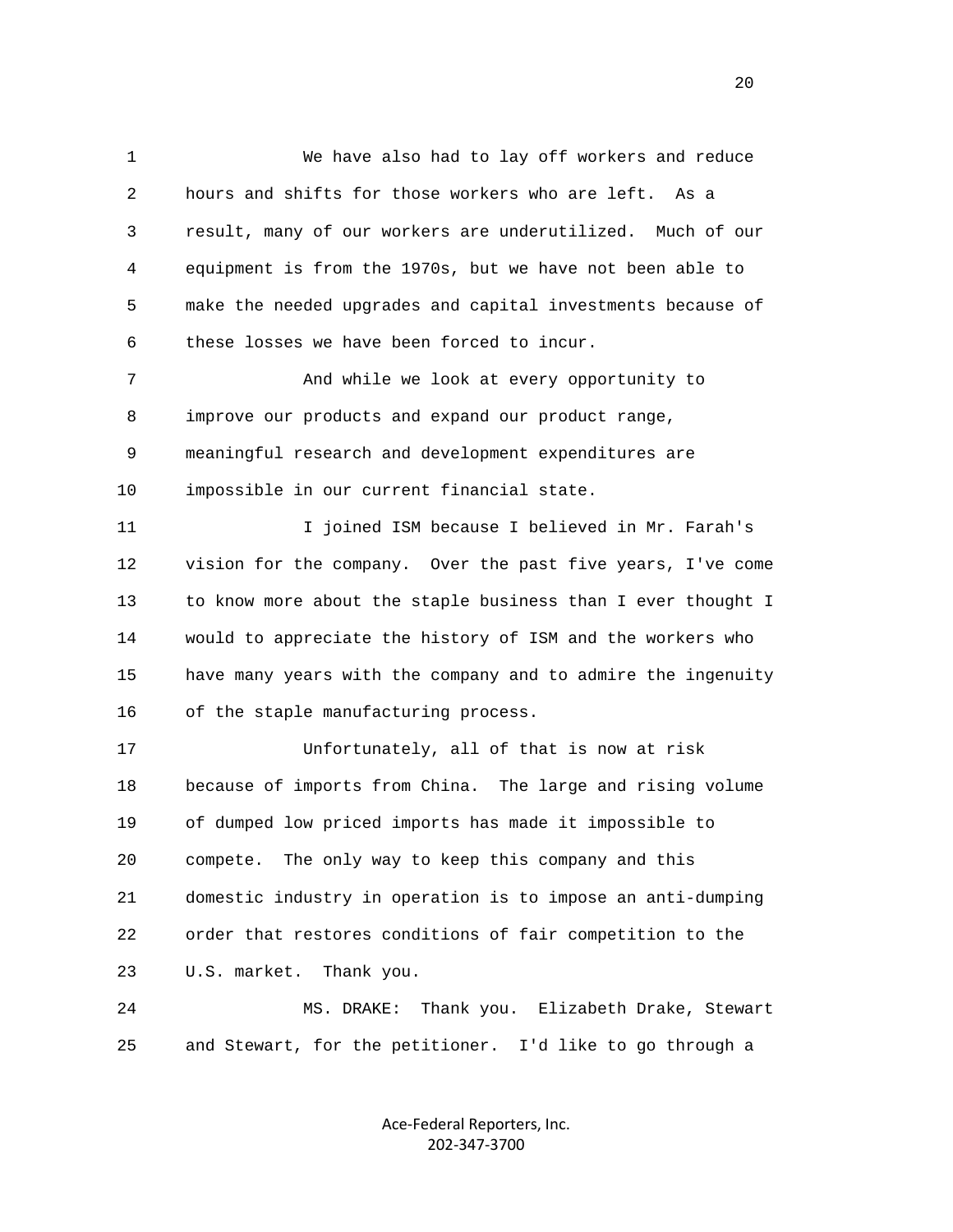1 short Powerpoint presentation, but because of some technical 2 difficulties, you'll actually just go through a short 3 booklet presentation. So I'm glad we brought those.

 4 I'd like to address seven issues. First, the 5 scope. The scope language has changed slightly due to 6 revisions requested by Commerce. And I'd like to review 7 those. And then I'd like to go through potential domestic 8 like product issues, discuss the conditions of competition, 9 review information we have publicly on the volume of subject 10 imports, and the adverse price effects of subject imports, 11 discuss material injury, and then conclude with threat of 12 material injury.

 13 Turning to scope, as I mentioned, the Commerce 14 Department requested several revisions to the scope. We 15 don't believe any of these changed the actual scope of the 16 investigations substantively. They're more procedural or 17 administrative concerns that led to the revisions.

 18 First, we removed I believe it was the second 19 sentence of the scope, which made references to use, because 20 customs doesn't like use references and only physical 21 characteristics.

 22 Second, we added a reference to the relevant 23 ASTM standard for carton closing staples, but indicated that 24 there may be staples within the scope that do not meet that 25 standard.

> Ace‐Federal Reporters, Inc. 202‐347‐3700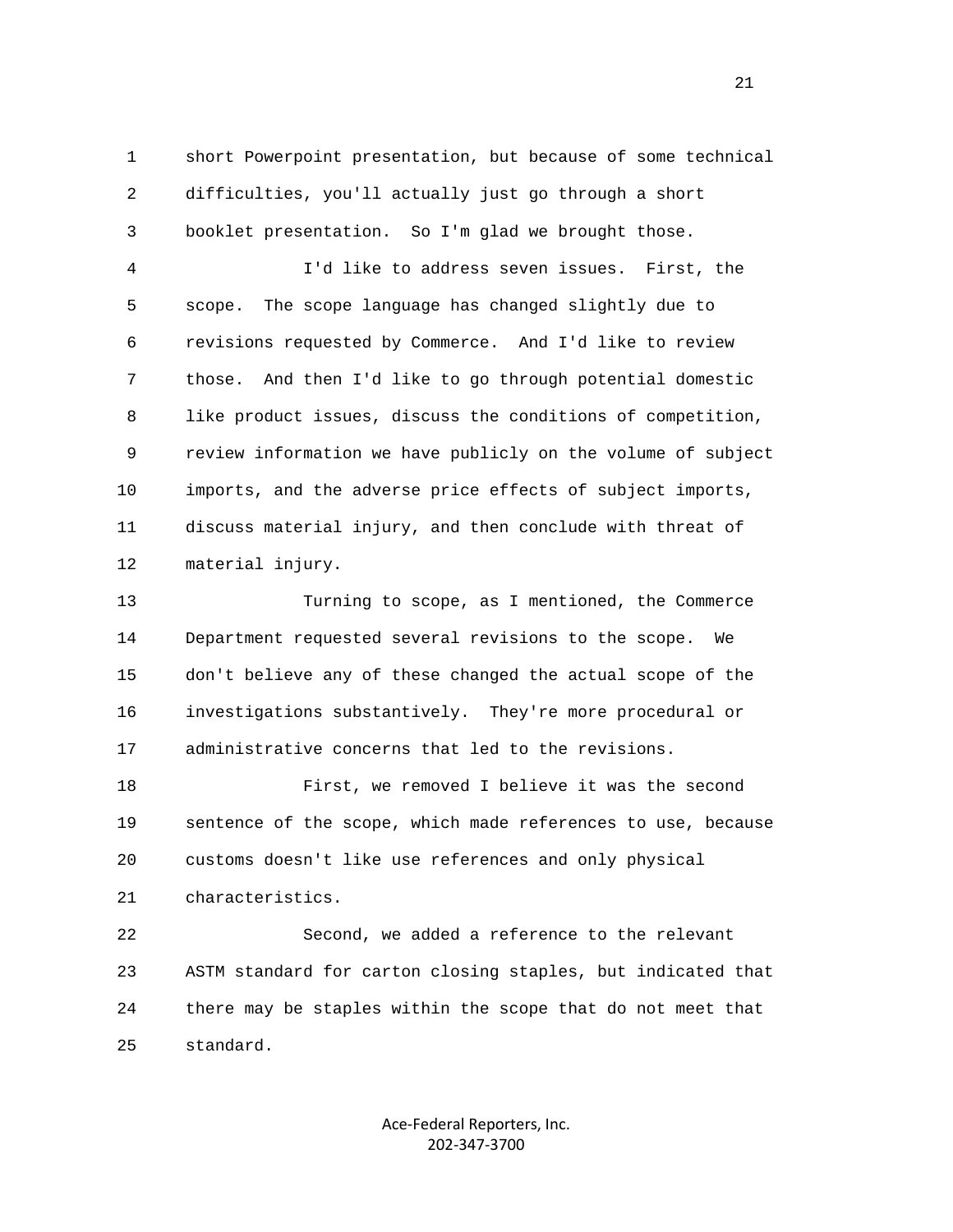1 Third, we removed the sentence that said that 2 there would be a 10 percent tolerance or a variance from the 3 dimensions would be covered by the scope, and instead, 4 incorporated those variances into the dimensions themselves 5 more so on the low end than the high end, because that was 6 where our concern of circumvention was, was on the low end 7 of the dimensions. So you will see revised dimensions, but 8 in fact, those are very close to the original dimensions 9 with the 10 percent variance applied. 10 And finally, we removed some duplicative 11 language and moved it from one paragraph to another. 12 Carton closing staples vary by the size of the 13 wire, the width of the crown, and the length of the leg. As 14 this diagram shows, the nominal leg length, the L for carton 15 closing staples ranges from about .4 inch to 1.357 inches. 16 The nominal crown width for carton closing staples, the C in 17 the diagram, ranges from 1.125 inches to 1.375 inches. The 18 nominal wire thickness, that's if you're looking at a staple 19 like this, this part of the staple, the thickness of that, 20 ranges from .029 inch to point -- excuse me, yes, and to 21 .064 inch. And the nominal wire width, that's the wider 22 part of the staple, ranges from 0.064 inch to 0.1 inch. So 23 those are the revised dimensions in the scope. 24 Turning to the domestic like product,

25 petitioner's position is that there's one domestic like

Ace‐Federal Reporters, Inc. 202‐347‐3700

22 a set of the state of the state of the state of the state of the state of the state of the state of the state of the state of the state of the state of the state of the state of the state of the state of the state of th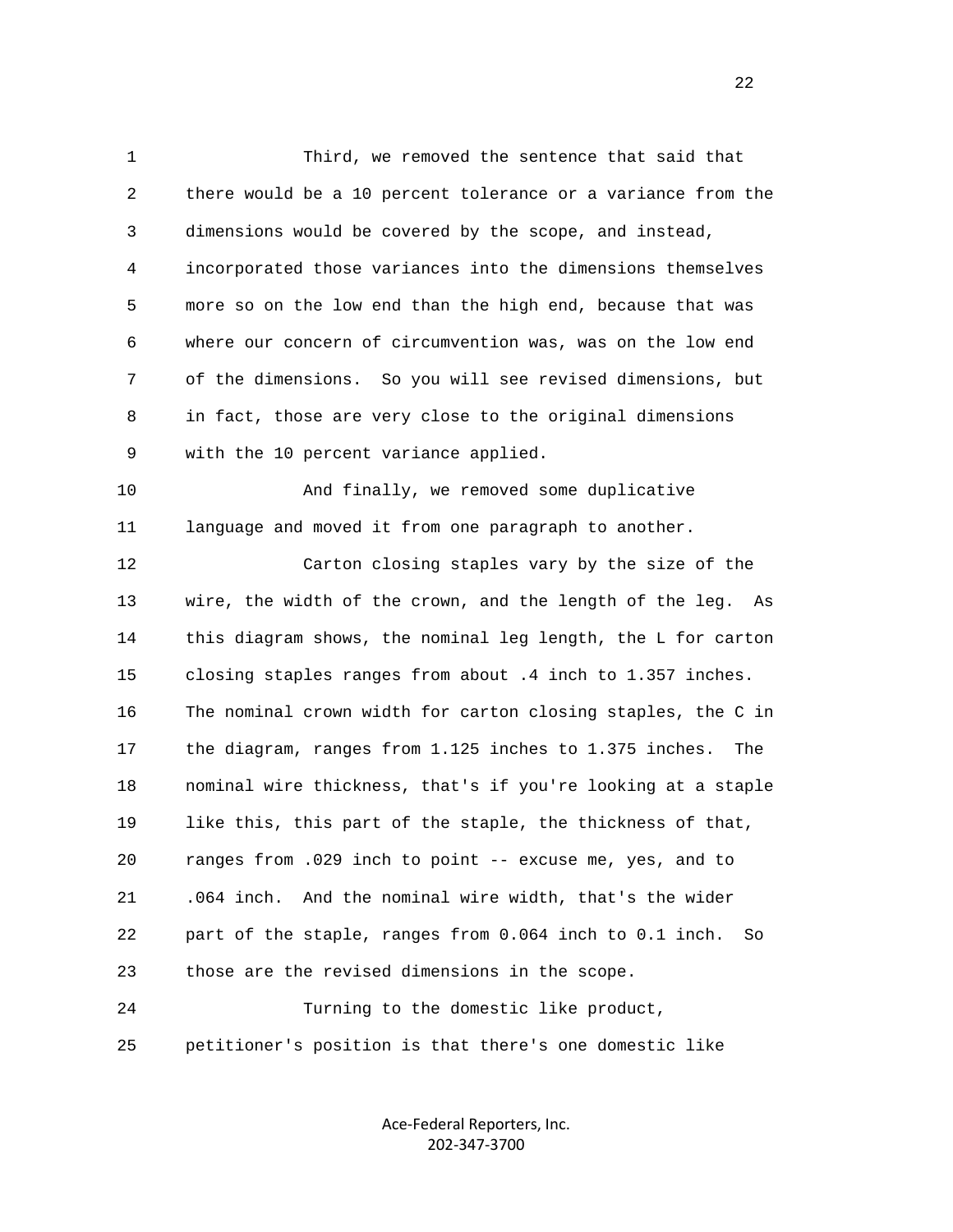1 product co-extensive with the scope, carton closing staples. 2 In the Commission's prior investigation on carton closing 3 staples from Sweden, the scope of the investigation was 4 limited to staples in stick form and no party requested that 5 the domestic like product be expanded to include staples in 6 roll form. And based on the information before the 7 Commission at that time, the Commission limited the domestic 8 like product for staples to staples in stick form.

 9 We believe the record of this investigation 10 establishes that the domestic like product should include 11 both sticks and rolls as one single domestic like product.

 12 Going through some of the factors that the 13 Commission looks at in terms of physical characteristics and 14 uses, as Mr. Tyndall testified, there are staples of the 15 exact same size and the exact same wire dimensions available 16 in either sticks or rolls and with the exact same coding. 17 And these staples have the exact same end uses, which is to 18 secure, close the flaps of cardboard boxes and cartons. And 19 as he also testified, in fact, there are cases where a 20 single box would have, for example, stick staples on the 21 bottom and roll staples on the top.

 22 The only reason for the two different forms of 23 staples is because there are two different types of stapling 24 tools: those that take sticks and those that take rolls. 25 That's why they cannot -- while they cannot be used

> Ace‐Federal Reporters, Inc. 202‐347‐3700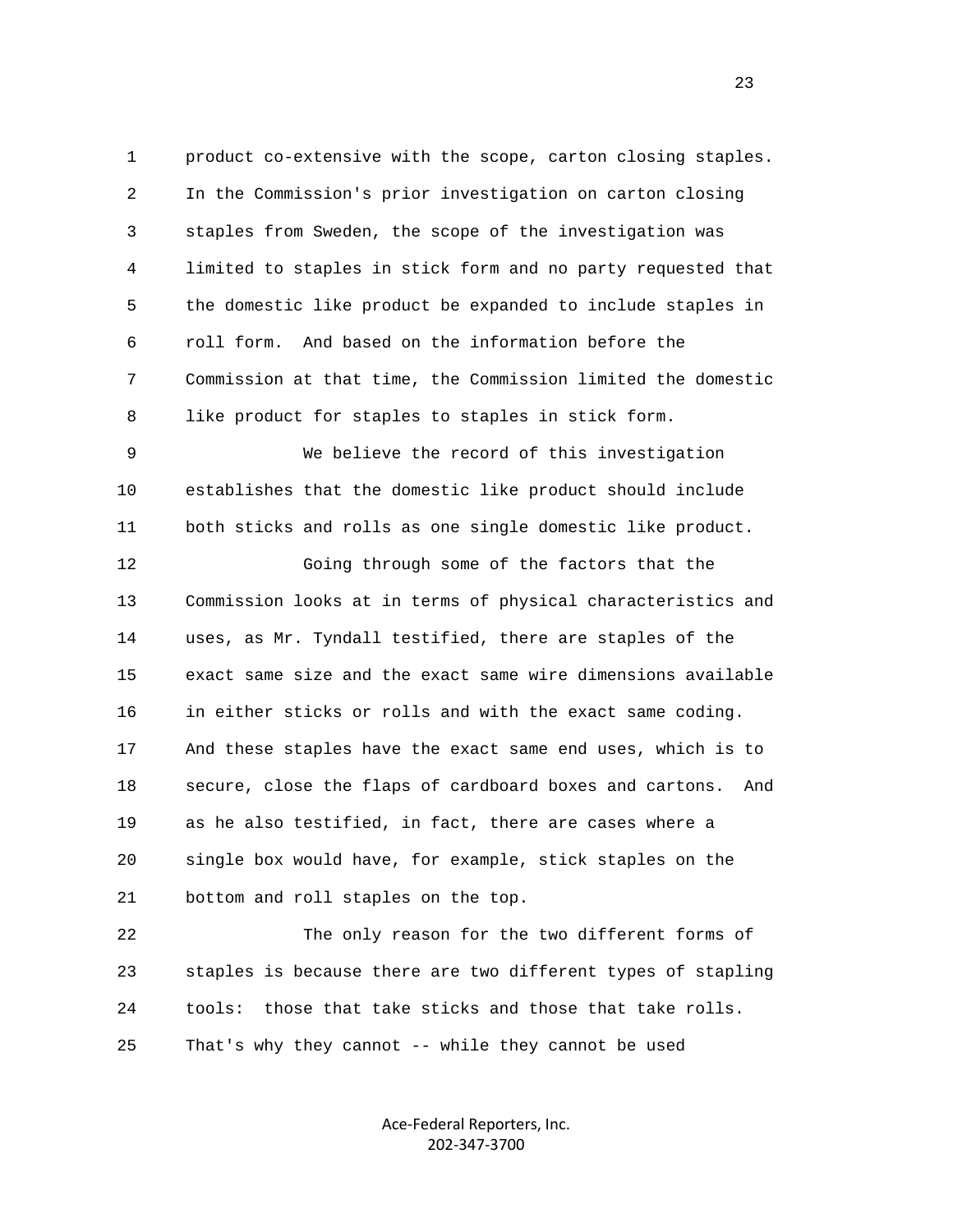1 interchangeably in those different machines, they are used 2 interchangeably to fasten staples of the same size to the 3 same types of boxes and to close those boxes or cartons. So 4 we believe in broader sense, they are interchangeable and 5 are available in the same sizes for the same uses.

 6 Staples in both roll form and stick form are in 7 the same channels of distribution. The majority of these 8 staples are sold to distributors. Staples in both stick 9 form and roll form are manufactured in the same facility in 10 case of ISM and on the same equipment and with the same 11 employees through the wire drawing phase. The only phase of 12 production where different machines are used is in the 13 staple forming phase, where you have one type of machine 14 that forms rolls and applies tape to the roll and you have 15 another type of machine that forms sticks from the wire and 16 applies glue to the top of the sticks. But for much of the 17 manufacturing process, it is the same equipment and the same 18 employees. And for all of the manufacturing process, it's 19 the same facility.

 20 Staples in both stick and roll form are viewed 21 as similar by producers and consumers. When one goes 22 shopping for carton closing staples on the web, as I've been 23 doing lately, you'll see that they are available in both 24 rolls and sticks from the same distributors from the same 25 retailers. And you will have some end users that will use

> Ace‐Federal Reporters, Inc. 202‐347‐3700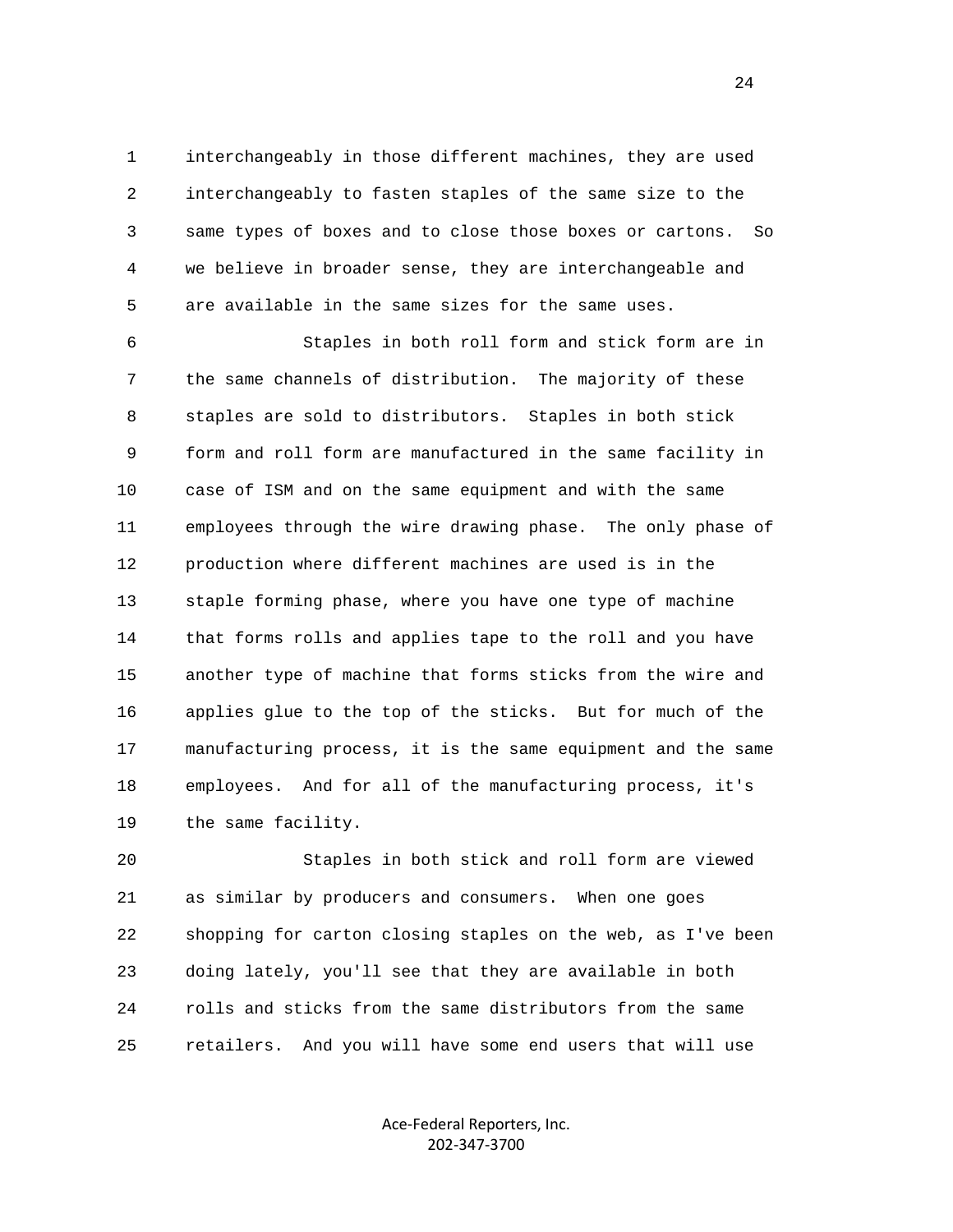1 both just depending on which stapling they're using for 2 their application.

 3 And while roll staples tend to be a bit higher 4 priced than stick staples, there's a broad continuum of 5 prices for staples in all forms. And we do not believe 6 there's any clear dividing line price wise that separate 7 sticks and rolls. It's for all these reasons we think the 8 Commission should find a single domestic like product of all 9 carton closing staples, including staples in both stick and 10 roll form in one product.

 11 And this next page just demonstrates visually 12 what we were talking about on the staples that you've been 13 looking at in front of you in terms of, you know, you can 14 have an A stick and a GR1 roll that will have the exact same 15 dimensions. A C stick and RR1 roll that would have the 16 exact same dimensions and be indistinguishable once the 17 staple is fastened into the box or carton.

 18 Turning now to staples other than carton closing 19 staples, we do not believe the domestic like product should 20 be expanded beyond the scope to include any staples that are 21 not carton closing staples. First, these other staples are 22 covered by a separate ASTM standard for fastening, whereas 23 carton closing staples are covered by an ASTM standard for 24 closing, along with other closing techniques.

25 When one looks at that other ASTM standard for

Ace‐Federal Reporters, Inc. 202‐347‐3700

25 and 25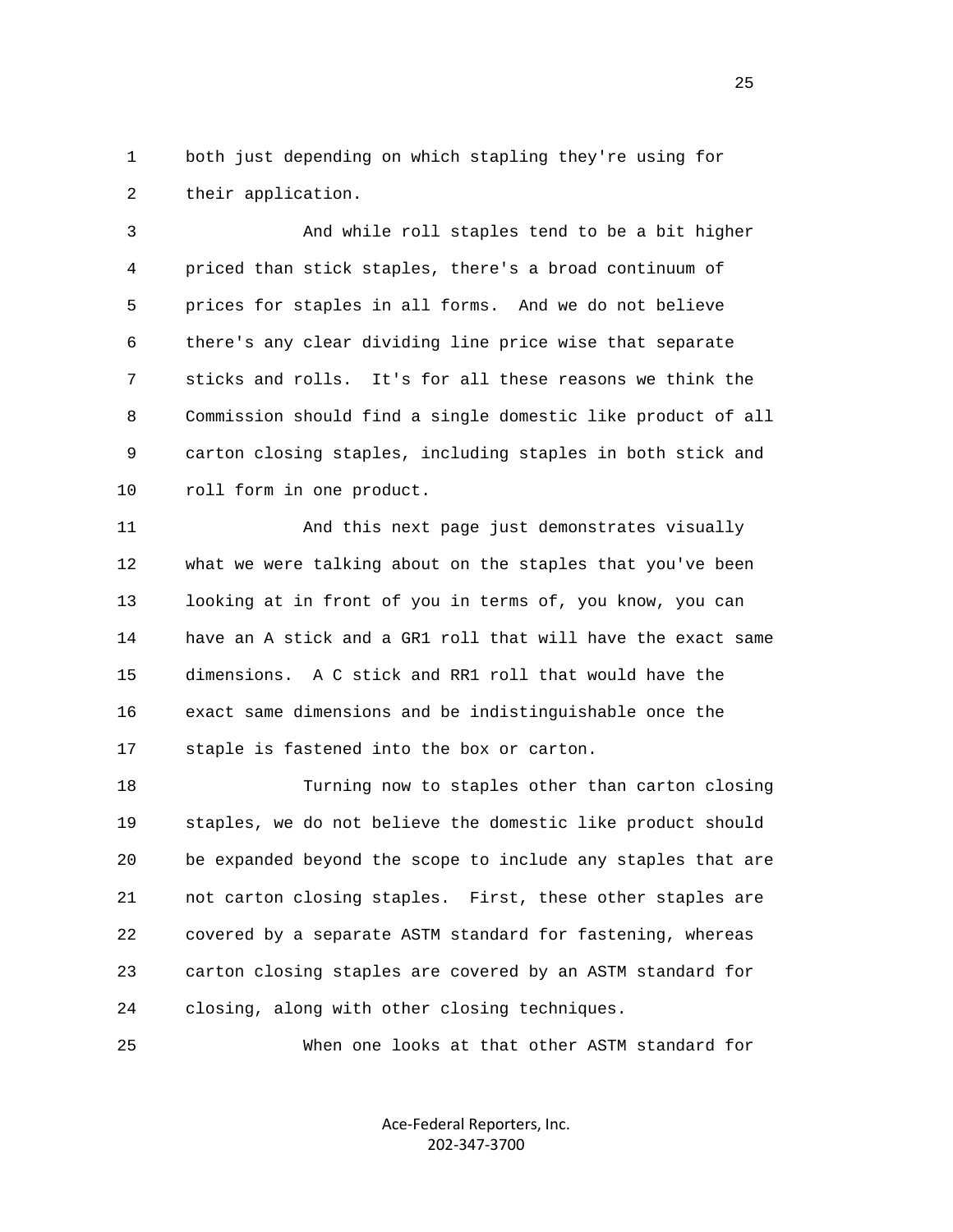1 other types of staples, and this was submitted as an exhibit 2 to one of our deficiencies responses to the Department of 3 Commerce, which was of course also submitted to the 4 Commission, one will see that the vast majority of these 5 other staples are made of round wire. Carton closing 6 staples are made of flat wire and they must be made of flat 7 wire, because they need to stay flush with the box after 8 being stapled for storage and handling in transport. You 9 wouldn't want a round wire that might snag on something or 10 pull out and not be flush.

 11 There are only two categories of staples other 12 than carton closing staples that are also made of flat wire 13 in this other ASTM standard for fastening. The first 14 category is a category of staples for wood. This is what 15 you would use perhaps to fasten some upholstery to wooden 16 furniture or other uses like that. And these are also made 17 of flat wire, but that wire is much thicker in the sense 18 that the -- if you look at the leg of it, it would be more 19 square, rather than flat, because it has to be very strong 20 and stable in order to stay straight as it gets punched into 21 the wood. Whereas a carton closing staple needs to be 22 flatter, thinner, so the flaps can go up under the carton 23 once it's stapled in. So there are no -- none of these wood 24 staples that would overlap in all four dimensions combined 25 with all four of the dimension ranges we've set out for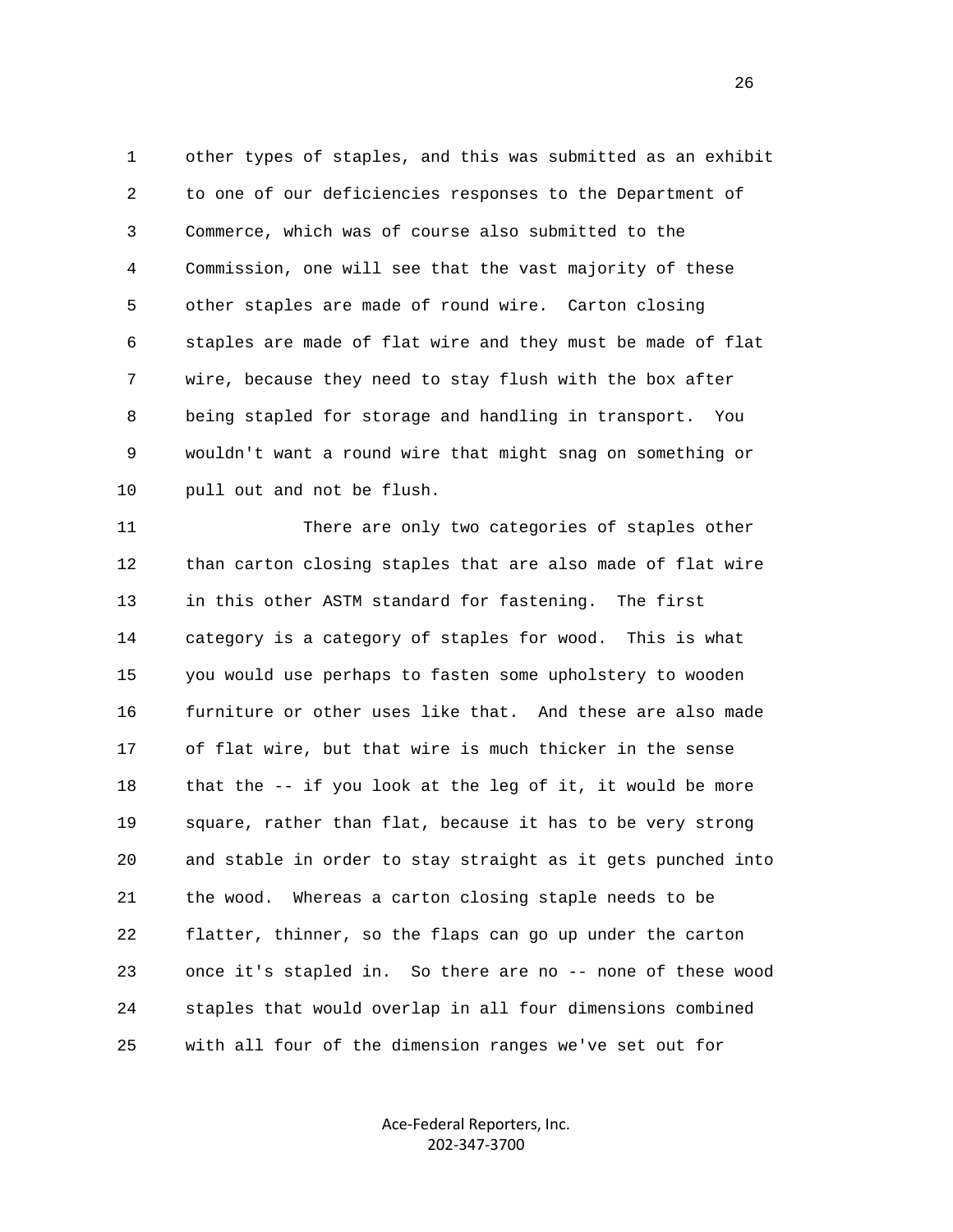1 carton closing staples. And that's dictated by their 2 different end use. They need to have different physical 3 characteristics.

 4 The other type of flat staples included in the 5 ASTM standard for fastening are smaller staples, like desk 6 staples. And these are much smaller and narrower than 7 carton closing staples, of course, because of their 8 different application. A desk staple could not fasten a 9 carton and it would be wasteful to use a carton closing 10 staple to hold your papers together and they'd probably 11 slip through.

 12 So just to summarize, we believe there should be 13 one domestic like product, stick and roll carton closing 14 staples and no other types of staples, other than those 15 included in the scope.

 16 Turning to the conditions of competition, 17 standard staple sizes and well known stapling tool 18 specifications make staples of the same size fully 19 interchangeable, regardless of source. And different staple 20 manufacturers advertise their products as suitable for use 21 in their competitor stapling tools. ISM does this 22 regarding, for example, Bostitch tools. And Chinese 23 producers will do this regarding ISM tools. This is an 24 example of an advertisement on the web for a C-58 staple in 25 stick form. And you can see at the bottom, it lists all the

> Ace‐Federal Reporters, Inc. 202‐347‐3700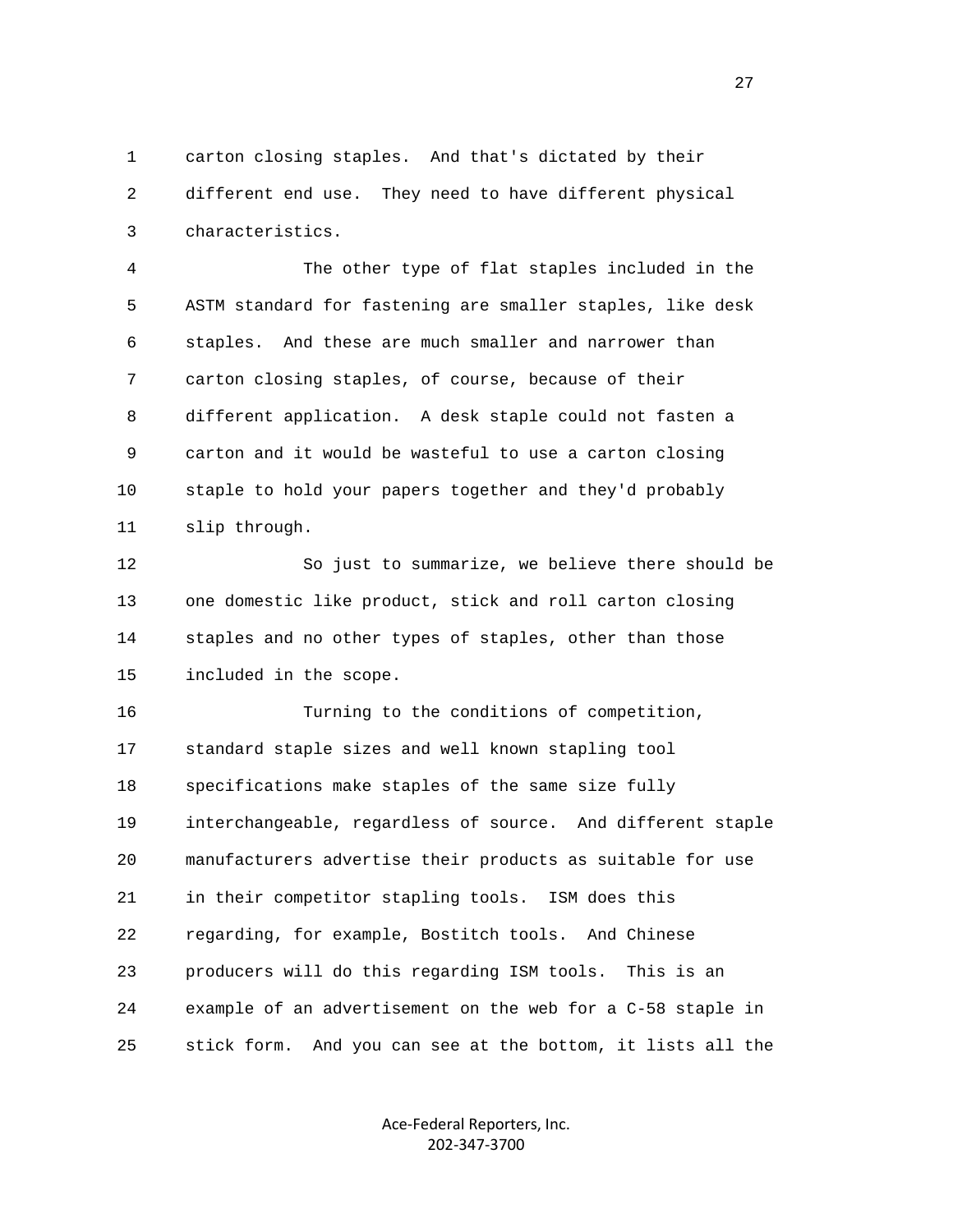1 different manufacturers' stapling tools that it will fit, 2 including at the end ISM C series all international stapling 3 machine C series staplers. So perfectly interchangeable 4 within different machines regardless of the manufacturer or 5 country of origin.

 6 This makes price an extremely important factor 7 in purchasing decisions, given this high degree of 8 interchangeability and the fact that most sales are to 9 distributors who also carry Chinese staples and that these 10 sales are on the spot market make the domestic market even 11 more price sensitive and make the competition even more 12 intense based on price. So these are important conditions 13 of competition in the domestic current closing staple 14 market.

 15 Turning to the volume of subject imports, 16 obviously, now we do have some importers responses, which 17 data is APO. So this is just based on the public 18 information, which was in our petition, but we believe that 19 once the importer data is compiled, while it may not be 20 fully representative or capture the full volume, we believe 21 the general trends will be consistent with what we see from 22 the publicly available sources of data.

 23 Carton closing staples enter under two, 10 digit 24 HTS categories, but these are basket categories that also 25 include other products. The first 8305 category covers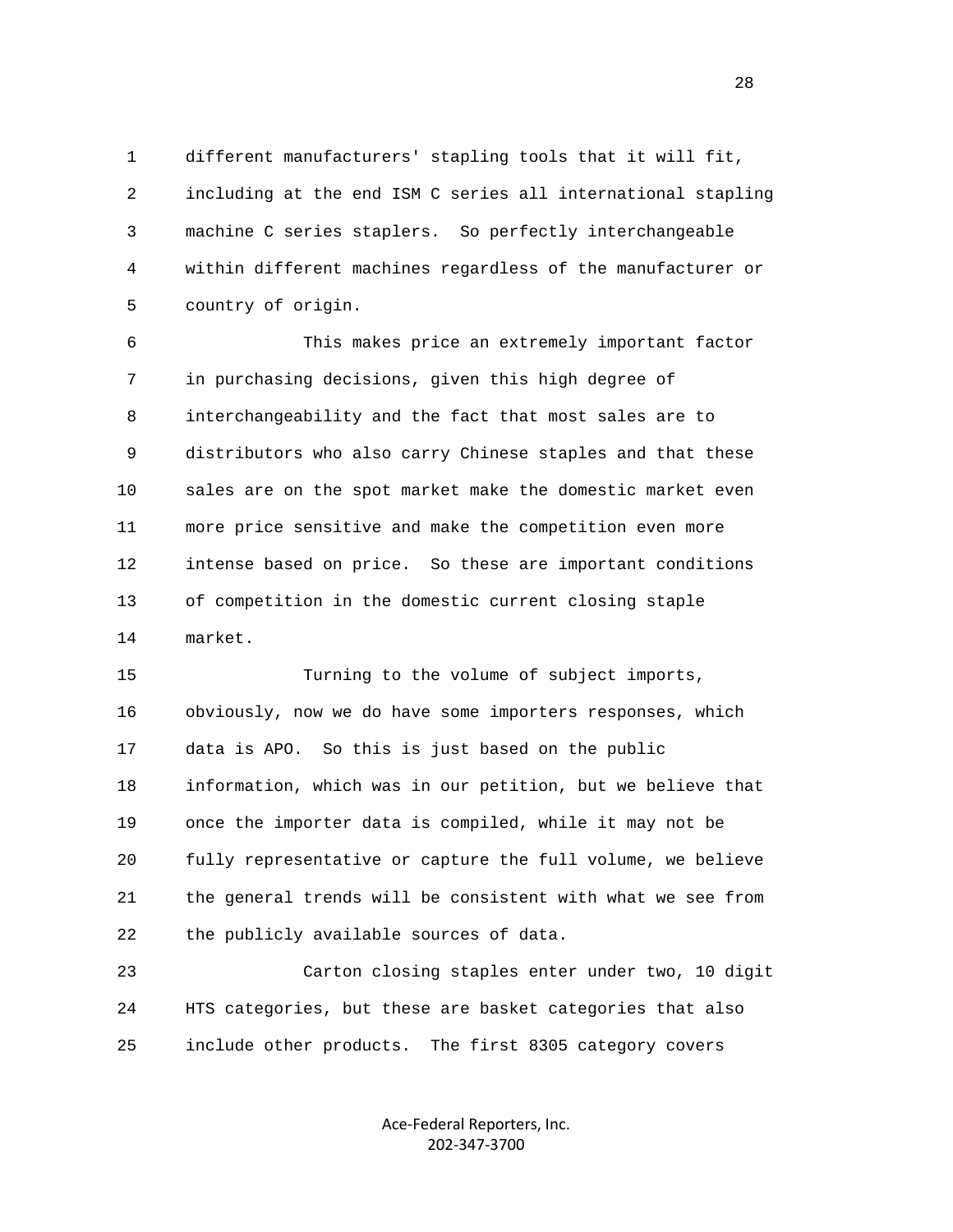1 staples and strips, but that includes carton closing staples 2 as well as other types of staples, such as your desk 3 staples.

 4 The second category is 7317, which covers a 5 broad array of different fastening devices, nails, tacks, 6 pins, and staples, other than those in sticks. And there's 7 a -- our basket category is those of one piece construction, 8 not made of round wire and not cut, which of course, could 9 include a broad array of products. So that would be -- that 10 import data, we believe, would be over conclusive based on 11 those two categories, but is one public source of 12 information.

 13 We also estimated subject import volume based on 14 automated manifest system data. We researched known 15 producers of carton closing staples in China and searched or 16 them showing up in the AMS data and then filtered to take 17 out any shipments where the product or container description 18 was anything other than staples. But it wouldn't always say 19 carton closing staples, but as long as it said staples, we 20 would keep it in. S this data is under inclusive in one 21 sense, since there may be many producers that we were not 22 able to identify based on public information. And even 23 those producers might enter under undisclosed rather than 24 disclosing their shipments. It may be slightly over 25 inclusive in other respects because it may include other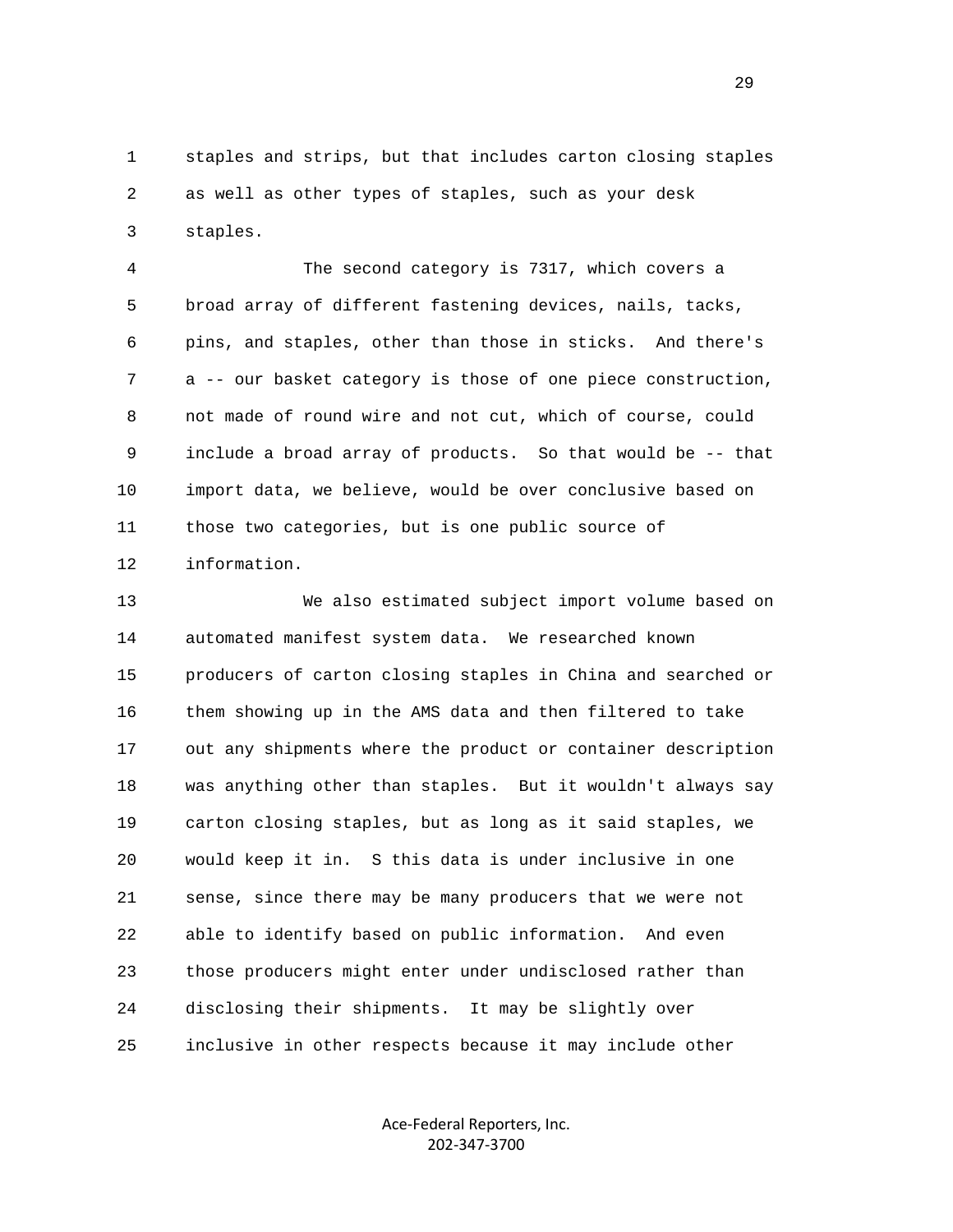1 kinds of staples that those producers of carton closing 2 staples also make. But again, the best publicly available 3 information available to us.

 4 But both sources show a rising volume of imports 5 from China, both absolutely and relatively to domestic 6 shipments, which have declined significantly over the 7 period.

 8 This chart shows the volume of subject imports 9 based on the two HTS categories under which they enter. In 10 2014, excuse me, there were 46.8 thousand metric tons of 11 staples from China entering under these categories. By 12 2016, that was 54.7 thousand metric tons, an increase of 13 nearly 17 percent over the period.

 14 The next slide shows the volume of subject 15 imports based on the AMS data for known Chinese producers 16 and shows an even more dramatic increase from 4.4 million 17 cargo kilos in 2014 to 7.4 million cargo kilos in 2016, an 18 increase of nearly 69 percent. Again, potentially 19 underinclusive, but the best available data for us. And 20 we'd be happy to address the data in the importer's 21 questionnaire response and our post conference for you. 22 This rising volume of subject imports from China 23 has had adverse price effects on the domestic industry.

25 been significant underselling by subject imports. And we

24 Based on data that's available to us, we believe there's

Ace‐Federal Reporters, Inc. 202‐347‐3700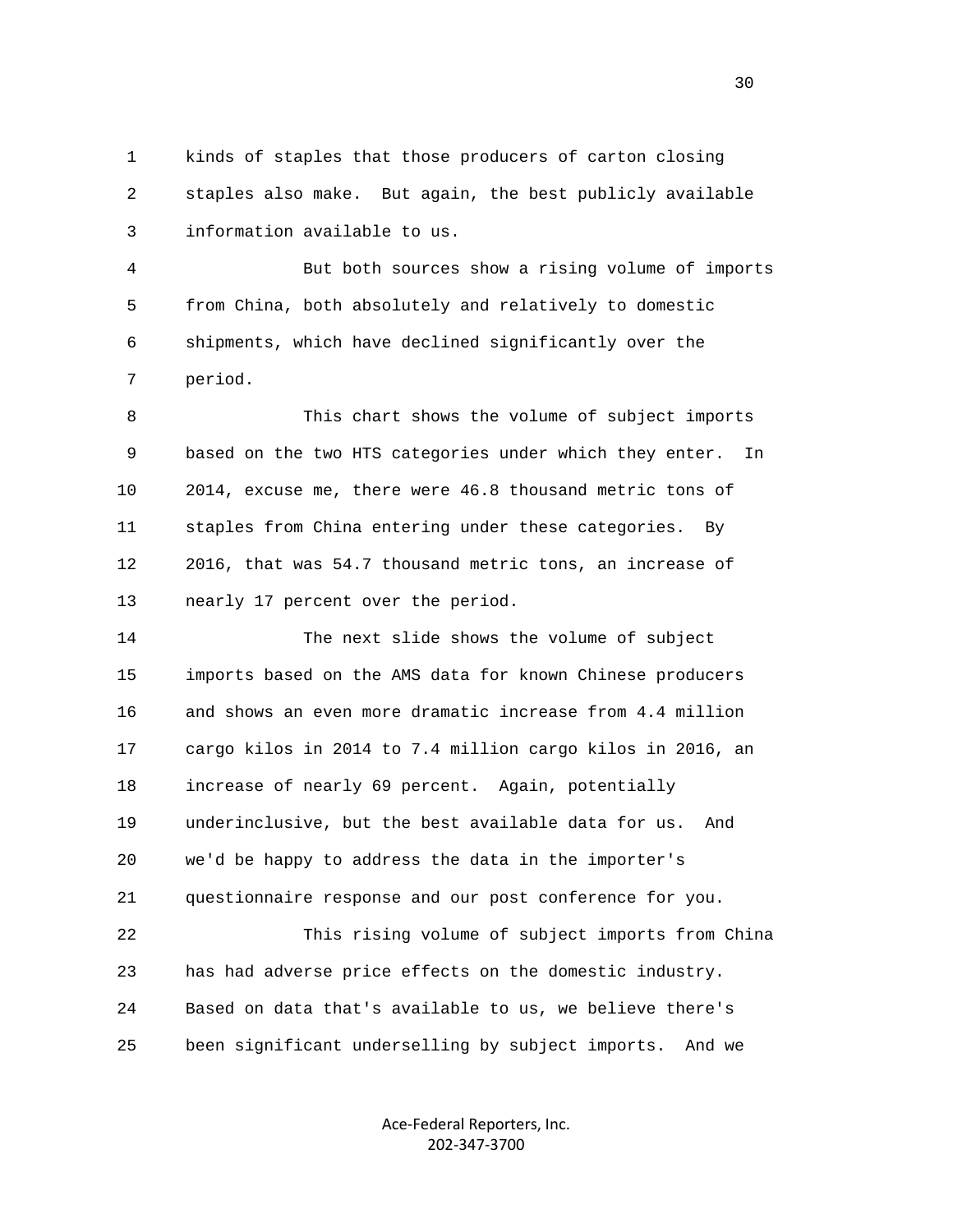1 got a price quote, a confidential price quote for Chinese 2 carton closing staples FOB China and it adjusted that for 3 CIF charges on the two covered HTS categories and compared 4 those to ISM's own prices for the same products. And in 5 each comparison, there were significant margins of 6 underselling, ranging from nearly 44 percent to over 84 7 percent across these five products.

 8 We also believe that prices for carton closing 9 staples from China have been declining over the period. 10 Import AUEs for the two HTS categories combined fell more 11 than 13 percent from 2014 to 2016. And these prices in the 12 U.S. are so low and below ISM's own cost of production as 13 our witnesses testified, that the company has been forced to 14 endure significant losses. And even despite some declines 15 in raw material cost over the period, it has not been able 16 to translate those into profitable operations.

 17 Turning to material injury, as imports from 18 China have risen, ISM has lost sales volume in the U.S. 19 market and has lost market share in the U.S. market. As Mr. 20 Farah testified, ISM cannot meet Chinese prices that are 21 below its cost of production. And so instead, it has been 22 forced to lose significant sales volume as Chinese imports 23 have increased.

24 As a result, ISM has been forced to lay off some 25 of its workers and to reduce hours and wages paid for

> Ace‐Federal Reporters, Inc. 202‐347‐3700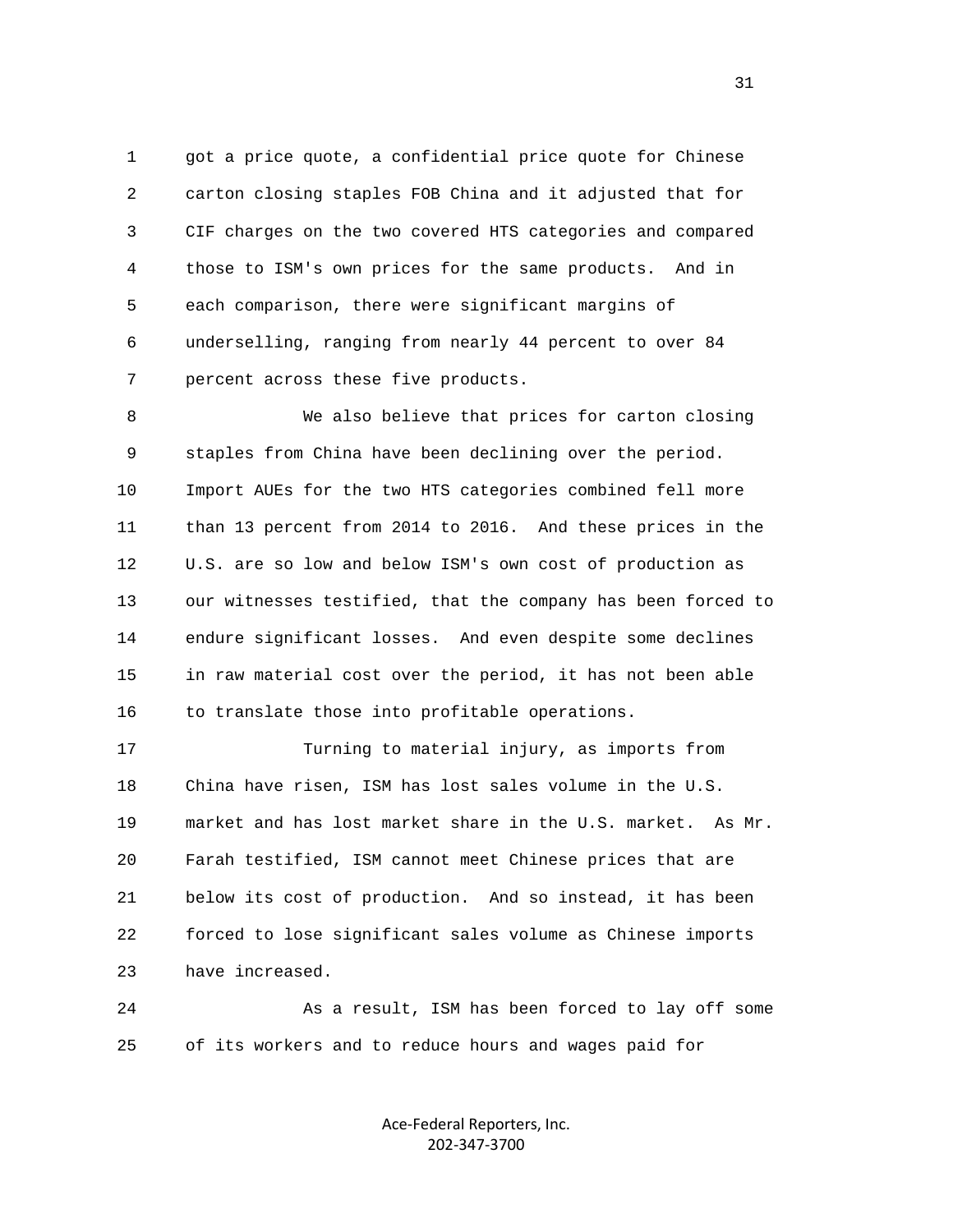1 workers that remain. ISM is operating far below its full 2 capacity. And this results in fixed costs that are very 3 high compared to their sales revenue, so that once variable 4 costs are added, there is simply no way for the company to 5 make a return.

 6 As a result, ISM has suffered sustained and 7 significant losses throughout the period of investigation. 8 The company has been unable to make needed capital 9 expenditures, to invest in research and development, to 10 launch any major marketing initiatives, or to access bank 11 loans.

 12 The company cannot become financially viable 13 unless it can greatly increase its production volumes in 14 order to allow it to cover those fixed costs, as well as 15 variable costs and generate a reasonable return.

 16 The owners of ISM have invested significant 17 amounts of their own resources to try to support U.S. jobs 18 in this industry. And based on publicly information, ISM is 19 the only known domestic producer currently left in the 20 United States.

 21 In the unlikely event that the Commission finds 22 that ISM is not presently experiencing material injury by 23 reason of subject imports from China, the threat of material 24 injury by these imports is imminent and very dire. The 25 domestic industry is highly vulnerable, based on its current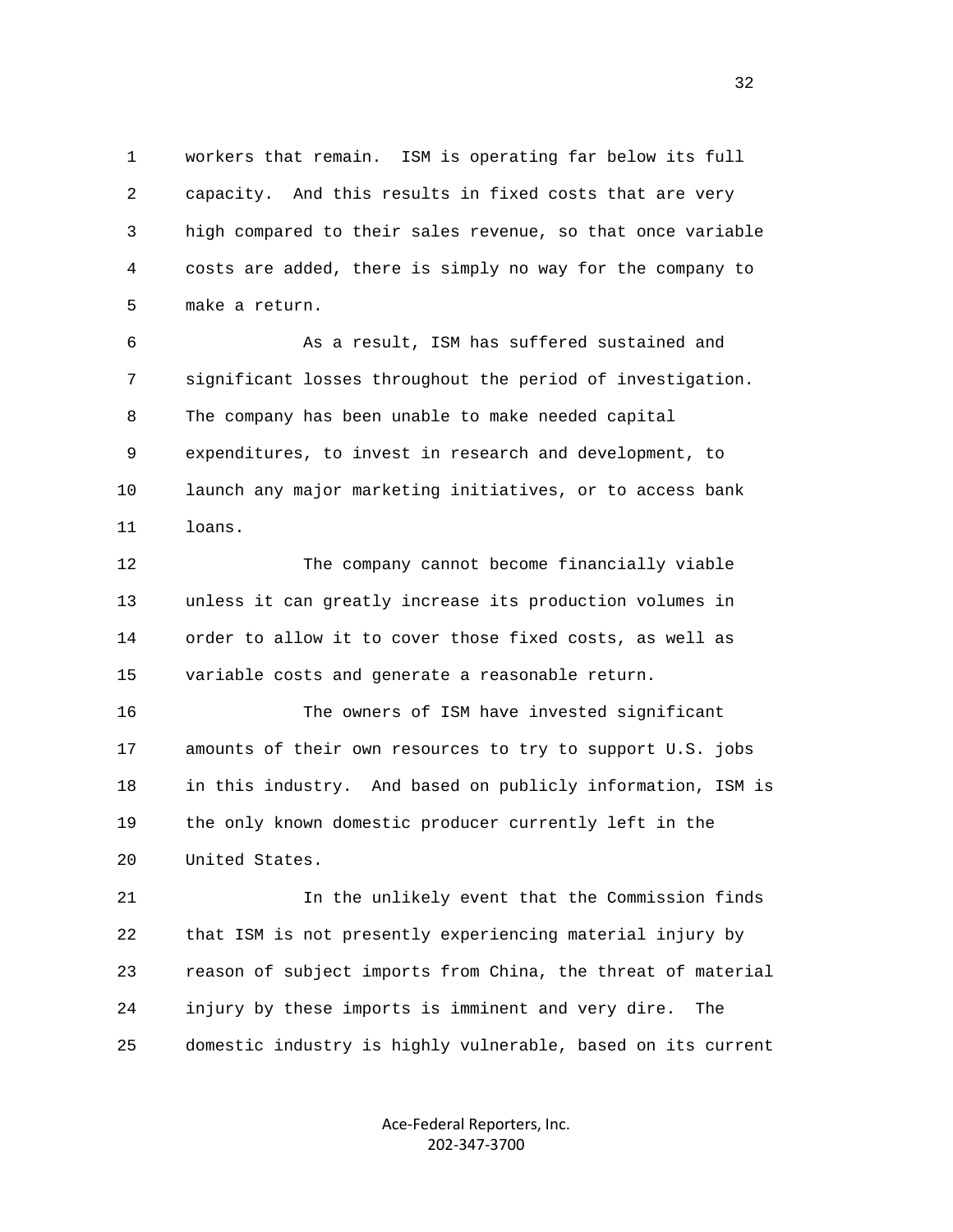1 financial performance and it has the risk of closure if it 2 cannot increase its sales volume significantly.

 3 Chinese producers have demonstrated their 4 ability to gain volume and market share through aggressive 5 price undercutting and the lowering of prices over the 6 period of investigation. And there is no reason to believe 7 that those trends would reverse themselves if an order is 8 not imposed.

 9 Publicly available information also indicates 10 that China's producers are highly export oriented. A number 11 of them advertise on their websites how much of their 12 production is dedicated to export and that's reviewed in our 13 petition with ratios of 60, 70, 80 percent or higher being 14 advertised as production for export.

 15 And those exports have been targeted at the 16 United States as a large highly attractive market. Chinese 17 exports to the U.S. based on Chinese export data for the two 18 staple categories rose by more than 20 percent from 2014 to 19 2016. Those were their exports to the U.S. Meanwhile, 20 their exports to the rest of the world in these two 21 categories actually fell by a little bit. It was flat. 22 Fell by 1.7 percent. So the U.S. has been really a major 23 focus for Chinese producers in these categories, confirming 24 the attractiveness of the U.S. market, which will simply 25 draw in more staples if an order is not imposed.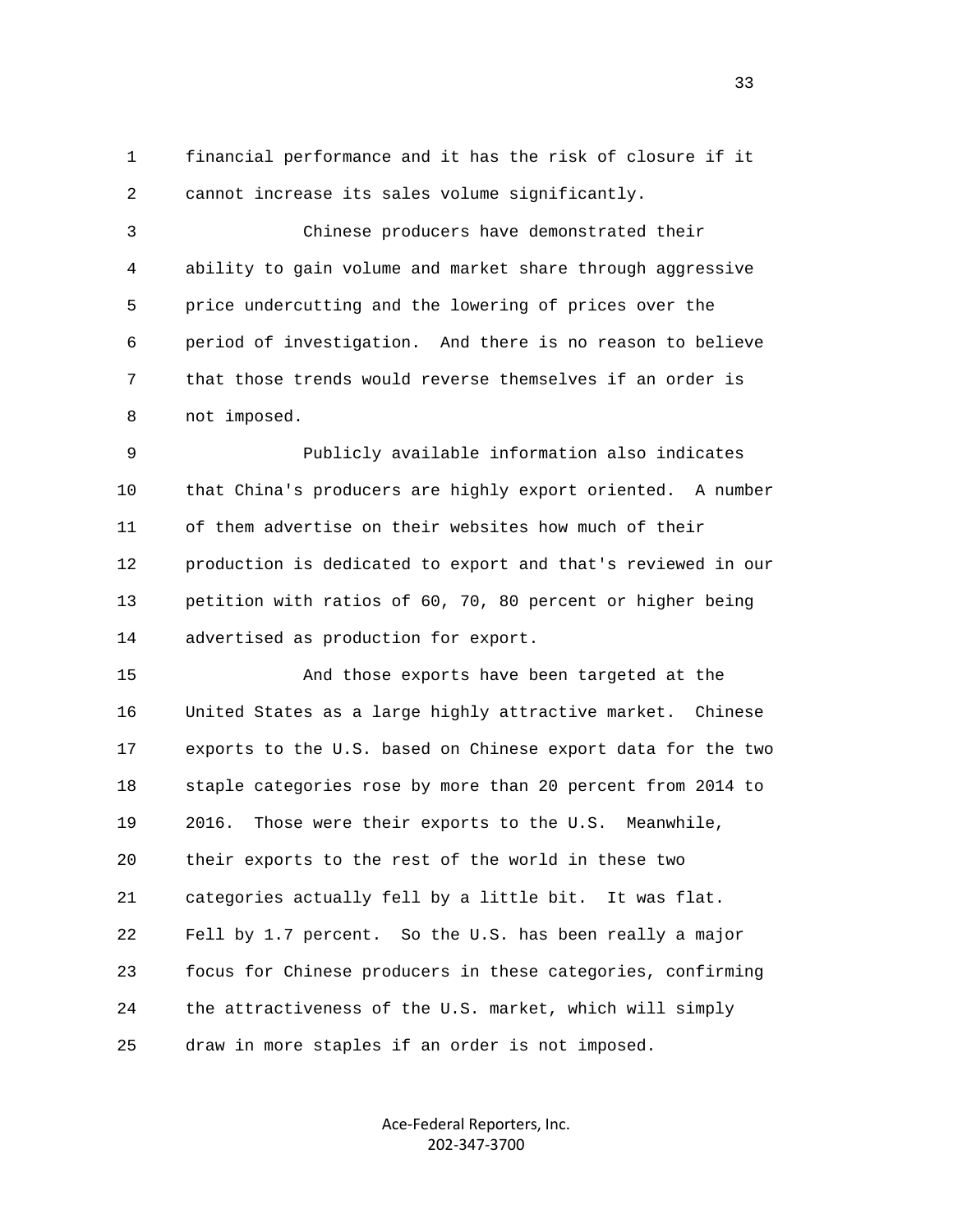1 Finally, the high substitutability and 2 interchangeability of carton closing staples and the 3 importance of price in the market, the ability of both 4 Chinese and U.S. producers to sell through distributors and 5 direct competition with each other make further material 6 injury highly likely if an order is not imposed. 7 For all of these reasons, we respectfully 8 request that the Commission impose an affirmative 9 preliminary determination. And we'd be happy to take your 10 questions. Thank you. 11 MR. ANDERSON: Thank you, Ms. Drake and thank 12 you to our witnesses for your testimony. We'd now like to 13 turn the time over to staff to ask questions. And we'll 14 start with Mr. Jones. 15 MR. JONES: Good afternoon. The first time 16 using this, so. I did have a question regarding the going 17 back to your Powerpoint presentation. Going back to your 18 Powerpoint presentation, you mentioned the primary export 19 markets. This is just going back to China's export markets. 20 Some of the data that you mentioned publicly available data, 21 as far as the rest of the world, what trends did you see as 22 far as the U.S. and what did you see as far as the rest of 23 the world when you mention export markets, specifically 24 outside of the U.S., other markets?

25 MS. DRAKE: Elizabeth Drake, Stewart and

Ace‐Federal Reporters, Inc. 202‐347‐3700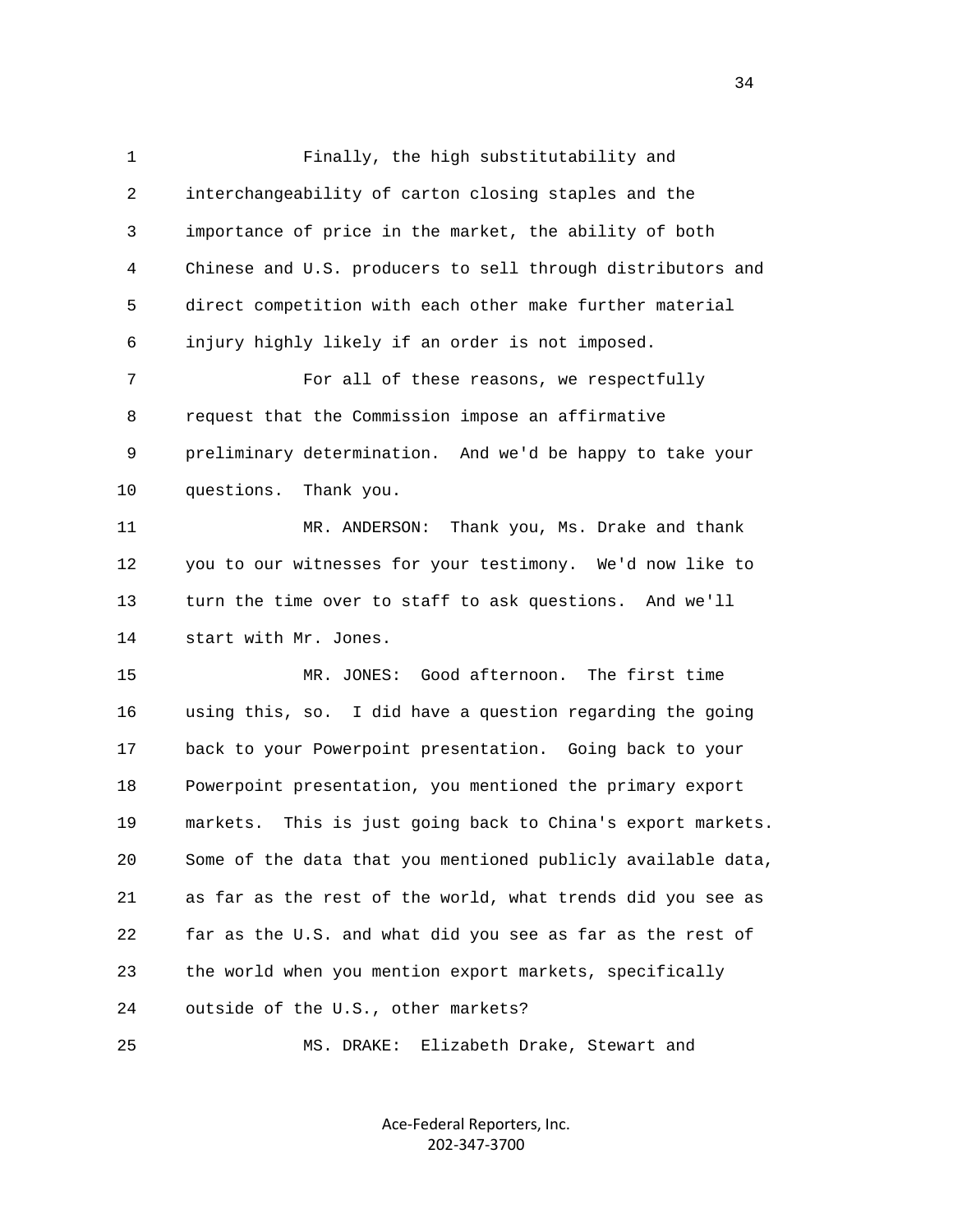1 Stewart. I apologize. Yes, that export data is in our 2 petition, excuse me, Exhibit I-20. And it shows as I 3 reviewed that exports to the U.S. from 2014 to 2016 4 increased by more than 20 percent, while exports to the rest 5 of the world were flat or actually declined a little bit. 6 And some of the -- and then there's a breakout of different 7 export markets. And so, some of the other major ones are 8 ones you would expect the EU, Japan, Canada, etcetera, but 9 the U.S. is the largest single market and the one that grew 10 much more quickly than other markets or China.

 11 MR. JONES: Thank you. So shifting gears a 12 little bit, going back to ISM's capacity, could you describe 13 to us a little bit about the capacity utilization? And a 14 little bit more specifically, you mentioned ISM whenever 15 they were bought in the merging that happened back in 2009 16 and '10. Could you describe the other products that were 17 initially produced as well and/or if they -- if they're no 18 longer produced and what exactly is keeping the capacity 19 utilization so low at this point?

 20 MR. FARAH: Maroune Farah. So when in 2009, or 21 sorry 2010, originally, the two companies -- the two 22 facilities were together. So the carton closing, I think if 23 you go back to the '80s and '90s and 2000s, they used to do 24 wood to wood staples. They used to do carton closing 25 staples and nails back then. And so, basically because of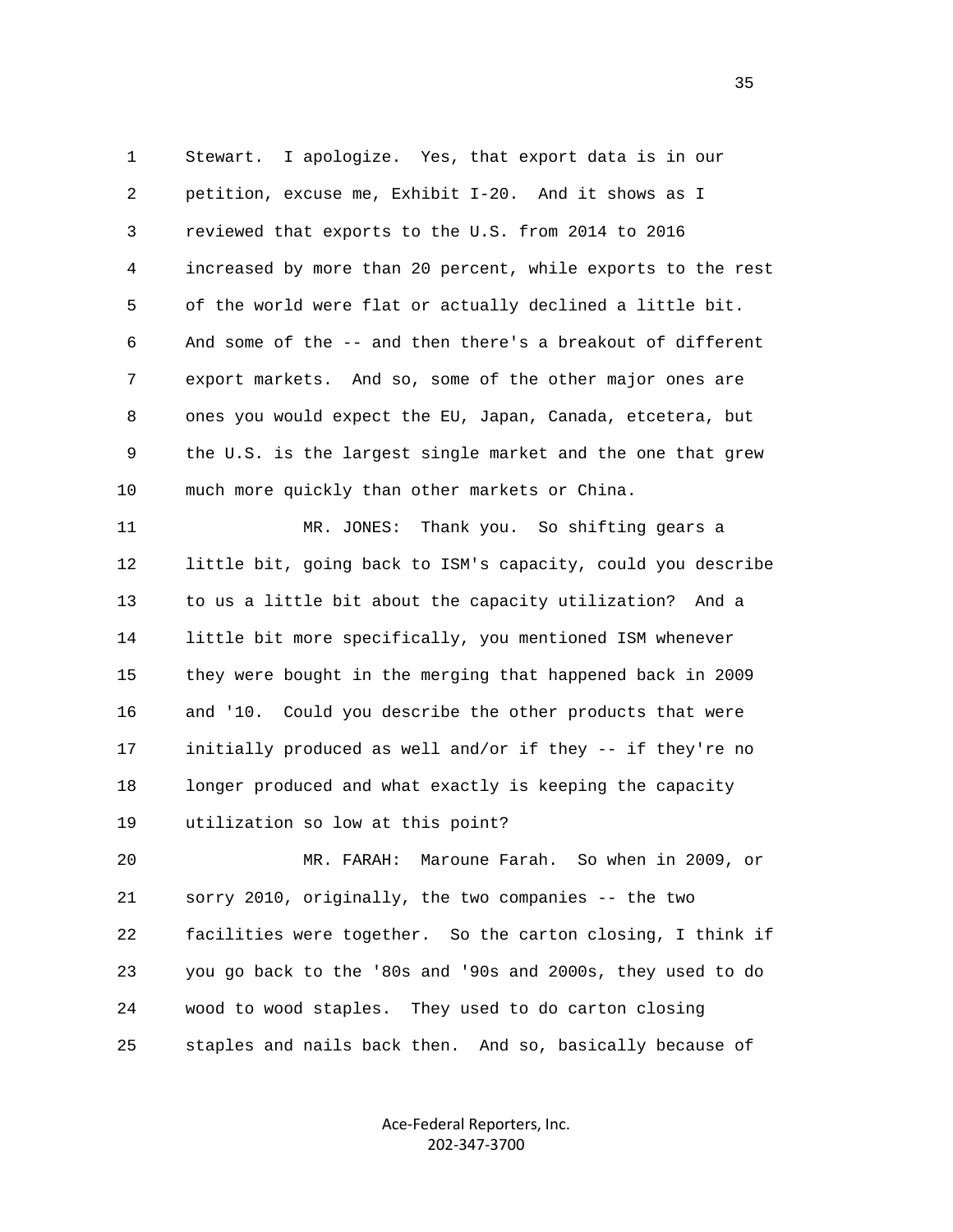1 the -- a lot of Chinese imports, that just steadily declined 2 especially it had accelerated in the 2000s.

 3 When I bought the company in 2010, we didn't -- 4 we just bought the carton closing staple operations. So 5 when we bought it, that's all that they were doing. They 6 were just doing carton closing staples. And our equipment 7 that we have in the plant now, it's 100 percent dedicated 8 for carton closing staples on the manufacturing side. So 9 years -- many years prior, they did other things like wood 10 to wood staples and things like that, but their focus prior 11 to when I purchased it had just been on carton closing 12 staples. 13 MR. JONES: Thank you, Mr. Farah. In your 14 testimony, you mentioned hangers previously you produced. 15 Is that something that you're aware of or -- 16 MR. FARAH: Hangers? 17 MR. JONES: Was it hangers that you stated? 18 MR. FARAH: No., I don't think so. 19 MR. JONES: Okay. 20 MR. FARAH: Did I say hangers? 21 MS. DRAKE: I don't think so. Excuse me, do you 22 mean in his presented testimony or in his answer? Excuse 23 me, Ms. Drake. 24 MR. JONES: No, in the presented testimony. I 25 apologize.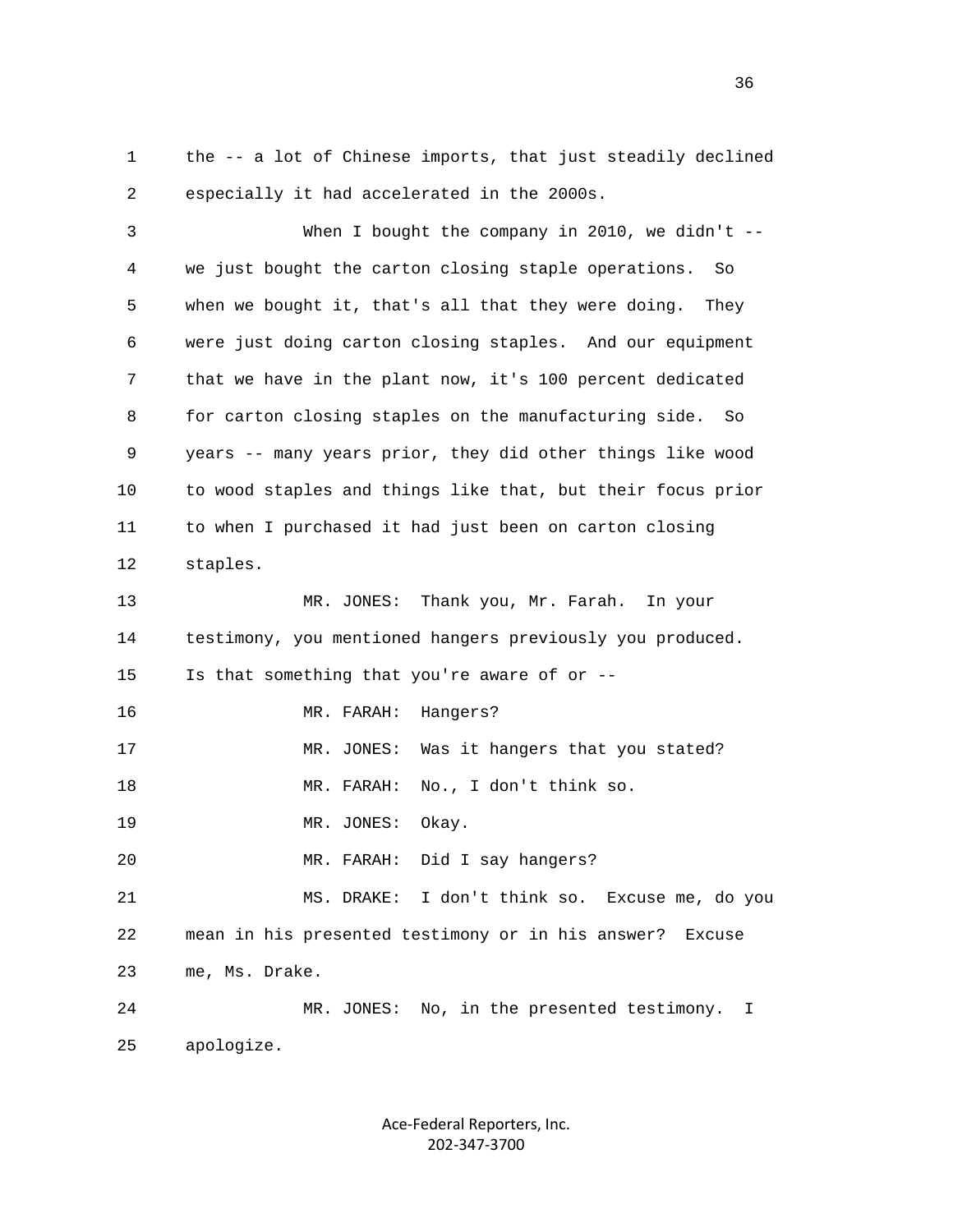1 MS. DRAKE: Okay. Yeah, I don't -- 2 MR. JONES: There -- so there were no other 3 products related, wire products, similar? So it was just 4 carton closing staples and the wood staples? 5 MR. FARAH: When I bought ISM? 6 MR. JONES: Yes. 7 MR. FARAH: When I bought ISM, ISM Staples, they 8 were just in the carton closing market. So and I just 9 bought the carton closing operations. I believe the wood to 10 wood had died off previously or I was focused on the carton 11 closing staple. So when I bought the company, that's all 12 that they really had. And the equipment was only carton 13 closing staple equipment machines that I bought from them. 14 MR. JONES: Thank you. And as far as the 15 capacity utilization, could you describe some of the -- go 16 into a little bit of details as far as how the capacity 17 utilization could remain low when you initially purchased 18 it, ISM? And during the period of investigation, has it 19 increased, decreased? What are the trends that you -- 20 MR. FARAH: It's decreased significantly. So 21 from when we started, we put all the machines back into 22 operation. We moved them back into our building. It's just 23 been a steady trend going down. We have huge capacity 24 available now. And when I bought the company, and I looked 25 at their, you know, they give me your presentation and you

> Ace‐Federal Reporters, Inc. 202‐347‐3700

37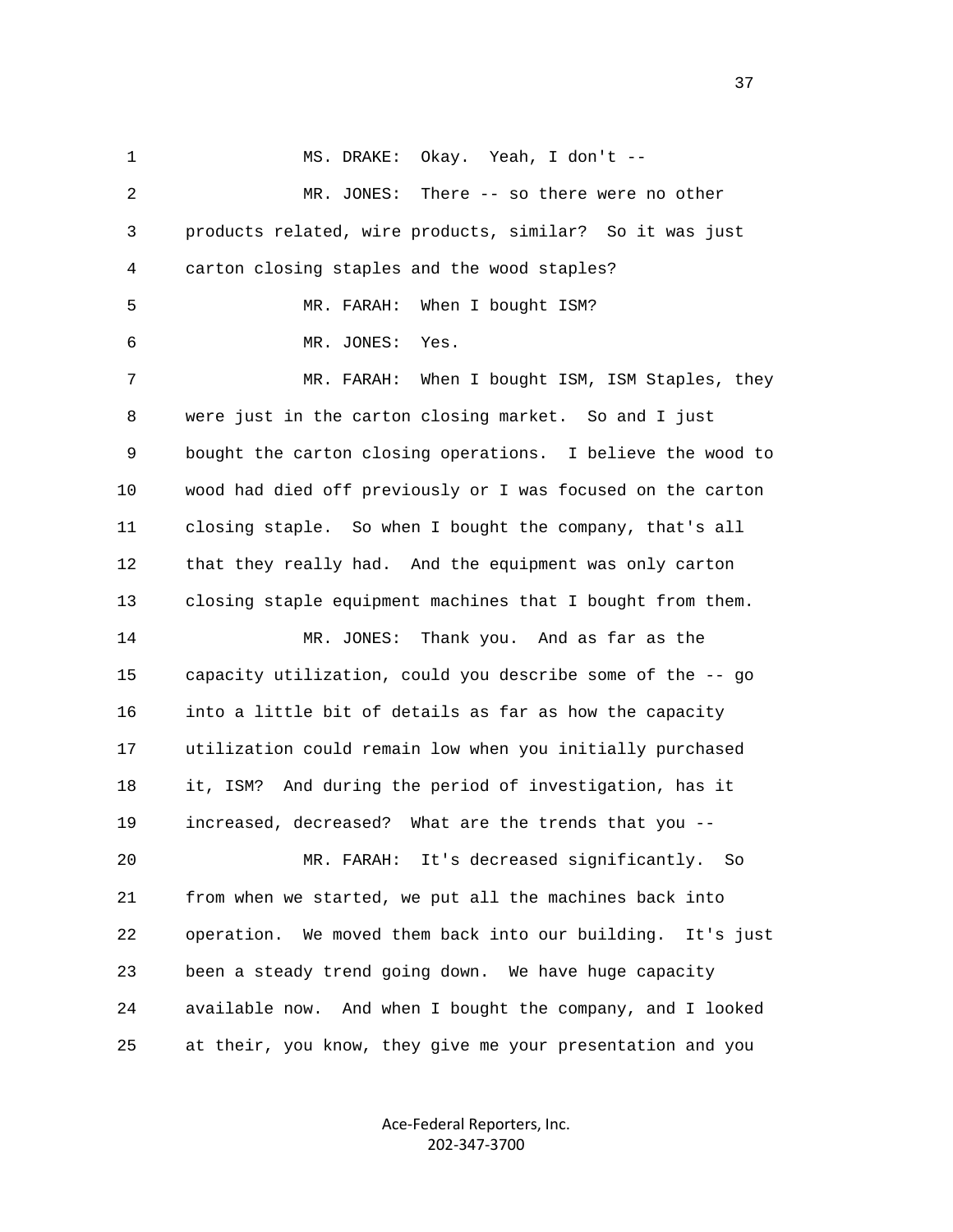1 can see their prior sales, it was very encouraging. And I 2 thought okay, you know, you think bad management. You 3 understand there's competition. So it really made sense 4 from a business standpoint to put those two together, become 5 vertically integrated.

 6 But then the reality hit hard once I bought it. 7 And then it just seemed like it just started to accelerate. 8 You know, we got up to speed. We invested in the workers. 9 We had to make some investments in the equipment at the very 10 beginning, the training, the expertise.

 11 A lot of expertise has left the United States. 12 It's all gone offshore for a lot of this sort stuff. So you 13 know, we got everything all tuned up. And it just the 14 utilization of the worker, the equipments, the assets, it 15 just continues to go down, down, down. So that's the 16 struggle we face.

 17 MR. JONES: So the trend has decreased since you 18 purchased and it's decreased during the period of

19 investigation?

20 MR. FARAH: Yes.

21 MR. JONES: Okay.

 22 MS. DRAKE: I believe the only factor that may 23 have mitigated somewhat this massive loss of production over 24 the long-term is there has been some pick up in export 25 shipments, which has allowed the company to try to make up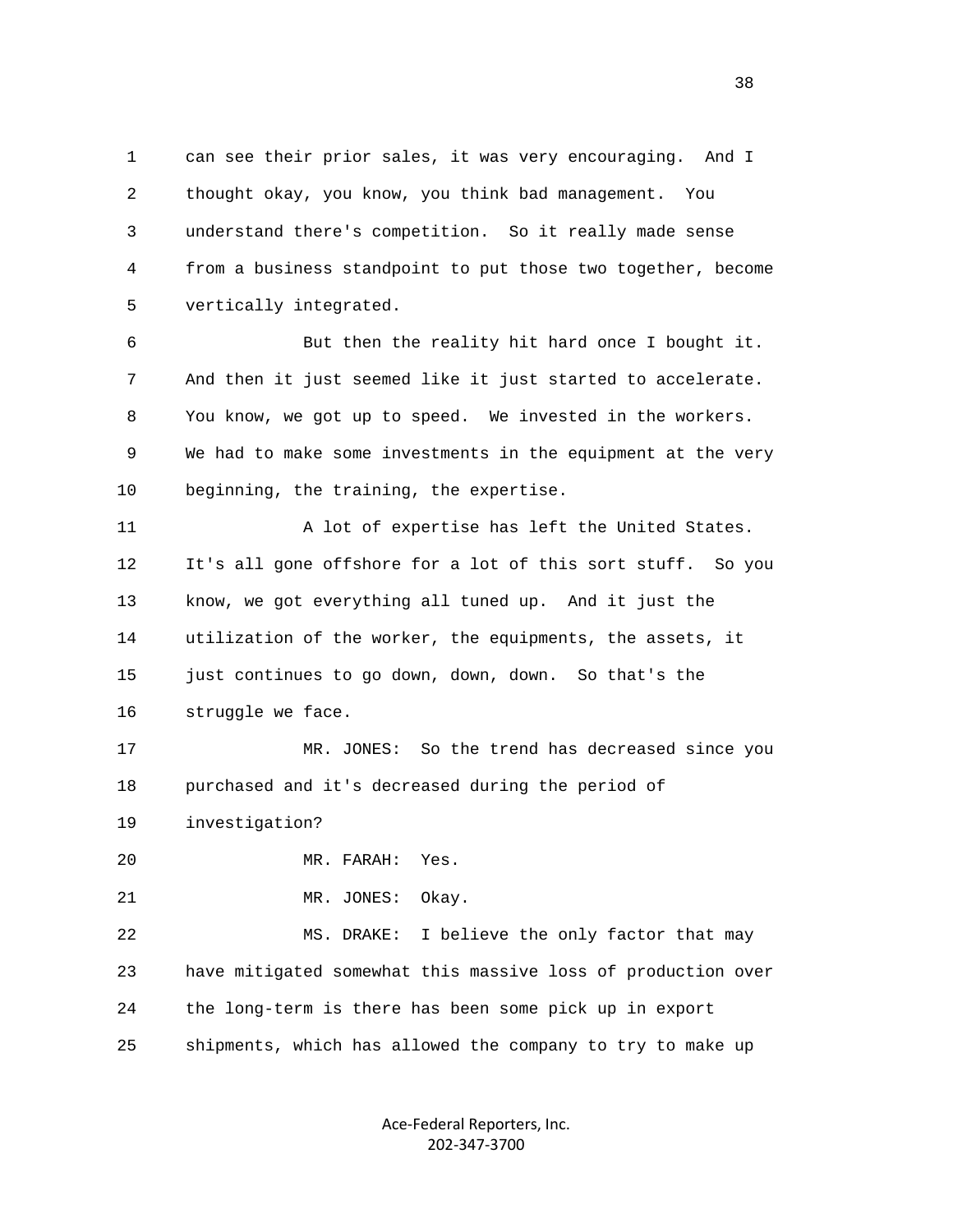1 somewhat for the loss in domestic shipments. But as we were 2 disgusting yesterday, excuse me, discussing yesterday, those 3 export shipments are never going to be enough to get you up 4 to the production level you need to be at to be sustainable 5 in terms of capacity utilization. Is that correct?

 6 MR. FARAH: Yeah. Actually, sorry, I'm 7 referring to the domestic market. The -- during that time, 8 we tried with Mexico. So we tried to start some exports 9 there. Again, it's all spot pricing. So we made a lot of 10 efforts with some parties down there to do that. And we've 11 seen a little bit of success, but still a very low amount of 12 sales. And again, they're not contracts. They could 13 disappear tomorrow. And they also face competition from 14 China as well. So it -- nothing is sure, but yeah, in the 15 domestic market, way, way down. And the trends have been 16 down. And we've had a little bit of an offset for exports. 17 MR. JONES: Thank you. And when did the shift 18 take place from domestic for providing for the domestic

 19 industry to export shipments, the increase? What year or 20 when did that take place?

 21 MR. FARAH: I think we started a little bit in 22 2000- I could be off one year or so, but around 2013. We 23 started. And just with little small shipments. And in the 24 last year or so, there's been one customer that we found 25 down there. And that increase made it a lot more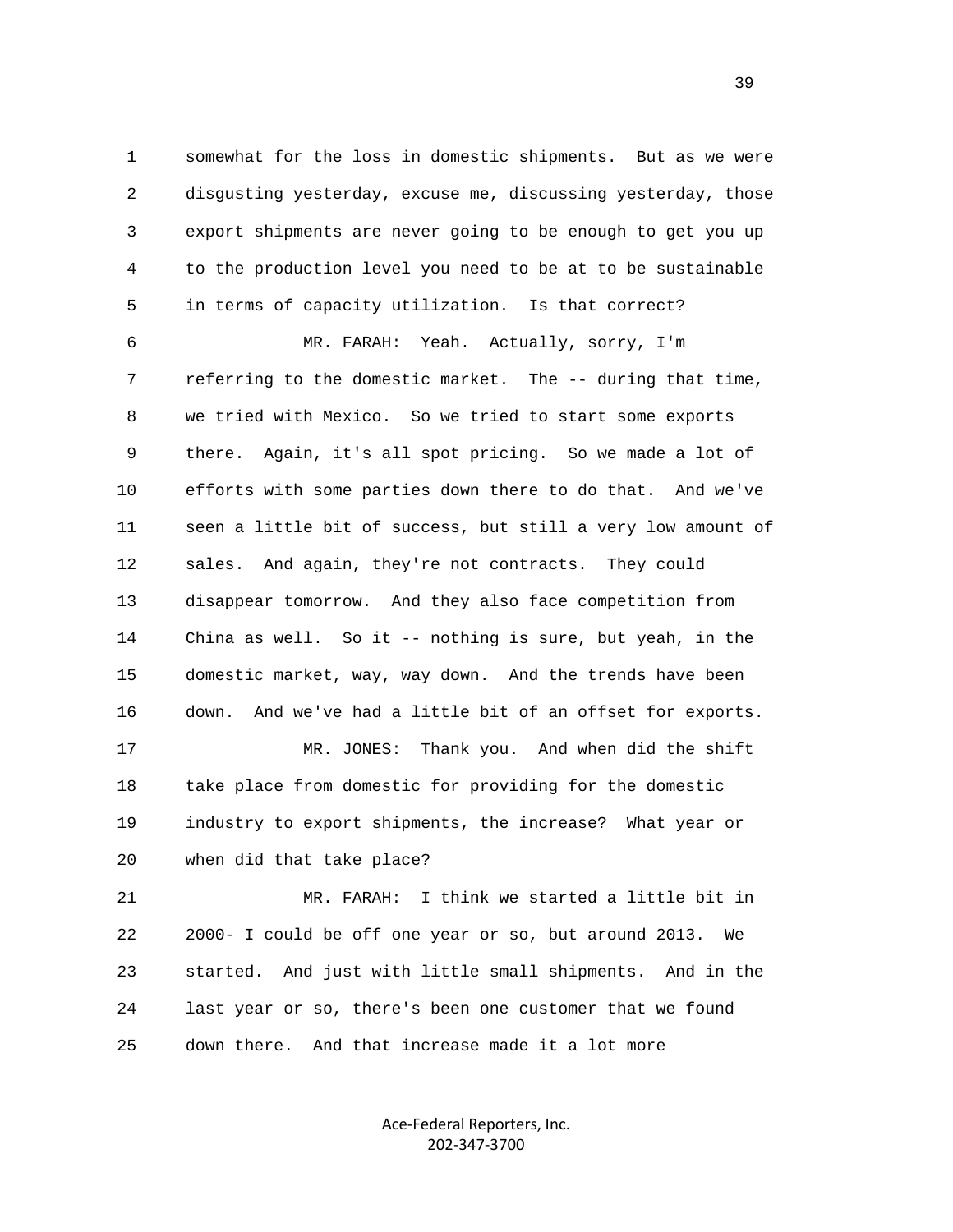1 significant before it was fairly minimal. And it's still 2 very small, but compared to the base that we started out in, 3 it improved it quite a bit. But that's -- it's all 4 concentrated mainly on one customer down there. 5 MS. DRAKE: This is Ms. Drake. I would think 6 that it wouldn't necessarily be characterized as shifting 7 the focus from the domestic market to exports, but simply 8 trying to get sales wherever -- 9 MR. FARAH: Yeah. 10 MS. DRAKE: -- one could. Because you're still 11 obviously want your sales on the domestic. 12 MR. FARAH: That's right. Like we can't -- 13 because China's everywhere else in the world, we can't 14 compete for exports. We even, you know, at trade shows, we 15 sometimes there'd be an European customer or anywhere else 16 in the world. But everywhere else, you're competing against 17 Chinese staples. So it's impossible for us to really build 18 any kind of export market. 19 We're just fortunate in that we found a couple 20 things in Mexico. I hope we can grow it, but it's not a big 21 part of our focus going forward. And it certainly can't 22 sustain us as our big focus is on the domestic market. And 23 if we don't have the domestic market, it doesn't matter 24 really what we do in export because it's going to be such a

25 small part of what we need really to make the company

Ace‐Federal Reporters, Inc. 202‐347‐3700

40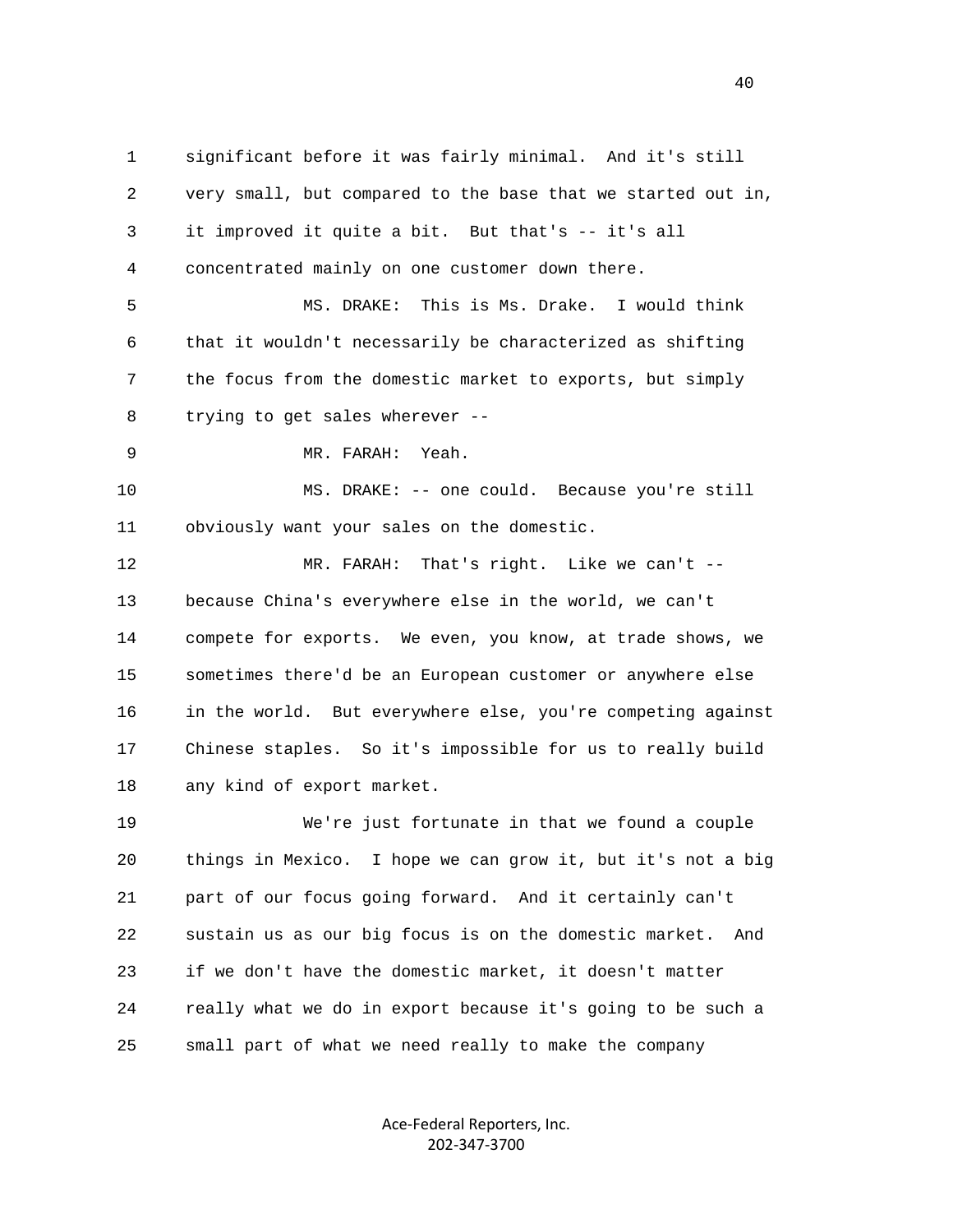1 viable.

 2 MR. JONES: Thank you, thank you. And so this 3 one customer, you mentioned, in Mexico, specifically what 4 would occur if they were no longer -- you guys no longer did 5 business with them? 6 MR. FARAH: If we no longer did business with 7 them, that would make our losses even larger. And like I 8 said, this is really our last chance, because we just can't 9 -- it's month after month, week after week, day after day 10 getting calls -- you know, we need money to cover this, 11 money to cover that. So it helps offset our losses. We 12 still have significant losses. It just makes them smaller. 13 But yeah, that would really magnify things quite 14 a bit because eventually, there becomes a tipping point. 15 And that's what we were -- we're trying everything we can to 16 keep it going, but it's really -- it's a domestic company 17 and we need the domestic customers. And there's the demand 18 here for it. It just we can't access that demand because of 19 unfair supply. 20 MR. JONES: Thank you. And the -- so there's no 21 domestic -- in the domestic industry, there's no one 22 customer as significant as the one that you have in Mexico? 23 MR. FARAH: No, it's generally -- we have some 24 larger customers, but there's -- it's a sprinkling of them. 25 And we have a diverse group of customers. So you'll have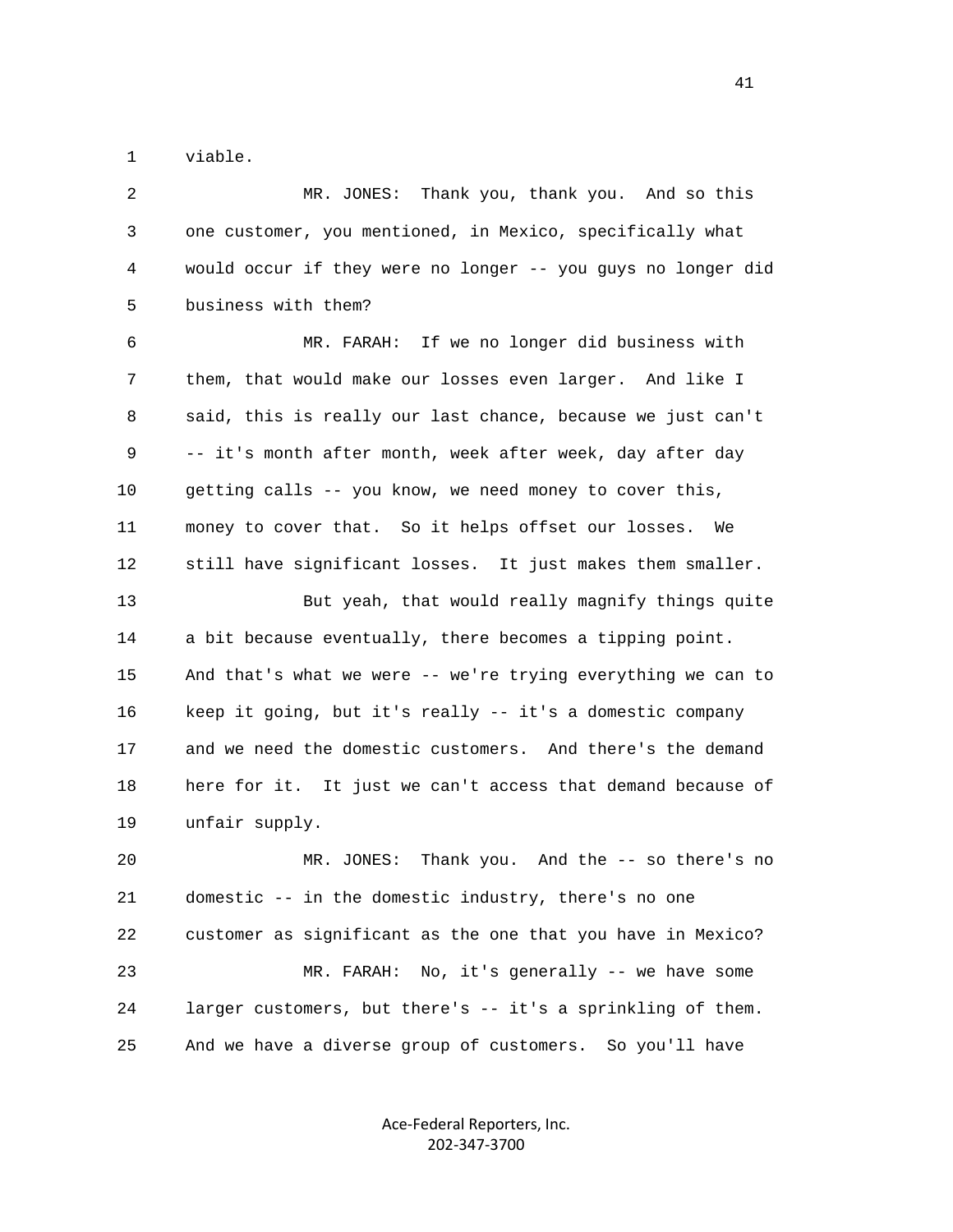1 some that are higher, but there's a whole bunch of others 2 that make up the majority of the sales as well. So it's 3 difficult to really pinpoint one or two large ones. There 4 are some that are larger, but there's a whole spectrum of 5 it..

 6 MR. JONES: Thank you. And the -- so for the 7 domestic industry, this is -- there's just basically -- 8 they're scattered, the customers are scattered about. In 9 the industry in Mexico, you have the one primary customer? 10 MR. FARAH: It -- yeah, in the U.S., they're 11 pretty much scattered apart. In Mexico, there is one 12 primary customer that has different areas that their staples 13 go to. And there are other customers in Mexico, but I would 14 say it's negligible really. What we sell of those types, 15 it's really the one customer that makes up most of the sales 16 down there. 17 MR. JONES: Thank you. And this is all of your 18 sales, you previously stated they're all spot sales. 19 They're not contract?

20 MR. FARAH: That's correct.

21 MR. JONES: Okay. Thank you.

 22 MR. ANDERSON: All right, thank you Mr. Jones. 23 And now we'll turn it over to our attorney, Mr. Allen.

 24 MR. ALLEN: Hi, Ben Allen, OGC. Do you have a 25 sense of what the domestic demand trends were for carton and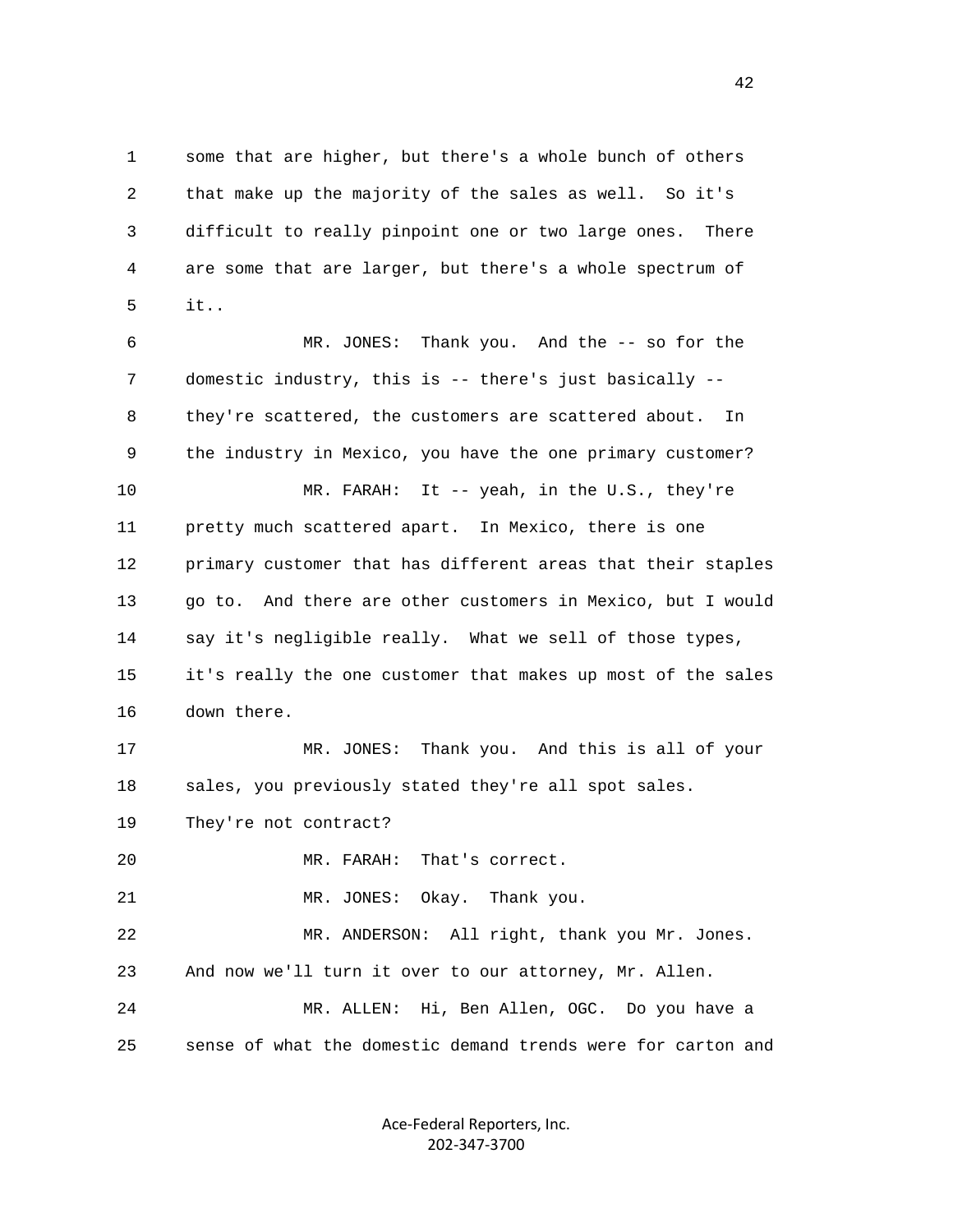1 closing staples over the period of investigation? And is 2 this -- is the market mature for staples?

 3 MR. FARAH: Do I think it's a mature market? I 4 think it's a mature market. In terms of demand, I don't 5 have a good grasp of it, but I think it's being fairly 6 stable. I know when I bought the company, I saw, you know, 7 prior sales. So I know it was a big -- it was a very big 8 market. And it coincides really with the Chinese exports, 9 the decline in the sales. But I don't have -- I can't give 10 you what the market, current market size or demand is under 11 the period of investigation. Just only make inferences and 12 things like that, but it's being stable. I think it's a 13 zero sum game pretty much. And basically, our sales loss 14 has been the Chinese exporter's gain.

 15 MR. ALLEN: Great, thanks. For the machines 16 that you use to finish the staples, can the same gauge of 17 wire be used in all the machines or are there specific 18 machines for specific gauges of wire?

19 MR. FARAH: Ross can answer that.

 20 MR. TYNDALL: Hi, Ross Tyndall for North America 21 Steel & Wire/ISM. The differences in the machining are 22 really just for the finished product. So we can take 23 multiple gauges. So you can run an A staple, a C staple, 24 and make a stick or make a rule. So it doesn't really 25 matter. It's really just in the machine setup. And then we

> Ace‐Federal Reporters, Inc. 202‐347‐3700

43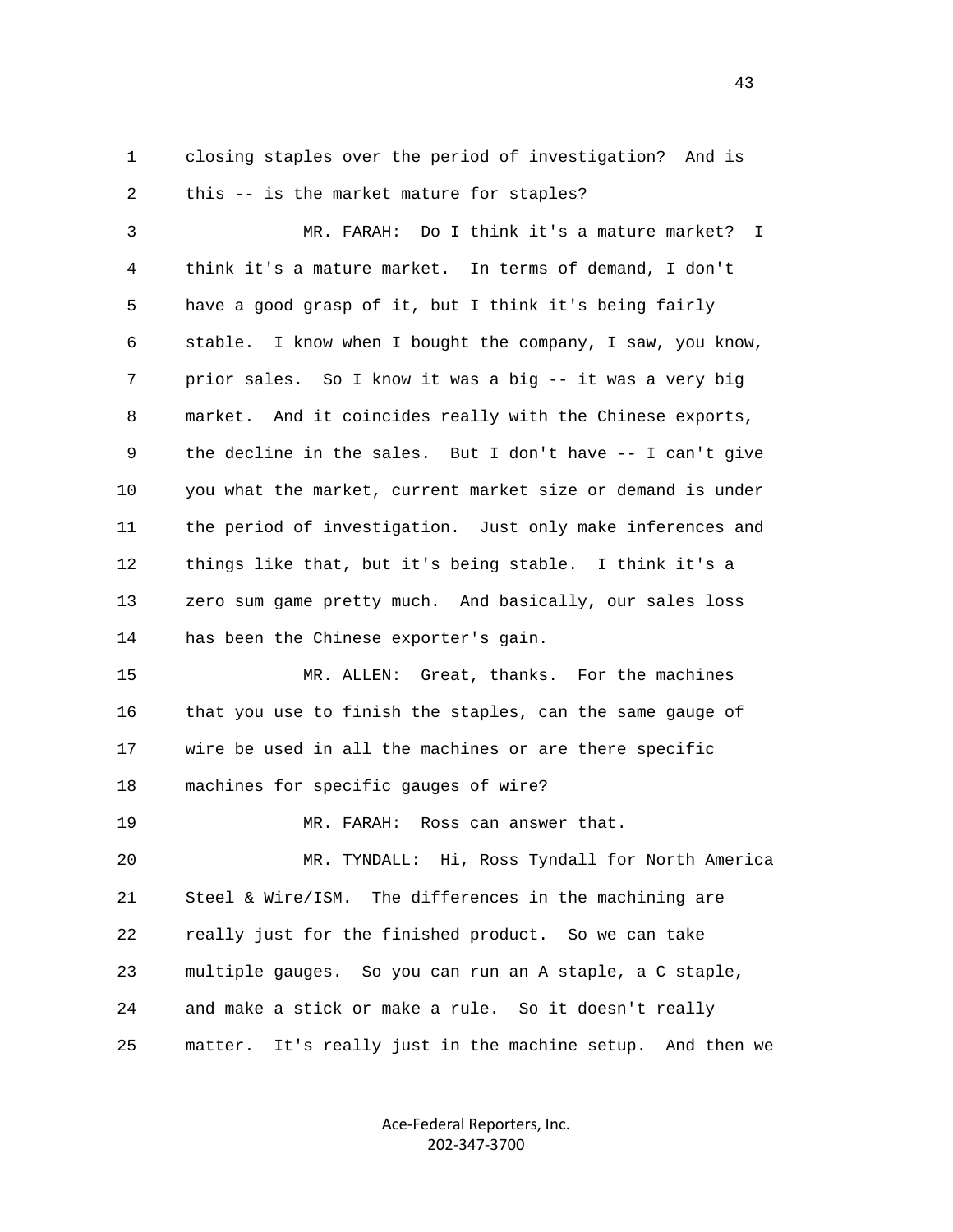1 run that staple. And when we want to switch over, it's 2 just a little bit more machine set up, so nothing more 3 complicated than that. 4 MR. ALLEN: Great. And then just for reference, 5 how many staples were in the roll of staples that you passed 6 around? 7 MR. FARAH: 1,000. Right? 8 MR. ALLEN: 1,000. 9 MR. TYNDALL: Yeah, that was 1,000. 10 MR. ALLEN: Okay, great. Thank you. I have no 11 further questions. 12 MR. ANDERSON: Okay. Thank you. Ms. Cohen, 13 your turn? 14 MS. COHEN: Hi, good afternoon. Thank you for 15 your testimony this afternoon. Let's see. Following up on 16 the question about demand, how has substitute products like 17 glue or tape affected the market? 18 MR. FARAH: That's a good question because 19 there's obviously an impact between staples, glue, and tape. 20 But I think in recent years, because glue and tape have been 21 around for a long, long time, I think like for the period 22 that I've had it, I think there hasn't been any real change 23 in demand. I think that would have happened earlier. 24 And there's a lot more packaging in the world 25 today. So for example, if a new customer decides to use --

> Ace‐Federal Reporters, Inc. 202‐347‐3700

44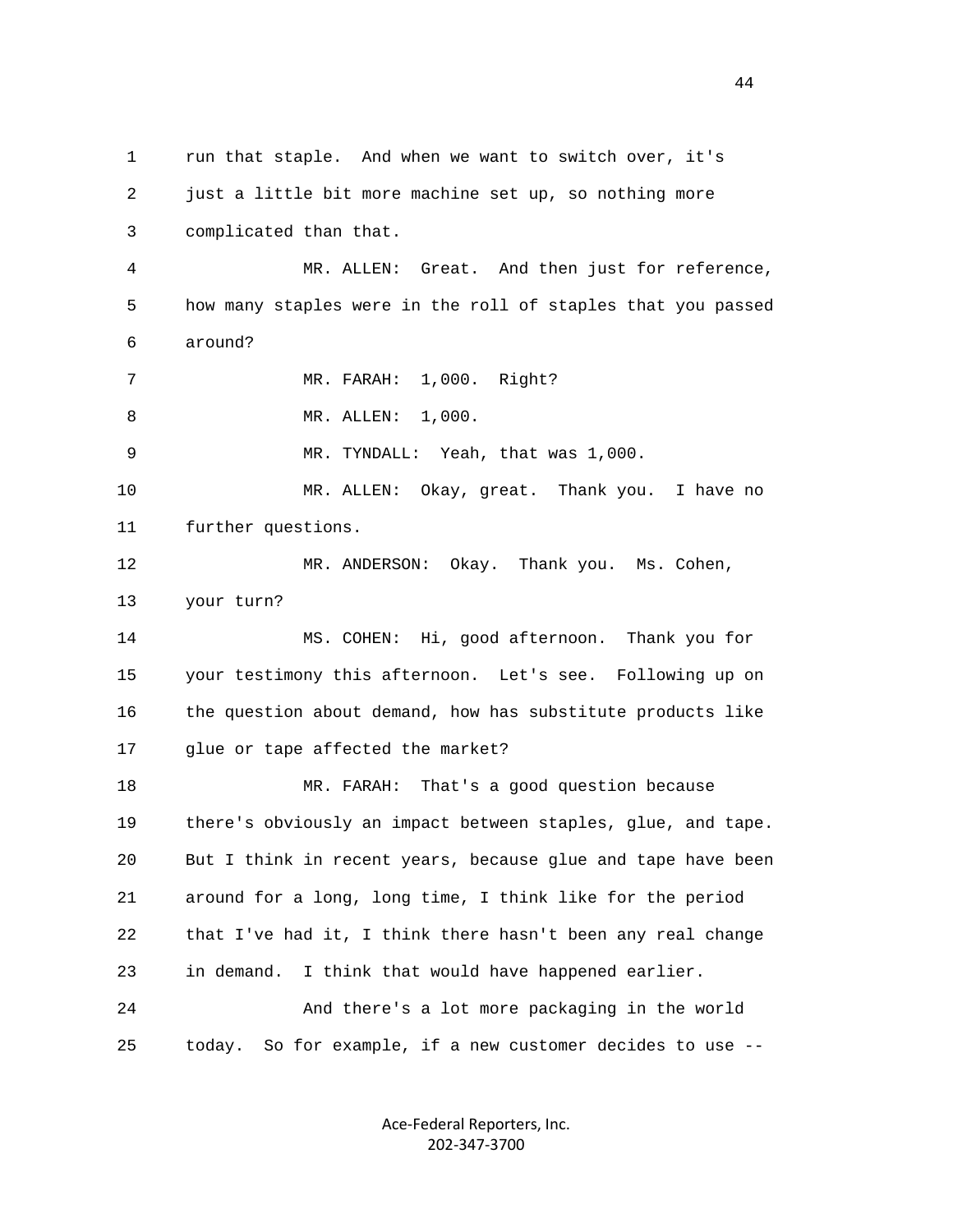1 we were talking about the example of Amazon, for example. 2 So you get a box. Often, it's tape for example, right? But 3 they're not replacing staples. They were never using 4 staples to begin with, but the product inside the box -- 5 like we used the example yesterday of Sears that uses 6 staples, that's still in there. So I think the packaging 7 market has grown, the demand for that. But the actual 8 demand for staples I don't think has declined. Maybe for 9 certain things like that tape, like with the Amazons or 10 whoever. That might expand. So the actual market is 11 expand. 12 But in terms of shrinking the demand for 13 staples, I don't think there's really been much of a 14 shrinkage for that on the demand side. 15 MS. COHEN: And just a question on the product 16 shown on page 6 with the A and C. So the A and the GR, that 17 corresponds to the crown width. Is that basically -- 18 MR. TYNDALL: Hi, Ross Tyndall. 19 MS. COHEN: Hi, there. 20 MR. TYNDALL: Yes. Yeah, the wire -- the size 21 of the differentiation between A and C or the GR1 and the 22 RR1 is just the wire size that you begin to make the staple 23 and then the crown sizes. 24 MS. COHEN: Okay. And then the C and the RR1 25 are basically equivalent, just in a different form?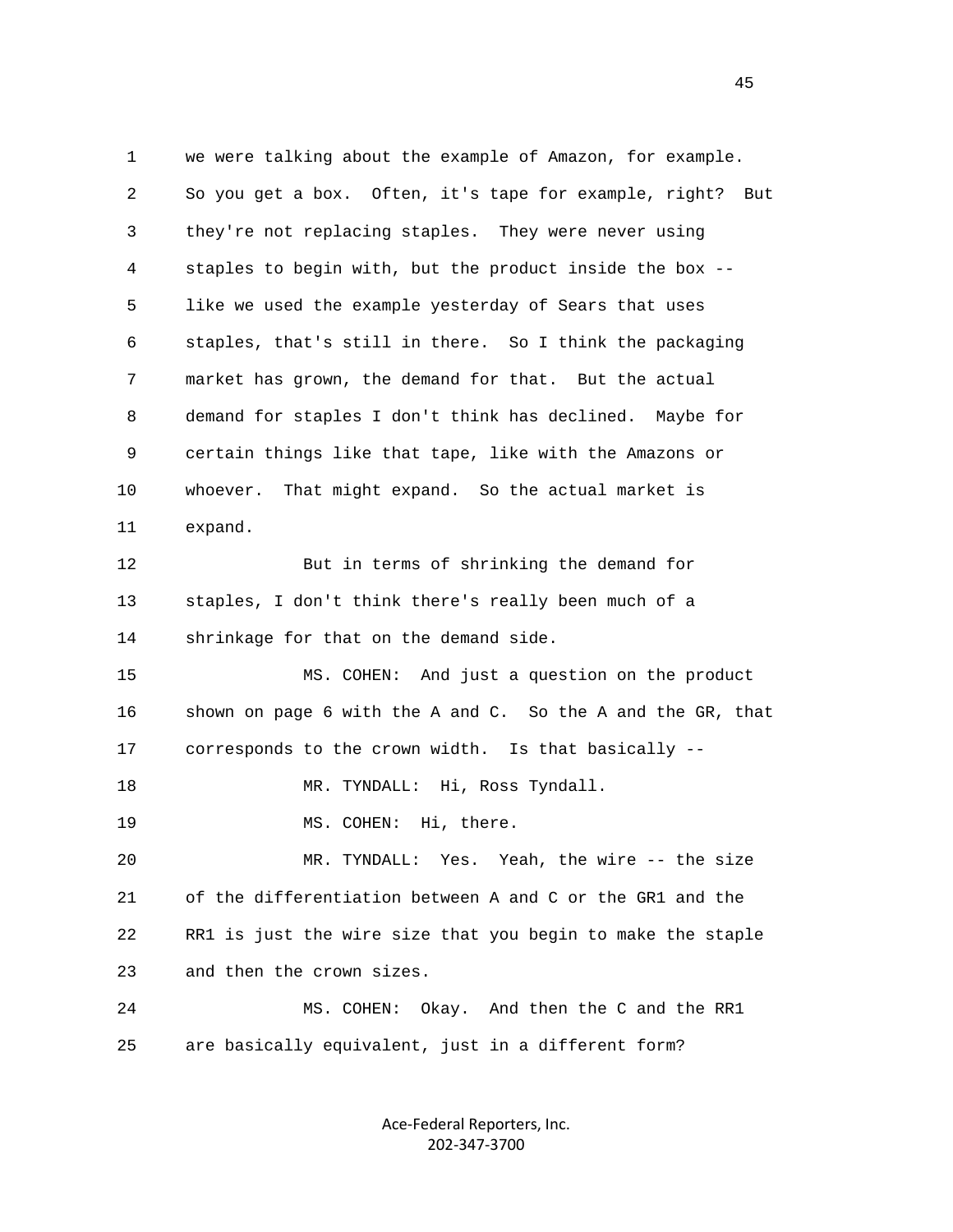1 MR. TYNDALL: Yeah.

 2 MS. COHEN: Okay. So the A would be more, 3 slightly more expensive than the C? 4 MR. TYNDALL: A little bit more material, right. 5 MS. COHEN: The width, okay. Just wanted to 6 make sure that was clear since that's in our pricing 7 products. 8 Let's see. I wanted to ask about the role of 9 branding in the market, including the role of Bostitch in 10 this market. Is there -- are there different prices for 11 different brands? Is there a price -- does Bostitch or an 12 ISM have a price premium over other brands? Can you discuss 13 the role of branding? 14 MR. FARAH: I think the market -- where the 15 market is now is the market views an ISM staple, while it 16 does have good brand recognition, and probably if you say, 17 okay, a Chinese staple and an ISM staple, they'll say, okay, 18 they both do the same thing. They both function the same 19 way. It's pretty much come down to price now. So really, 20 the branding, it doesn't allow you really to have a price 21 premium. In our case, our customers, they basically, 22 they're comparing us to the Chinese staple. So they don't 23 view it as any big difference. 24 MS. COHEN: Is the commander product in your -- 25 MR. FARAH: Bostitch, my understanding of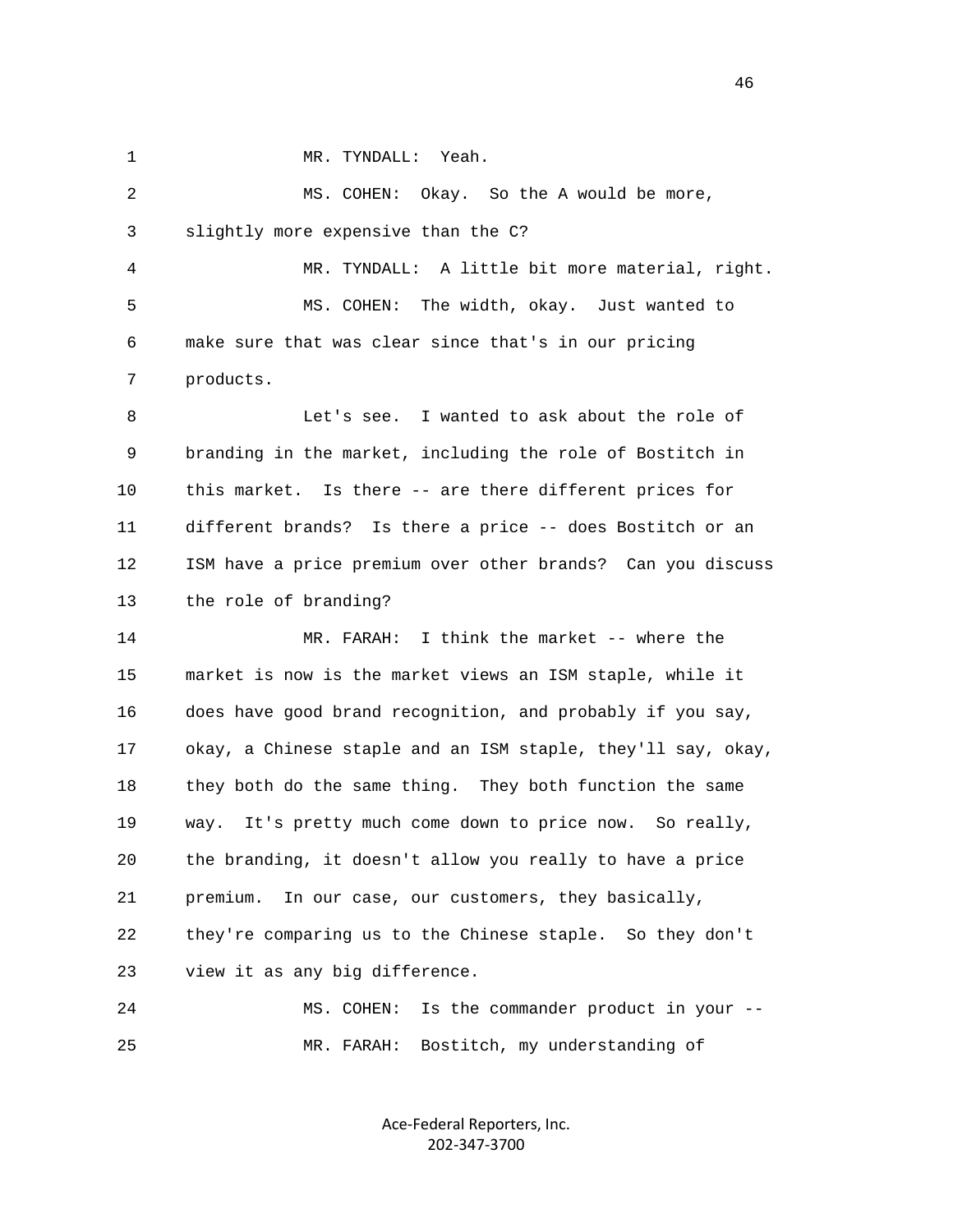1 Bostitch in the market that they have a different network. 2 So their distribution is different. And they can control it 3 tighter. So people will substitute the Bostitch for the 4 Chinese staple or another manufacturer's staple. But 5 because of the way Bostitch distributes and they keep very 6 tight control on distributors who can represent their 7 product and things like that, they might be higher in the 8 market sometimes. But it's because of the way they 9 distribute and their history and everything like that. 10 MS. COHEN: Okay. Do you view them as a direct 11 competitor of yours? 12 MR. FARAH: Yes, because we sell Bostitch 13 staples as well. So ours are -- you put a Bostitch hole in 14 our roll, and it functions, looks and everything is exactly 15 the same. 16 MS. COHEN: Looking back at that old case, it 17 changed a little bit since then, but in that report, they 18 stated that the Bostitch staples were a slightly different 19 specification to fit their own tools. Is that still the 20 case to your knowledge? Or if you -- are there certain 21 tools -- brands that have their own special sizing? 22 MR. FARAH: Yes. 23 MS. COHEN: That is the still the case? 24 MR. FARAH: Yes. 25 MS. DRAKE: And this is Ms. Drake. That is the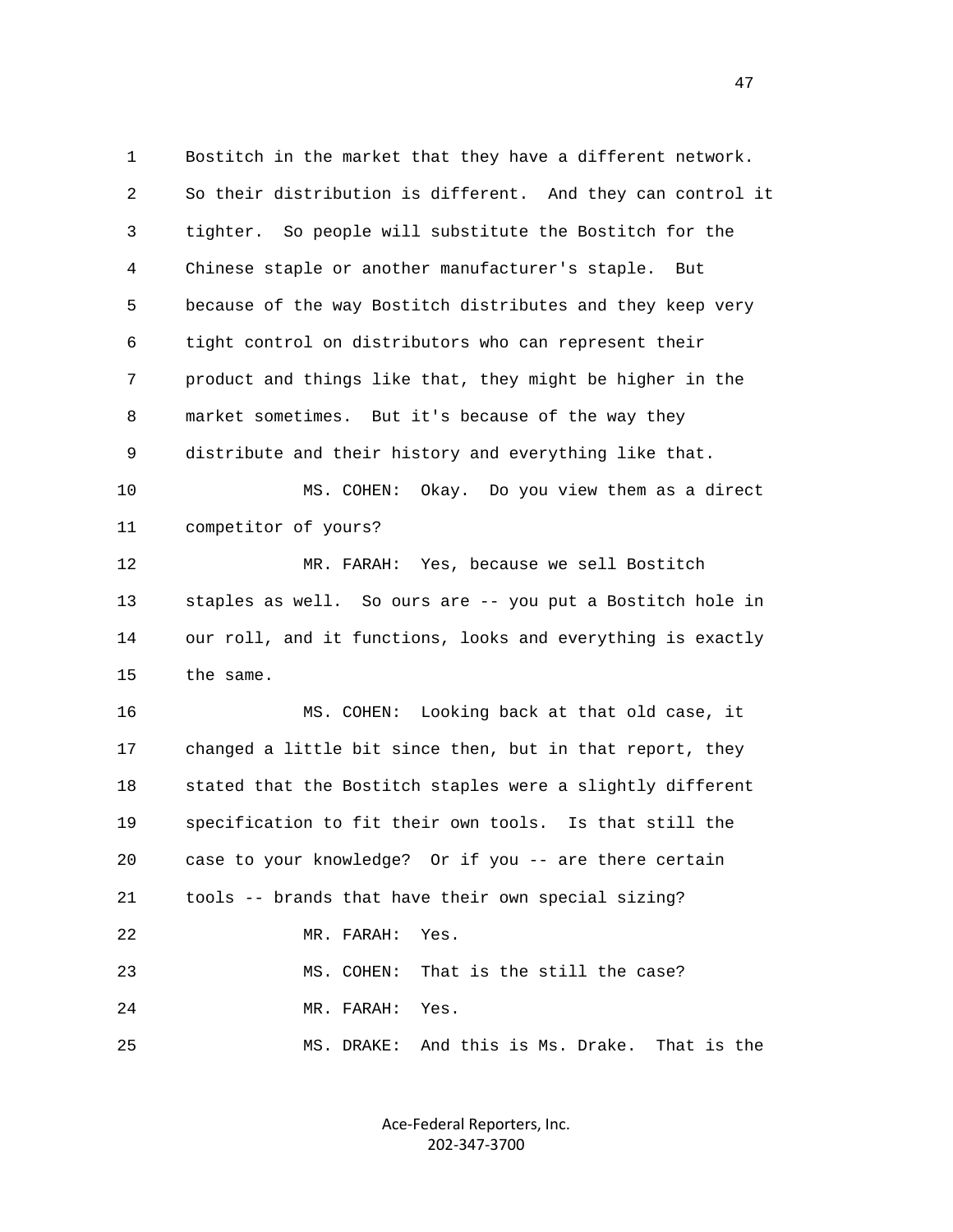1 case that a Bostitch tool would have slightly different 2 specifications from an ISM tool. It -- maybe the hopes that 3 then you'll have to buy a Bostitch staple, but now ISM can 4 make a Bostitch staple. People in China can make a Bostitch 5 -- anyone can make a staple that fits those Bostitch 6 specifications. So while there are slightly different 7 specifications, that doesn't prevent other producers from 8 making those staples that meet those specifications. 9 MS. COHEN: And you do produce those staples? 10 MR. FARAH: Yes. 11 MS. COHEN: With their -- the tools? 12 MR. FARAH: Yes. 13 MS. COHEN: What has been --I think in the 14 petition it was stated that Bostitch has closed their U.S. 15 production. Can you -- 16 MS. DRAKE: So as far as we -- we're aware from 17 public information, and of course we just saw yesterday 18 afternoon the questionnaire responses have come in that 19 haven't been yet released, so this is based on our public 20 knowledge and research is that their plant in Rhode Island, 21 which was the one -- Greenwich, Rhode Island, I believe, 22 which was the one mentioned in the report in the 1980s, 23 which produced carton closing staples was closed down by the 24 end of 2012. News articles say that there are about 75 25 employees that were moved to a different facility in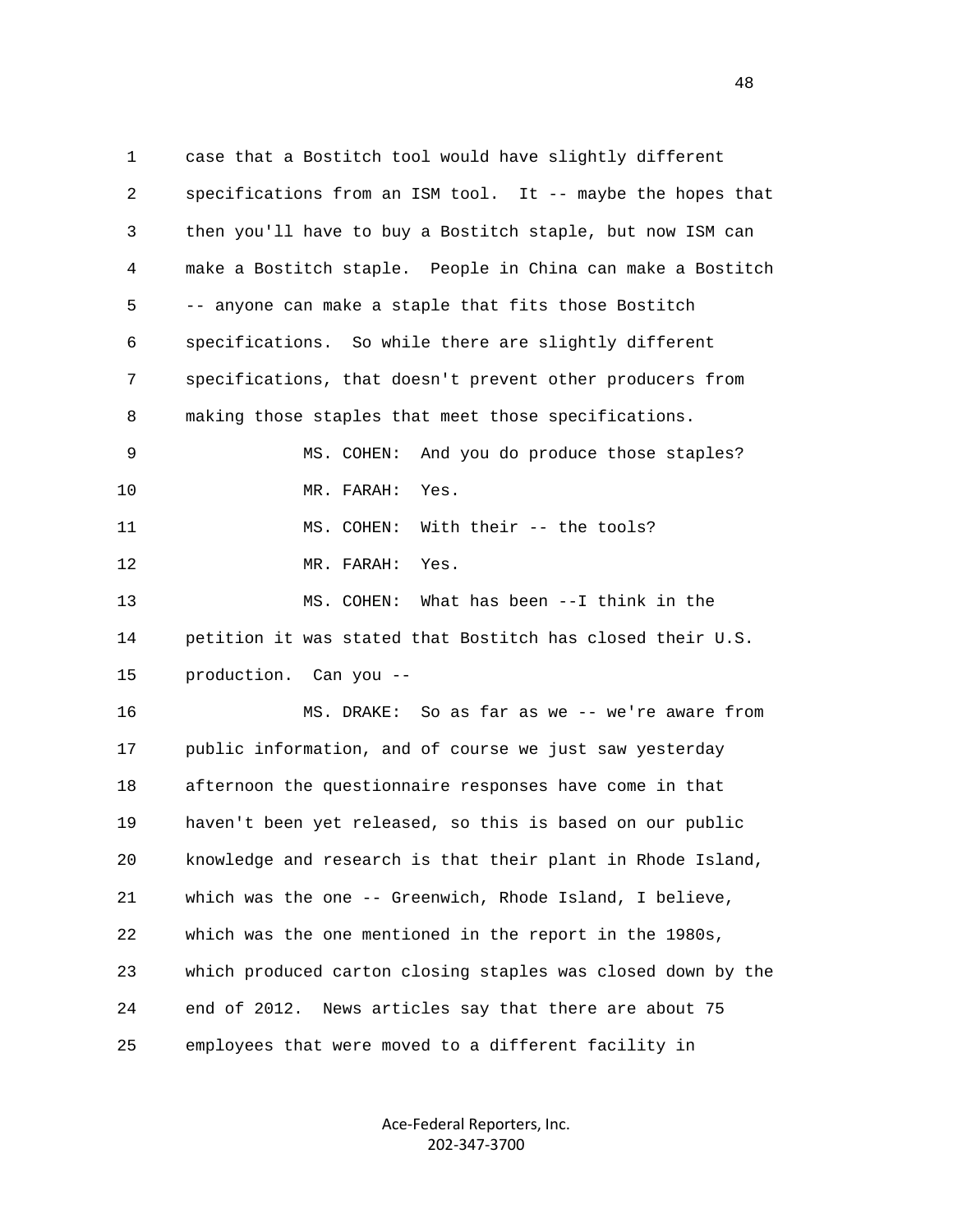1 Indiana, Greenfield, Indiana. And everything we've been 2 able to find on that Greenfield, Indiana plant, you know, 3 current information in terms of what products are produced 4 there don't specify any carton closing staples. They talk 5 about wood staples, industrial staples, and the tools like 6 the Dewalt tools or the Black and Decker or the Stanley 7 tools that are made in that facility. So that's our 8 understanding of the current state of Bostitch's production. 9 MS. COHEN: And have you seen in the market any 10 effect of the closing of their U.S. production? 11 MR. FARAH: No, I don't think -- I think we're 12 just seen if anything, the void gets filled by China. Like 13 all we've seen is Chinese exports increase as I'm pretty 14 sure we're the last ones left. And you can just see, it's 15 just the tide. And it's month after month in terms of 16 dealing with customers. And all we hear now -- and the 17 prices just keep getting lower and lower and lower. So I 18 think there -- they basically fill the void. 19 MS. COHEN: Okay. Thank you. Can you discuss 20 briefly how prices are set? Are there list prices? How 21 does the pricing work in this market? 22 MR. FARAH: You want to take that, Ross? 23 MR. TYNDALL: Yeah, sure. Ross Tyndall. We 24 have a retail price that we'll put out on the web. So that 25 it's quite high, so that we don't, you know, we don't want

> Ace‐Federal Reporters, Inc. 202‐347‐3700

49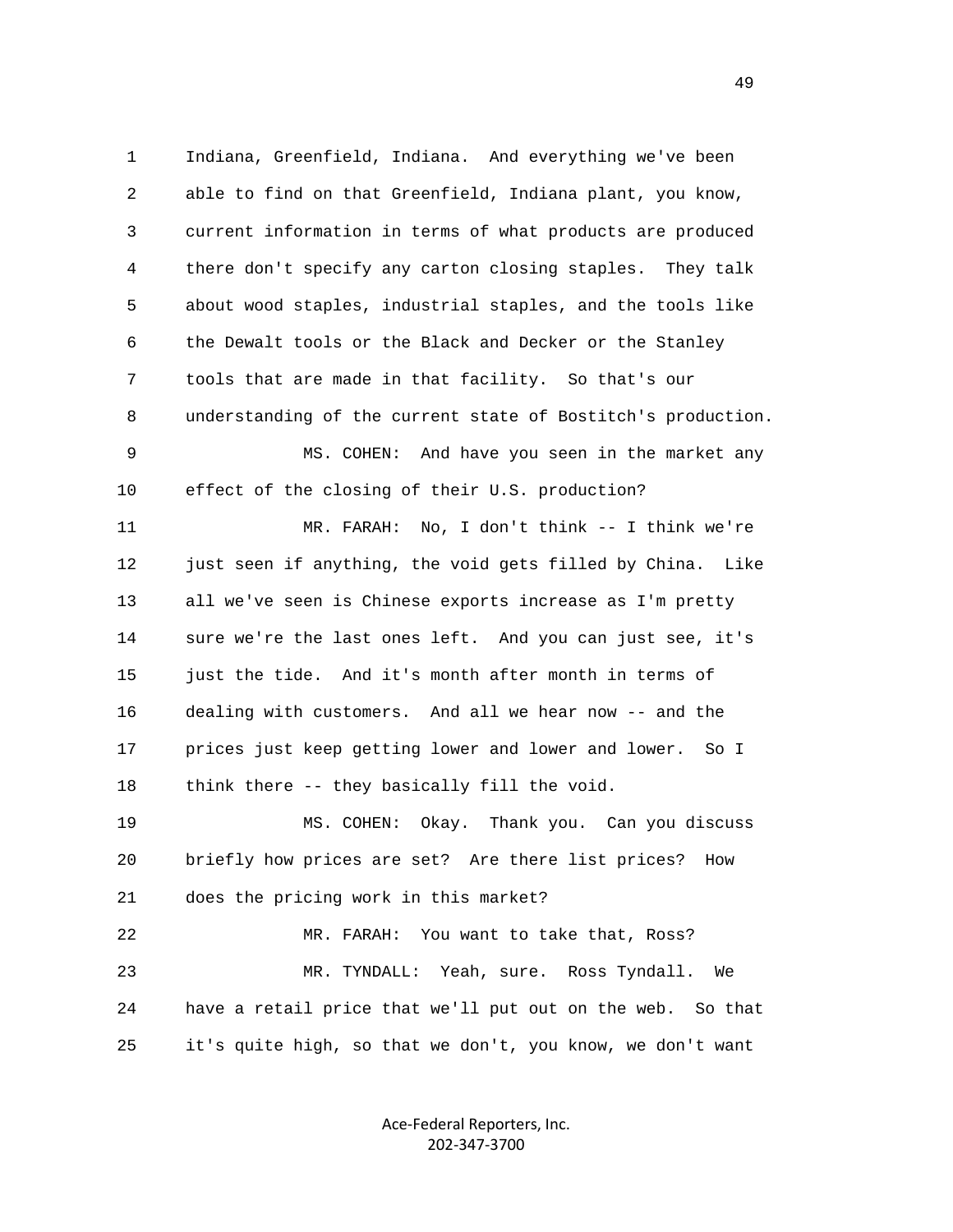1 to injure or disrupt of any our sales to the distributors. 2 And then internally to our distributors, we have kind of A 3 pricing, B pricing, C pricing. And that's just based on 4 volume to our distributors. So if you're buying a lot, then 5 you get C pricing. And if you buy once a year, you buy a 6 couple staples a year, you'll get A pricing.

7 So I think when Maroune opened up the shop, we - 8 - I guess Maroune was considering raising prices, but that 9 was quickly met with a lot of angry customers and stuff. So 10 the prices in our -- on our side of the business had been 11 held steady since then. They haven't moved.

 12 MS. COHEN: I believe it was stated in the 13 testimony that your company has lost sales. Have you -- and 14 by keep -- that you've attempted to keep the price steady 15 and have lost sales. Have you also experienced price 16 reductions or reduced prices to hold on to those sales? 17 MR. TYNDALL: We haven't changed the list 18 prices, but there might have been a little bit of movement 19 between say A pricing and the C pricing. But the amount 20 that's been undercut, it wouldn't matter what pricing we

 21 would give. So really, and that's the dilemma we're in. I 22 could cut -- I cut fill up our plan and cut the price and 23 meet the Chinese pricing and we'd still lose money. And in 24 absolute terms, it would be more money.

25 So it's not issue of like a small little

Ace‐Federal Reporters, Inc. 202‐347‐3700

 $50<sub>50</sub>$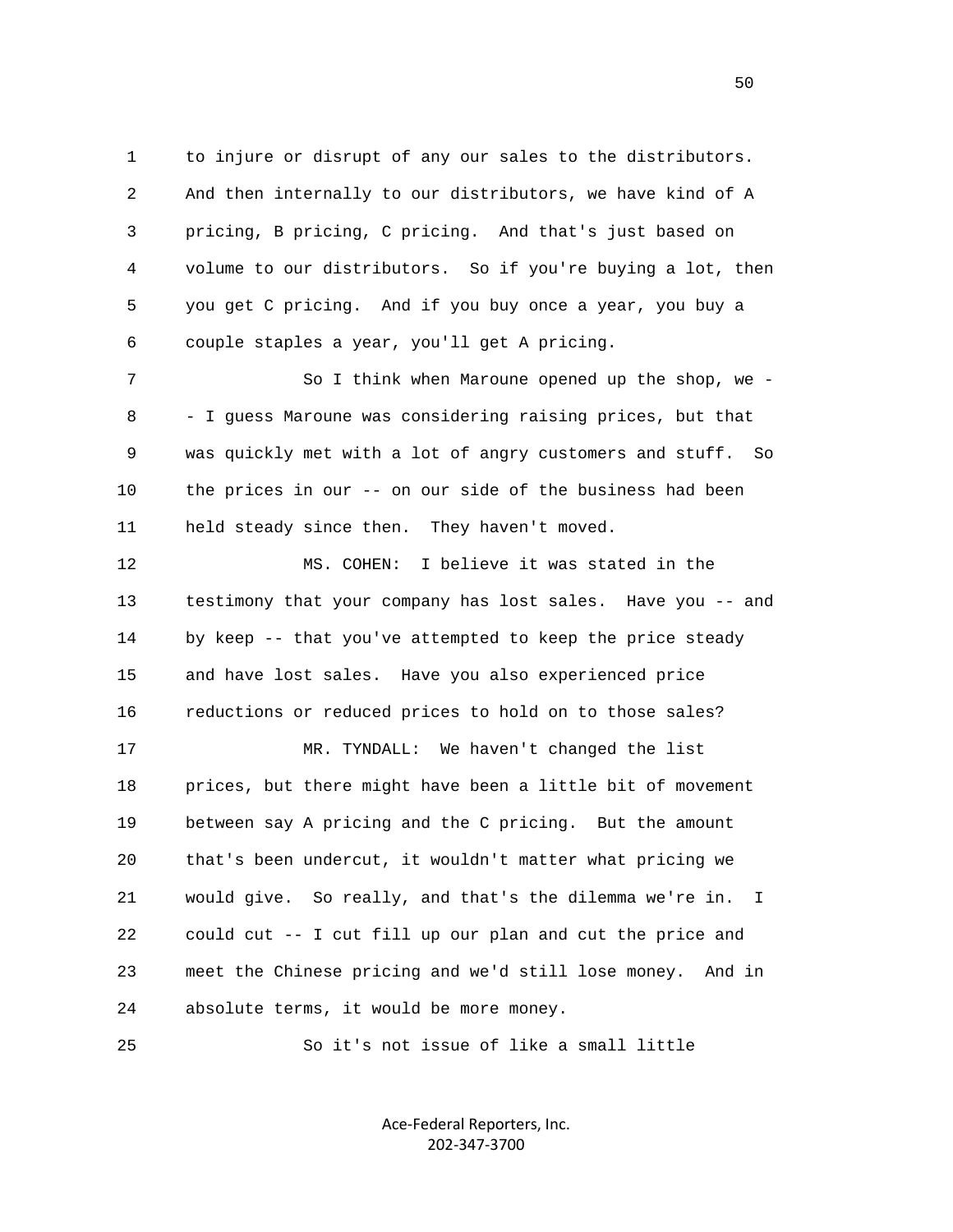1 percentage that we can reduce the price. The gap is so big, 2 that what I felt we had to do was we can't compete at those 3 levels. So just keep shrinking until we can do something to 4 protect ourselves to conserve the cash.

 5 So yeah, so by lowering prices, we'd have to 6 lower them significantly to win business from a customer 7 who's considering buying from China. So for us, it's not 8 really-- it's a very slippery slope to do that. And it will 9 result in more losses.

 10 MS. COHEN: And also as stated in your testimony 11 that there were certain maybe low-volume specifications that 12 you weren't able to supply. Can you address, more 13 generally, has your company had any issues with supplying 14 customers or had to turn down customers because you weren't 15 able to supply product and also whether you were able to 16 meet customer demands in a timely manner?

 17 MR. TYNDALL: You know we have a short history 18 really in the market, so we try to base our production you 19 know based on pass sales and stuff like that. So for us to 20 compete with some of these distributors importing from 21 China, they can carry all the SKUs and for us, as a 22 manufacturer, it's very difficult to change the line over 23 from one stable to the next, so we try to anticipate the big 24 movers. We try to make to what we think demand is going to 25 be. And when somebody calls up and says, well, I need one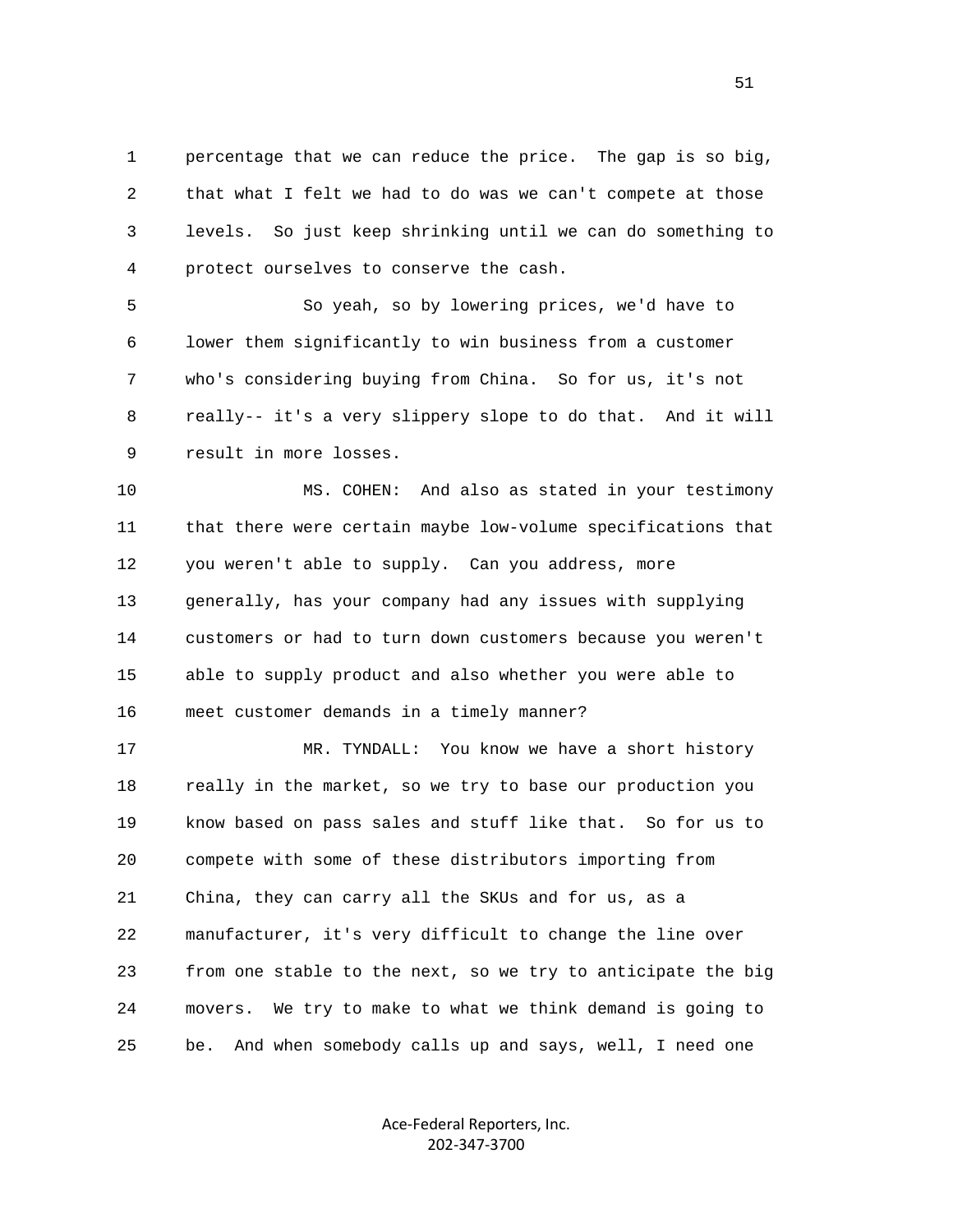1 case, you know, 1 out of 50 cases on a skid some staple we 2 haven't sold in two and a half years they'll go, okay, 3 sorry. You know we can maybe do a production run in a 4 month's time kind of thing. And they'll go, oh, don't worry 5 about it. Don't worry about. So we lose that.

 6 So we sort of oscillate between that and trying 7 to figure out, okay, we've had a couple of calls. Let's 8 make a skid. So we make a skid. We spend a week on it or 9 what have you and the next thing you know it sits for a year 10 and a half, two years, so we've spent the money on the raw 11 materials. We've made it and you know it's a little bit 12 difficult. We're always playing sort of kind of behind the 13 game because it's such a low-volume thing, right. So we 14 oscillate between either have stock outs or having 15 something that's there sitting on the shelf for two years. 16 I don't know if that addresses your question, though. 17 MS. COHEN: It does. Thank you. 18 And can you briefly address non-subject imports 19 in this market? Are the Swedish products still on the 20 market? What are the other competitors that you see? 21 MS. DRAKE: Part of the difficulty that we have 22 is, of course, the import data. And based on the public 23 import data for those two HTS categories, if I'm recalling 24 correctly, I believe China is about 70 percent of the 25 imports, so there are other suppliers and believe that there

> Ace‐Federal Reporters, Inc. 202‐347‐3700

 $\sim$  52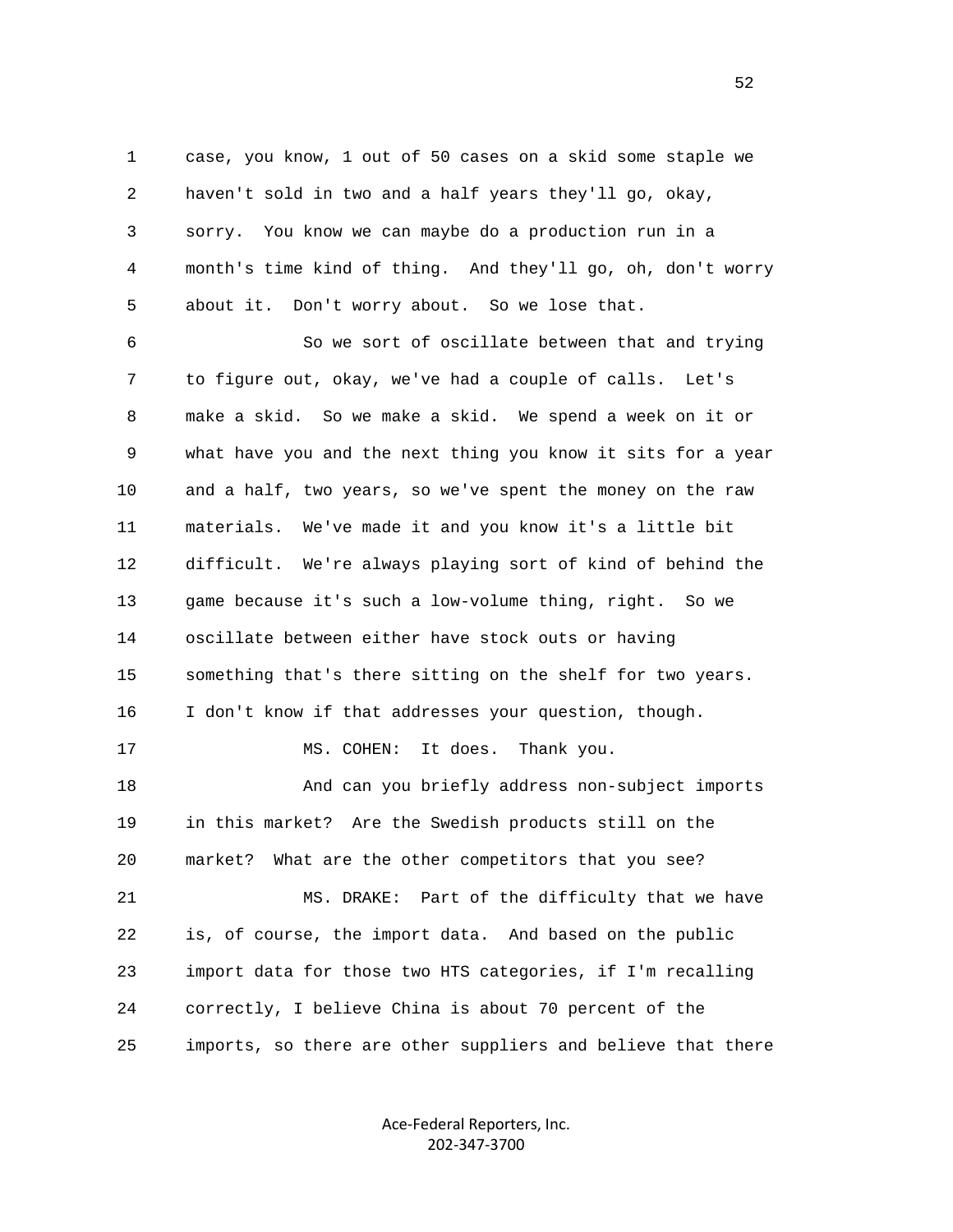1 are still Swedish staples available, the Kihlberg staples, 2 but we didn't do an AMS run on every carton across the 3 staple industry in the world, so that's the best information 4 we have. And of course, in terms of anything that might 5 come in with the questionnaire responses, we can address 6 that post-conference.

 7 MS. COHEN: And just very briefly, you mentioned 8 the copper versus galvanized coating, so for the pricing 9 products that we collected data for could there potentially 10 be a mix of copper and galvanized or would they be 11 understood to be -- I think you said the majority was 12 copper?

 13 MS. DRAKE: The majority is copper. And I 14 believe the pricing products were regardless of coding. 15 MS. COHEN: Right. Is there a price difference?

 16 MR. TYNDALL: No, we don't price them. In fact, 17 we advertise if you want a certain staple if you buy enough 18 of it we'll make it out of the zinc instead, so most of the 19 demand in the U.S. is always historically been for 20 copper-coated, carton closing staples.

21 MS. COHEN: Thank you very much.

 22 MR. BRININSTOOL: I have a few questions about 23 the ASTM standards and then a few about the manufacturing 24 process. So my first question is for clarification.

25 Looking at the ASTM standards, I note that the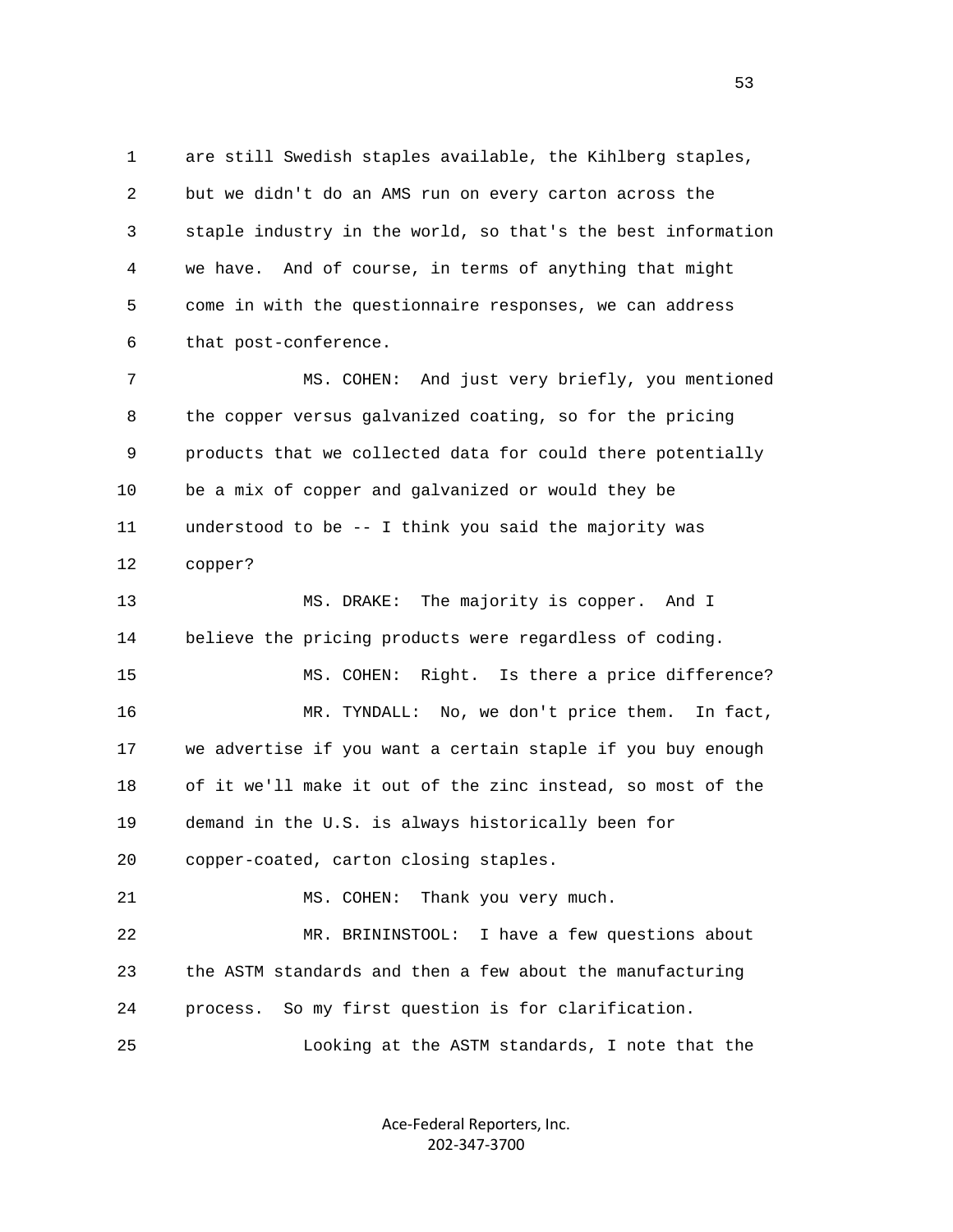1 first column that they have is nominal size and it's 0.5 2 inches or 1.25 inches. Just to confirm that nominal size is 3 leg length; is that correct? It's on page 3 of the ASTM 4 standards. It appears that the ASTM maybe just the way they 5 labeled it. I know it's not something that you're 6 responsible for at all, but does this appear to look as 7 though it makes sense that that would be the leg length? 8 And if you don't know, we can, I guess contact the ASTM.

 9 MS. DRAKE: Well, I apologize. We'll have to 10 take a look and see if we can figure what they mean by 11 nominal size.

 12 MR. BRININSTOOL: And one thing also along with 13 that you might also need to check because it's a little bit 14 related, I notice in the ASTM they say that these are 15 closure methods of this practice you'll meet or exceed the 16 following minimums, but then, for example, for nominal size 17 they have the two different sizes. So I was wondering if 18 those are two different products, one is a minimum for each 19 of the products or if it was a range?

 20 MS. DRAKE: Going back to the nominal size, I 21 believe the nominal size refers to the crown width, so a 22 nominal size of 1.25 inches would be a "C" staple, with a 23 one and quarter inch crown, so that is the nominal because 24 they're mostly sold to the "A" or the "C," depending on 25 their crown width. So the larger description down there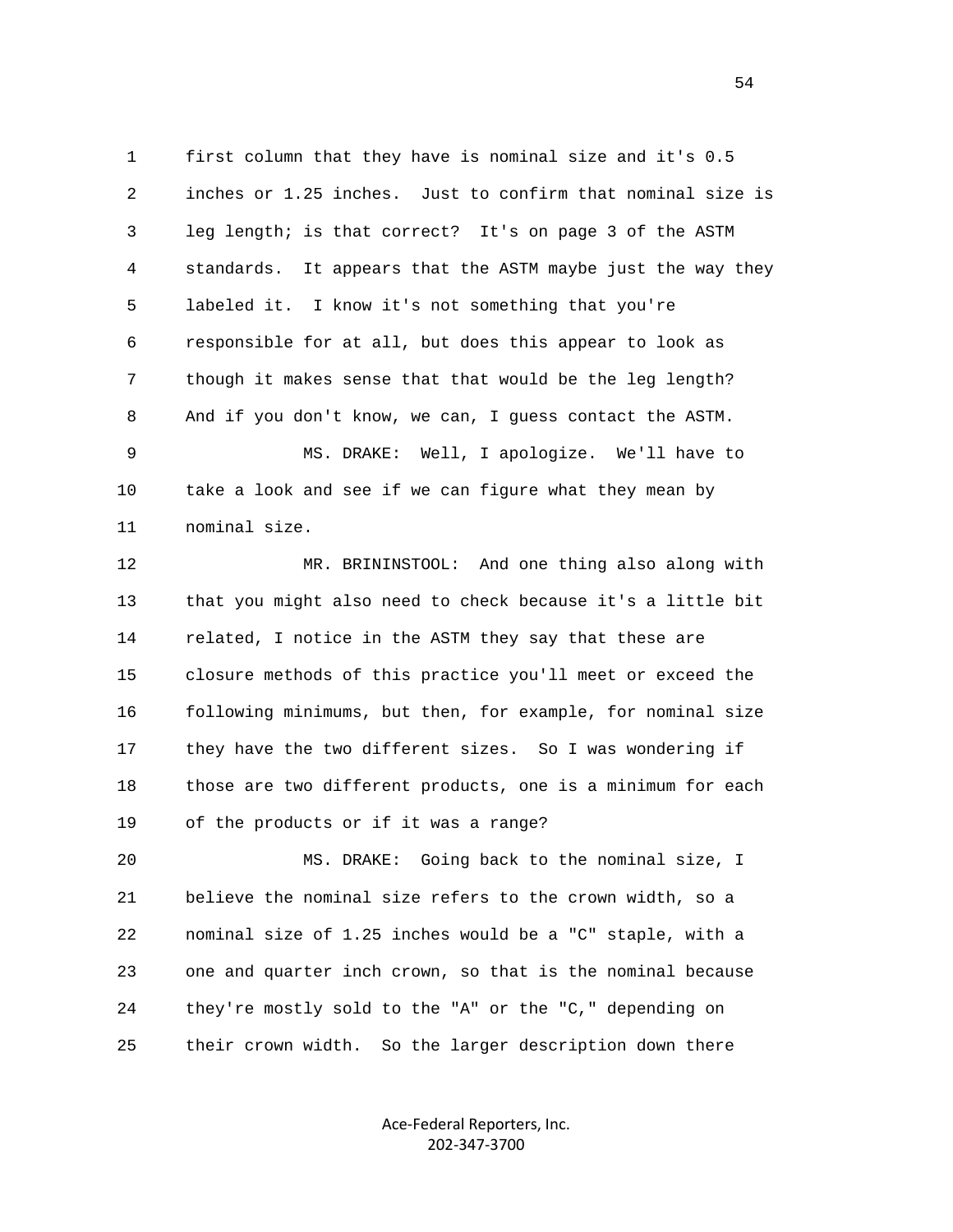1 would have to have -- the nominal size of 1.25 would have to 2 have a minimal actual crown width of 1.125 in order to be 3 considered nominally a 1.25 crown width staple. Does that 4 make sense? 5 MR. BRININSTOOL: I was thinking maybe nominal 6 size would be -- 7 MS. DRAKE: Nominal is how it's marketed or how 8 it's described, but to be described as that it must have a 9 minimum actual crown width of 1.125. 10 MR. BRININSTOOL: So potentially, in their 11 standards here leg size is -- potentially, leg length is not 12 listed because they have nominal size? 13 MS. DRAKE: That's right. 14 MR. BRININSTOOL: Okay. 15 MS. DRAKE: The width and the thickness refer to 16 the width and the thickness of the wire and there's no 17 specification for the leg length. 18 MR. BRININSTOOL: Okay, thank you very much. 19 And then looking at the crown width on the ASTM 20 standards, I'll have to look at the revised scope, but in 21 the previous scope it was about -- 1.125 inches was the 22 smallest crown size/crown width and I noticed on the ASTM 23 standards they have a crown width of a significantly smaller 24 amount. Would this difference be possible just because of 25 in practice carton closing staples are sold with a 1.125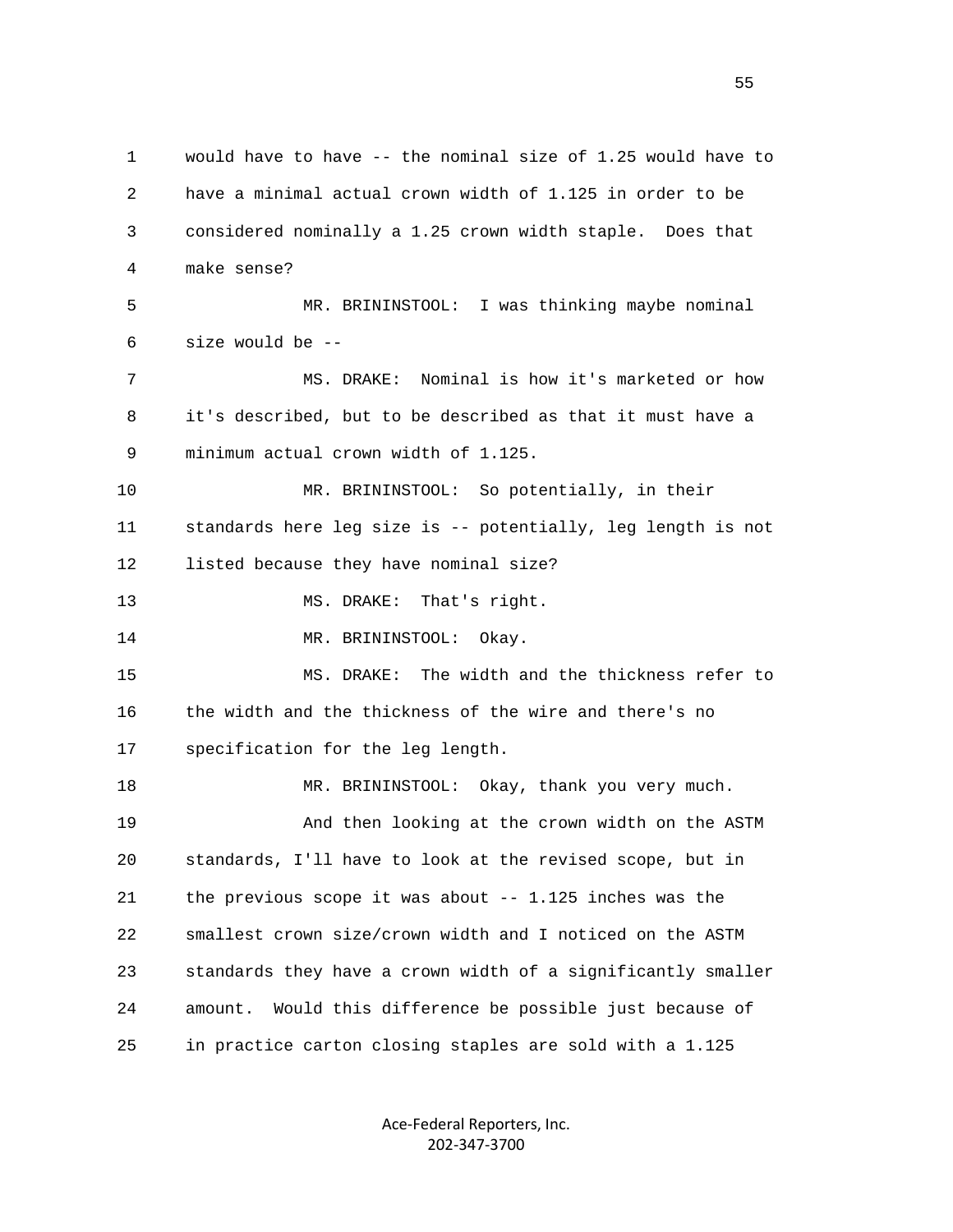1 inch crown or what would be the explanation for the much 2 smaller crown width.

 3 MS. DRAKE: So carton closing staples, as we 4 describe them, would be limited to those with the 1.25. I 5 believe that smaller one that you're looking at with the .5 6 inch nominal size is a different staple that is used as a 7 different tool applier and not a stick or roll staple that 8 would do current closing staples. These plier staples are 9 much lighter and smaller and narrower, so they don't have 10 the crown width to actually secure across two flaps to keep 11 them closed when they're filled with items. They're more 12 used for lighter applications like stapling something to 13 like a poster tube, a mailing tube, something like that, but 14 it wouldn't really securely close a carton or a box in the 15 way that we think of carton closing staples that meet that 16 1.25 inch, that category there.

 17 So while there's another staple listed here, 18 that is not -- that's a different staple that may be used on 19 cardboard, but it's not of the strength and the width to 20 actually hold the carton securely closed the same way the 21 carton closing staples would.

 22 MR. BRININSTOOL: Okay, that's very helpful. So 23 I assume that so with that -- just to summarize, I assume 24 that the second row of the ASTM standard is mainly the -- 25 that is the standard we're basically looking at. Okay,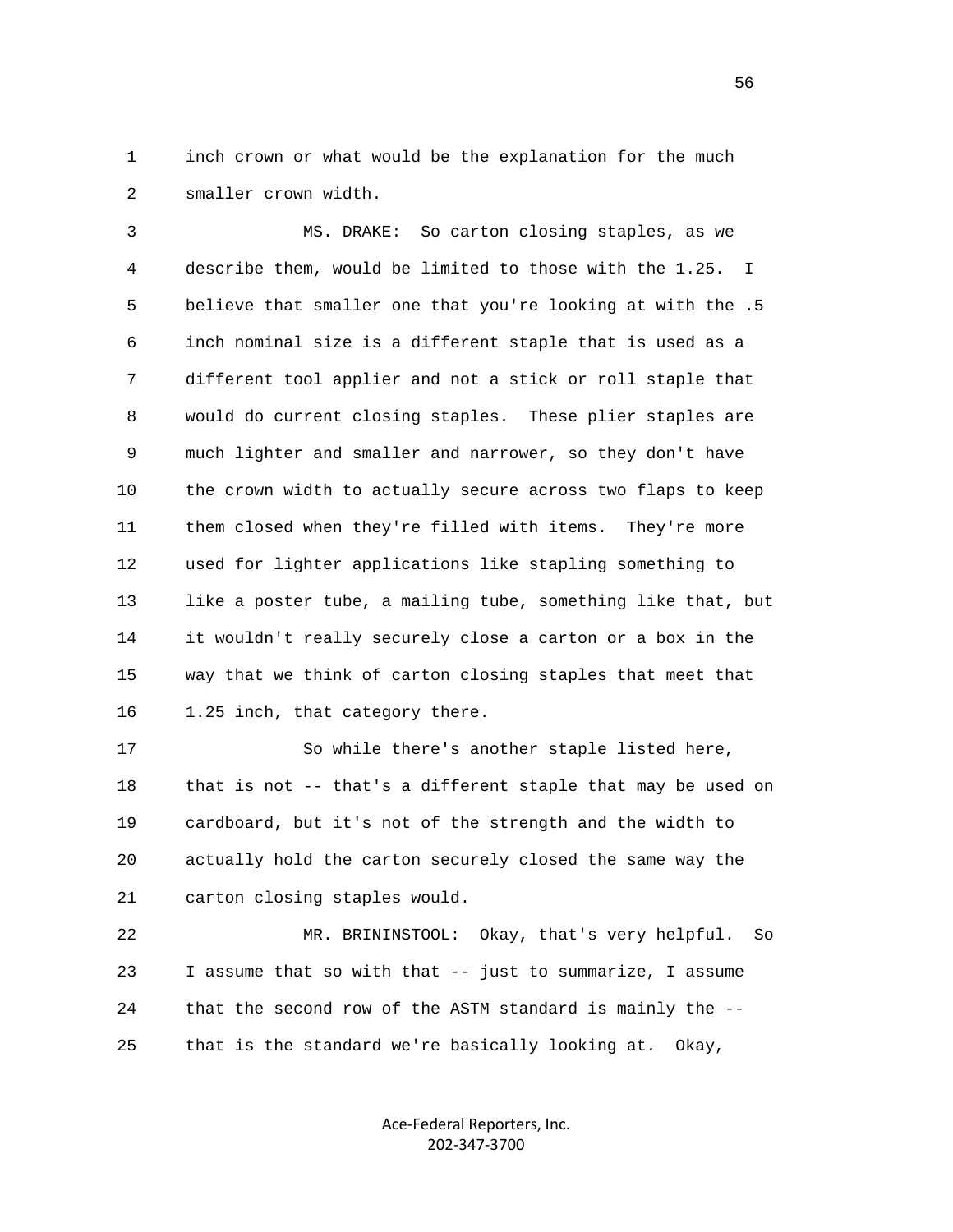1 thank you very much for that.

| 2  | Moving on for a second to the manufacturing                  |
|----|--------------------------------------------------------------|
| 3  | process, so it sounds to me that the main inputs to the      |
| 4  | production would be obviously steel wire rod -- you draw and |
| 5  | then it sounds like the other two main inputs would be       |
| 6  | copper and to a lesser extent zinc; is that correct?         |
| 7  | That's correct.<br>MR. TYNDALL:                              |
| 8  | MR. BRININSTOOL: Okay. In what form do you                   |
| 9  | obtain the copper and the zinc?                              |
| 10 | MR. TYNDALL: Both actually come in the form of               |
| 11 | bars, so 24-inch bars, I believe, on the copper side and the |
| 12 | zinc side is a little bit longer.                            |
| 13 | MR. BRININSTOOL: Thank you. And so kind of                   |
| 14 | along with that, if you wouldn't mind going into a little    |
| 15 | more detail on the manufacturing process, I know that you    |
| 16 | said the main steps are the wire drawing and kneeling,       |
| 17 | pickling, sounds like the plating and then the forming       |
| 18 | either into sticks or rolls. If you could just give a        |
| 19 | little more detail along the path.                           |
| 20 | MR. TYNDALL: Well, stop me if I go a little too              |
| 21 | granular, okay.                                              |
| 22 | So we received the raw material rod. We use                  |
| 23 | machines to draw that rod to 080 -- well, in this case 085   |
| 24 | of an inch, so a much smaller diameter and then I guess we   |
| 25 | draw that onto spools. We line the spools up in front of     |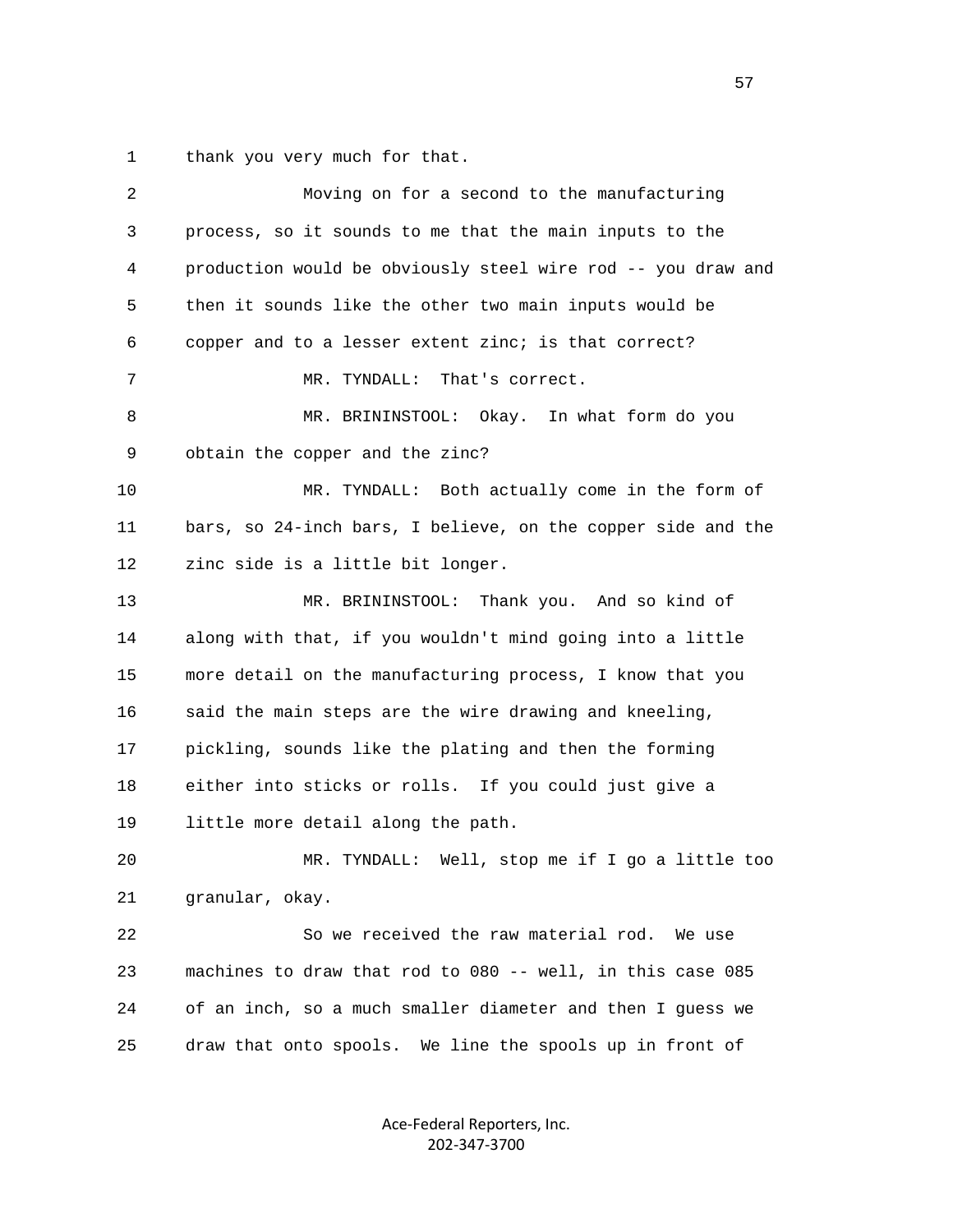1 our furnace and then we basically run 24 wires through the 2 kneeling furnace. The kneeling process is in order to 3 soften the wire when we pull wire through a dye and reduce 4 its diameter it gets stiffer and stiffer and stiffer.

 5 So if you want to work with that wire as it gets 6 smaller and smaller you have to at some point in time you 7 have to soften it up and that's what the kneeling process 8 does, so we run through a kneeling furnace, 1100 degrees 9 Celsius. Once it comes out of that kneeling furnace and 10 before you coat it, you have to clean that wire, so that's 11 the clean process. It's a combination of acid, water, and 12 electricity and heat in order to basically really clean that 13 surface so wire getting any of the impurities that you have 14 so that when you either put zinc or copper on that adhesion 15 to the wire is solid.

 16 If you have any impurities on the wires before 17 you put the copper or the zinc on, it'll flake off. It'll 18 fall off, basically, when you further draw it down. So 19 we're electroplaters, which all that means is we use certain 20 chemical baths, whether it's zinc or the copper process, and 21 we use electricity in order to basically get the -- dissolve 22 those zinc bars or the copper bars in a solution and the 23 electricity is used to attract that metal onto the surface 24 of the wire as a product and goes through the baths. And 25 then once that's done we take that wire and then we'll draw

> Ace‐Federal Reporters, Inc. 202‐347‐3700

58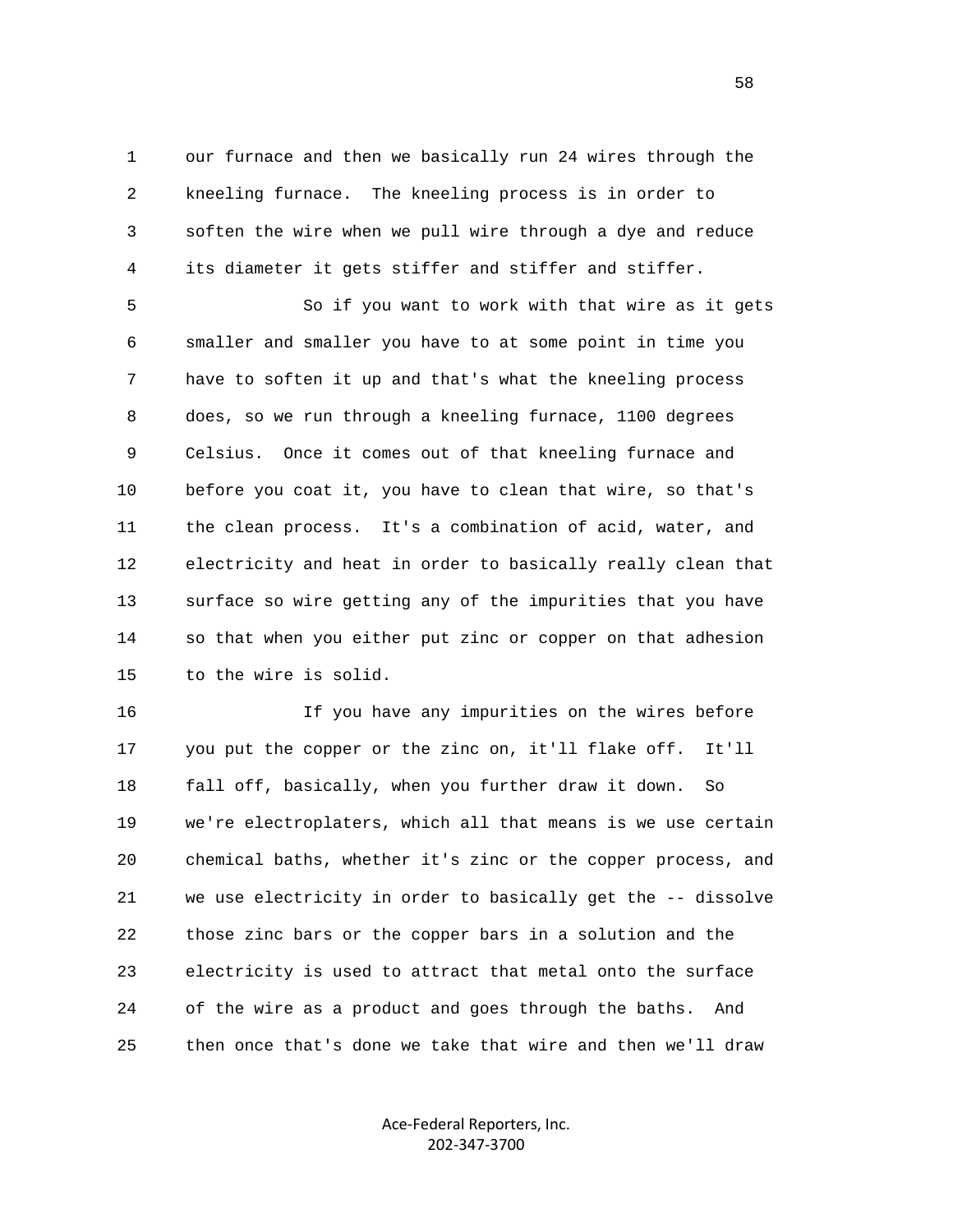1 it down in our wet draw process so it keeps nice and shiny 2 and clean to the different sizes of wires that we need to 3 make the different staples, whether it's an "A" staple or a 4 "C" staple.

 5 Then we move it into our staple area and then 6 that's where it's designates. So they're on spools right 7 now. Again, it's nice and shiny copper stuff and then we'll 8 run it into the different forming machines. I can take you 9 through that as well, if you want.

10 MR. BRININSTOOL: Yes, briefly.

 11 MR. TYNDALL: So on the stick side, if you look 12 at a stick there's 50 staples there, so what we have there 13 would be 50 spools of identical wire all coming into a 14 flatter. We flatten the wire all at the same time, okay, 15 and then we gather that wire so you could see a band or a 16 bunch of 50 flat wires. They'll come, we'll gather them to 17 about the width of that staple and then we'll apply glue to 18 it. And then there's about 20 or 30 feet there were it's 19 going into an oven so that we can cure that glue before we 20 form the staple. And so what we have there is a band and 21 then so it'll go through a bit of a process before it gets 22 to the press as it cures and then where the press comes down 23 just punch it. It cuts. One blank forms the other blank 24 and then shoots it out the end and then we have like a 25 little automated turn stile type of packer where it gathers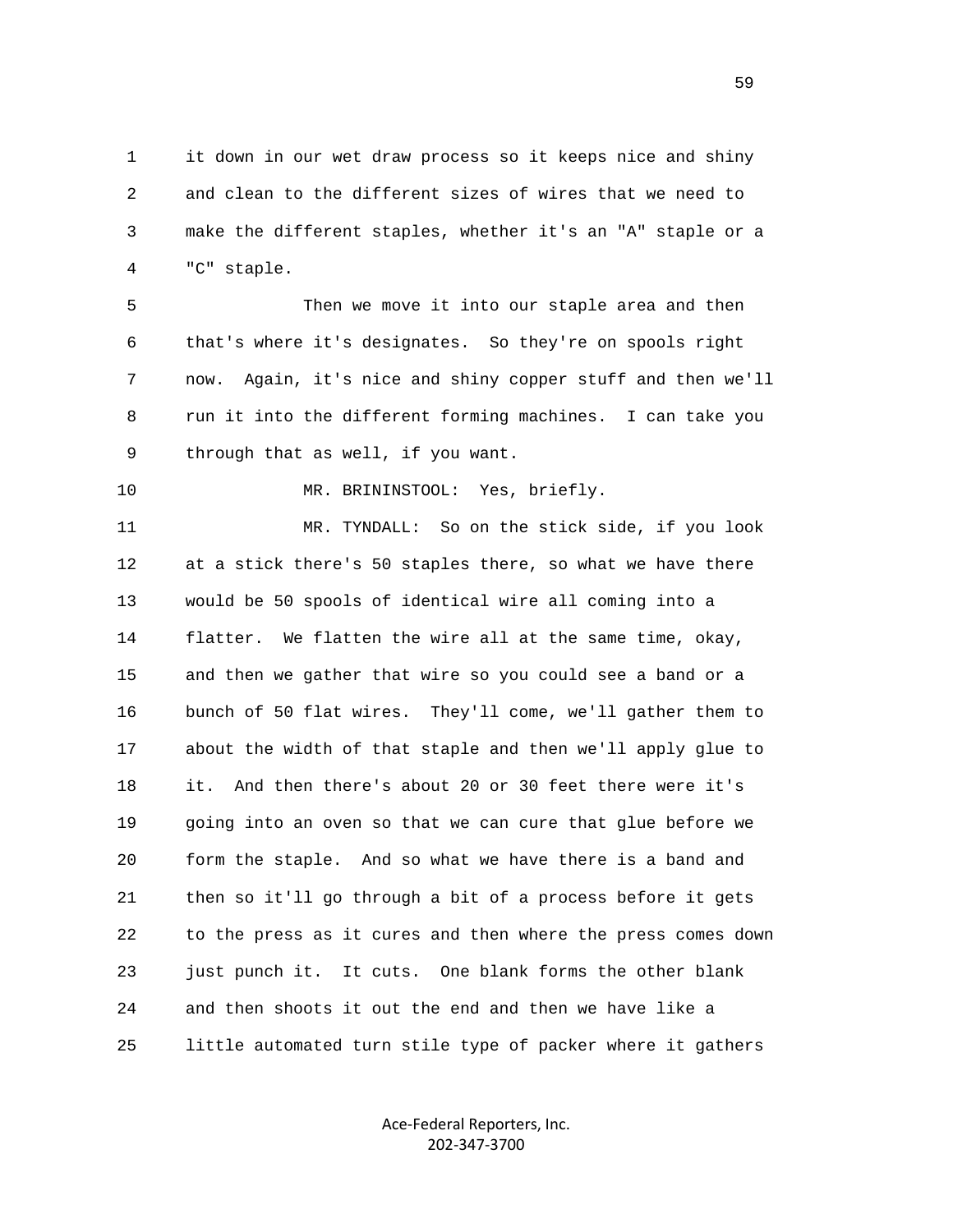1 the staples, flips them up, and then puts them into the 2 different packers and then those packers are -- you know we 3 do a little visual QC check and then we'll put them into 4 the cartons and then manually close those as we build up our 5 skid.

 6 On the roll side, it's a little bit different. 7 Each machine takes two wires and then their flatten and we 8 adhere and form and then we basically melt tape onto that 9 roll, as you'll see, and then take it up and then the 10 machine shoot the rolls off. The you'd pick those up, use a 11 little masking tape or a little scotch tape, I guess, we use 12 and then you manually pack it into the cartons and build a 13 skid that way. So each machine is consuming two spools at a 14 time, whereas the stick line is consuming 50 spools at a 15 time. 16 MR. BRININSTOOL: Okay. Alright, thank you very 17 much. 18 MR. TYNDALL: Oh, you're very welcome.

 19 MR. BRININSTOOL: And in terms of that, is this 20 level of mechanization pretty standard across the industry 21 in other countries as well?

 22 MR. TYNDALL: Well, I can't comment on what 23 other countries are doing, but you know at the end of the 24 day however many machines you need to get there. You know 25 you have to draw the wire down, so you definitely have to

> Ace‐Federal Reporters, Inc. 202‐347‐3700

 $\sim$  60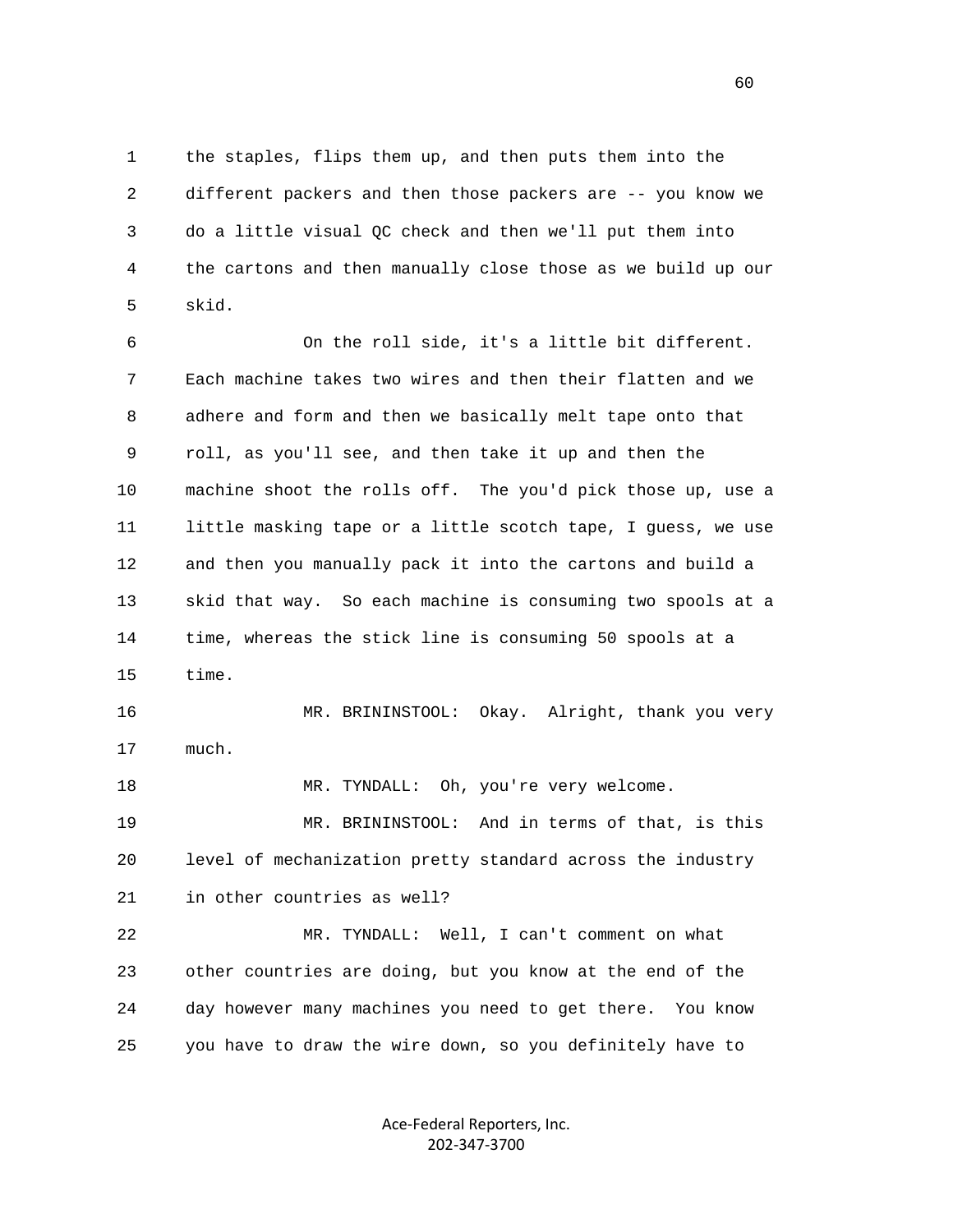1 draw the wire. You definitely have to kneel the wire in 2 order to soften it up, basically, so that can happen in a 3 facility. Just for us, because we're integrated, it happens 4 on site. You definitely have to coat the wire. There's 5 basically two different ways of doing that. Electroplating 6 is the way we do it. And then you definitely have to get it 7 down to those fine sizes.

 8 How you get it into -- how you make that band 9 and form the staple I'm sure there're little different ways 10 to skin the cat, so to speak, but at the end of the day 11 you've got to punch and form it in very similar ways. I'm 12 sure there's more automated machines nowadays. These 13 machine -- I mean presses are old. I think they've been 14 around forever and our forming machines are from the 15 seventies for the roll staples and stuff. I'm sure there's 16 new, fancier stuff, maybe faster, but at the end of the day 17 you're doing the same thing. You're flattening the wire. 18 You're either adhering glue to it or tape to it and spitting 19 it out.

 20 MR. BRININSTOOL: Thank you very much. 21 And coming back to something that was touched on 22 a little bit earlier, I know that earlier you mentioned the 23 roll and stick prices, that they're effectively at this 24 point close enough that -- and if I'm misinterpreting, 25 please let me know. You said that they were effectively

> Ace‐Federal Reporters, Inc. 202‐347‐3700

61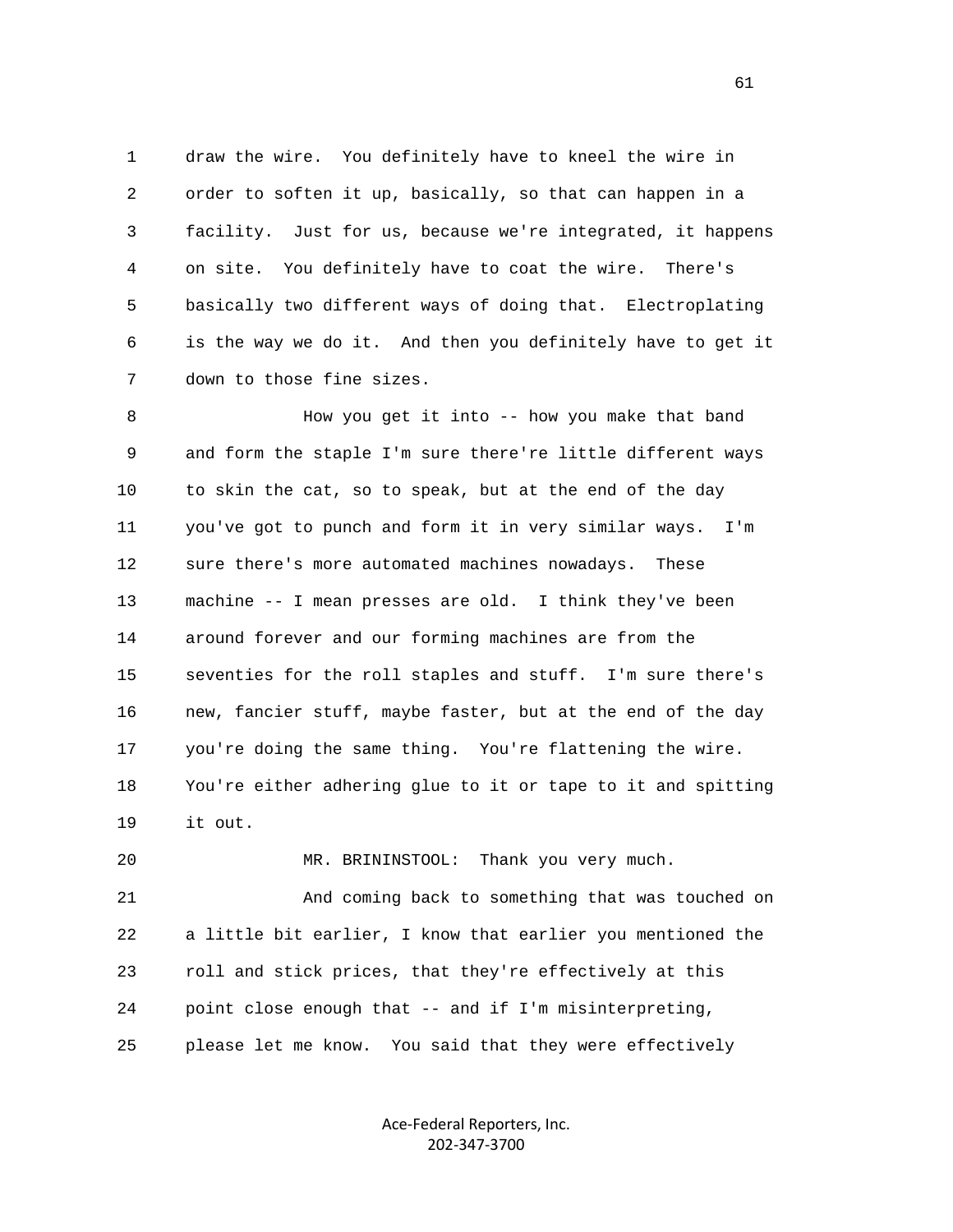1 close enough they don't make as much difference any more. 2 And I ask because in the previous -- in the 1983 case they 3 mentioned that the stick products were more competitive 4 price-wise.

 5 MS. DRAKE: No, I think that's still the case. 6 That roll prices tend to be higher than stick prices. 7 Sticks are seen as more of an entry level product, but my 8 only point was that there isn't a clear dividing line 9 between sticks and rolls based on price because the entire 10 staple market is characterized by a continuum of prices. So 11 while rolls may tend to be priced higher than sticks, we 12 don't think that difference alone would be enough to, under 13 a domestic-like product analysis, find two separate 14 products. 15 MR. BRININSTOOL: Okay, thank you very much. 16 Alright, thank you very much. I believe that's all the 17 questions I have for now. Thank you. 18 MR. ANDERSON: Okay, thank you. 19 Before I turn the microphone over to Supervisory 20 Investigator, I just want to follow up on two previous 21 questions that were asked. 22 We were talking about the non-subjects. I 23 understand that that would be a difficult thing to do,

25 what are you seeing in the marketplace? Are you seeing or

Ace‐Federal Reporters, Inc. 202‐347‐3700

24 data-wise, but what are seeing. Mr. Tyndall and Mr. Farah,

 $\sim$  62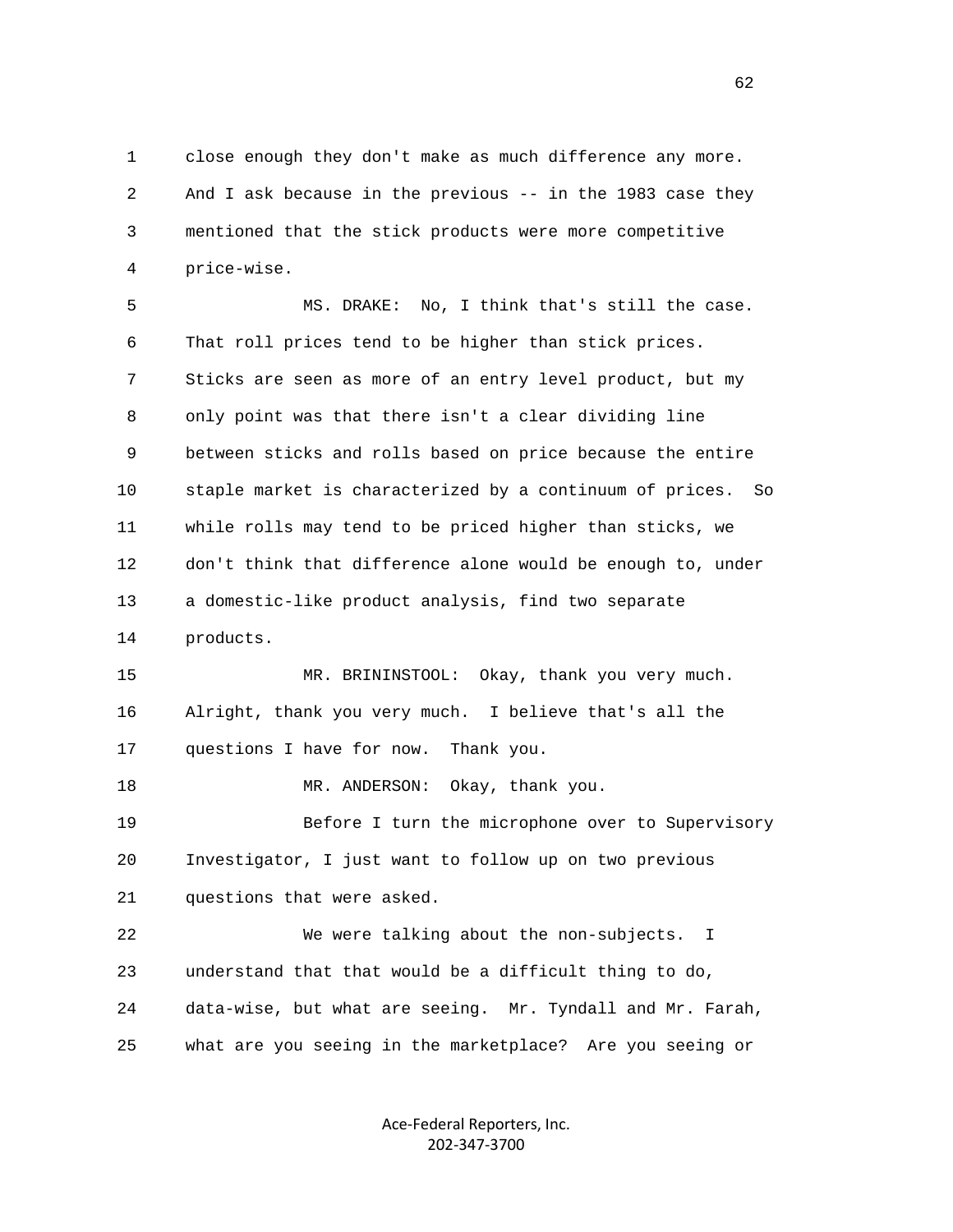1 can you identify staples from another source outside of the 2 U.S. that are coming in, besides China? Are you hearing 3 your purchasers talking about a source outside of the U.S. 4 and have you seen any trends over the three-year period 5 about non-subject imports of this product?

 6 MR. FARAH: Again, don't have hard data, just 7 inferring from what we've seen, but across the spectrum it 8 seems even customers who, whether it's domestic here or 9 domestic in other countries who still sell in the United 10 States, most have shifted their production to China and so 11 it's almost everything in our industry that we're seeing 12 more and more is Chinese and I've just seen that accelerate, 13 especially, when you look at different steel prices in 14 different countries and things like that as well as -- I 15 guess it's hard to compete and I've just seen an 16 acceleration with wood products. Everything seems to be 17 more and more coming from China.

 18 MR. ANDERSON: So that's very helpful. I'm just 19 going to follow up on that. Is the move to China -- I mean 20 this doesn't strike me as a labor-intensive production 21 process, so is the move to China because of raw materials or 22 the input there are lower cost or what do you think that 23 move is, given the transportation costs and the cost of 24 reestablishing production and in a foreign location? 25 MR. FARAH: I think one of the big things it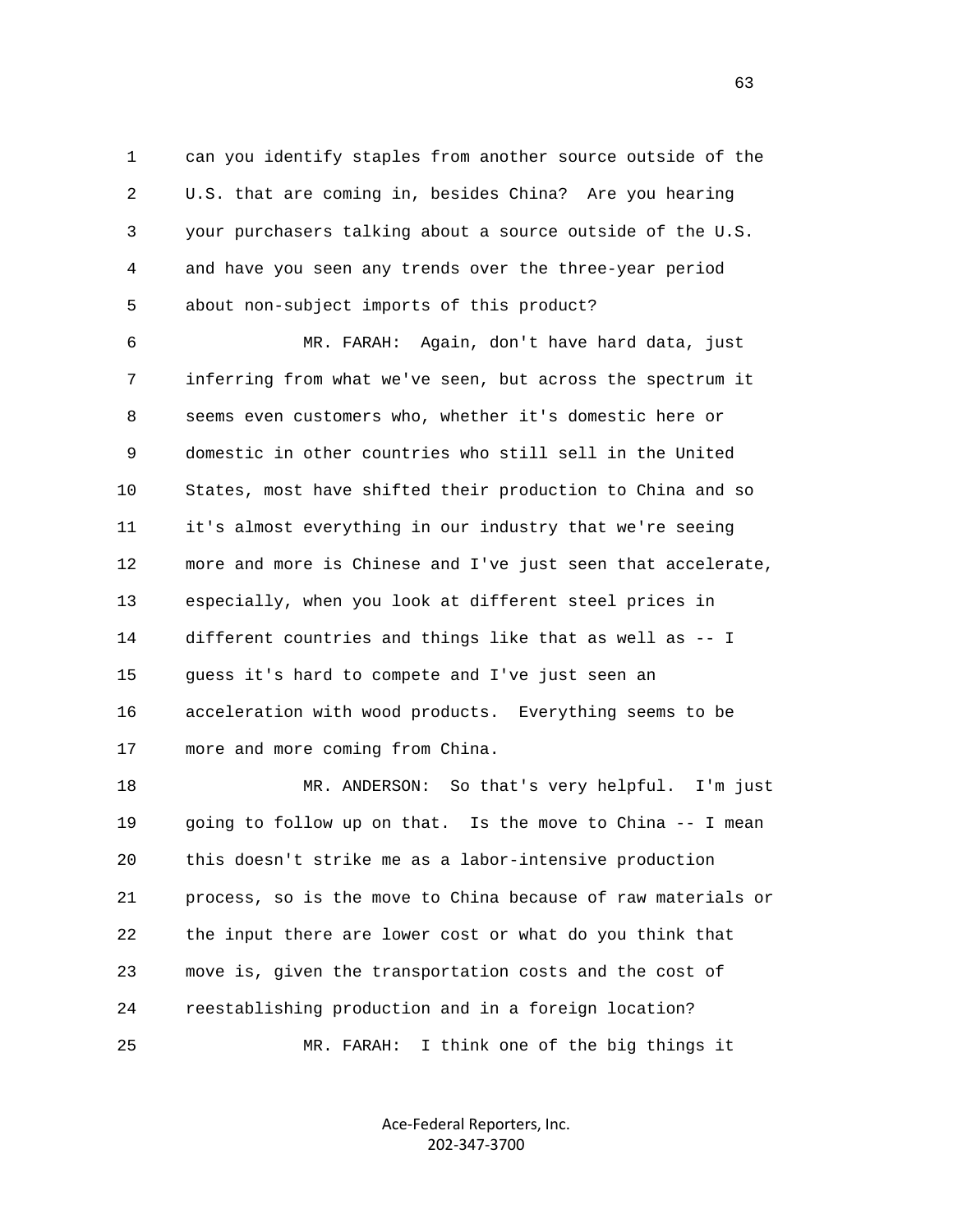1 starts with is the raw material costs. I think that's one 2 of the big inputs. And again, when you're dealing with a 3 non-market economy, things don't seem to make sense. Like 4 we testified earlier the raw material costs to someone who 5 wants to make staples and buy the wire you can't even buy 6 that for what it's arriving here, landed, their finished 7 goods.

 8 I think there's also things like regulations, 9 like whether it's sometimes environmental or those types of 10 things and rightfully so, whether it's here or other 11 countries, you have to follow certain standards, make 12 certain investments. You have to get rid of your waste, for 13 example, in a certain way and there's cost to all those sort 14 of things. And in China, from discussions, what I 15 understand if there are regulations, they've been very lax, 16 light enforcement, and those are advantages that another 17 manufacturer would have over a manufacturer such as 18 ourselves.

 19 But I think to your point, you're right, there's 20 labor. Labor is one component, but it starts with raw 21 material. That's one of the biggest inputs into it and it 22 kind of cascades from there and there's other -- again, my 23 understanding they get other subsidies, access to certain 24 government monies, all sorts of things like that and I think 25 it just makes it much more convenient for companies to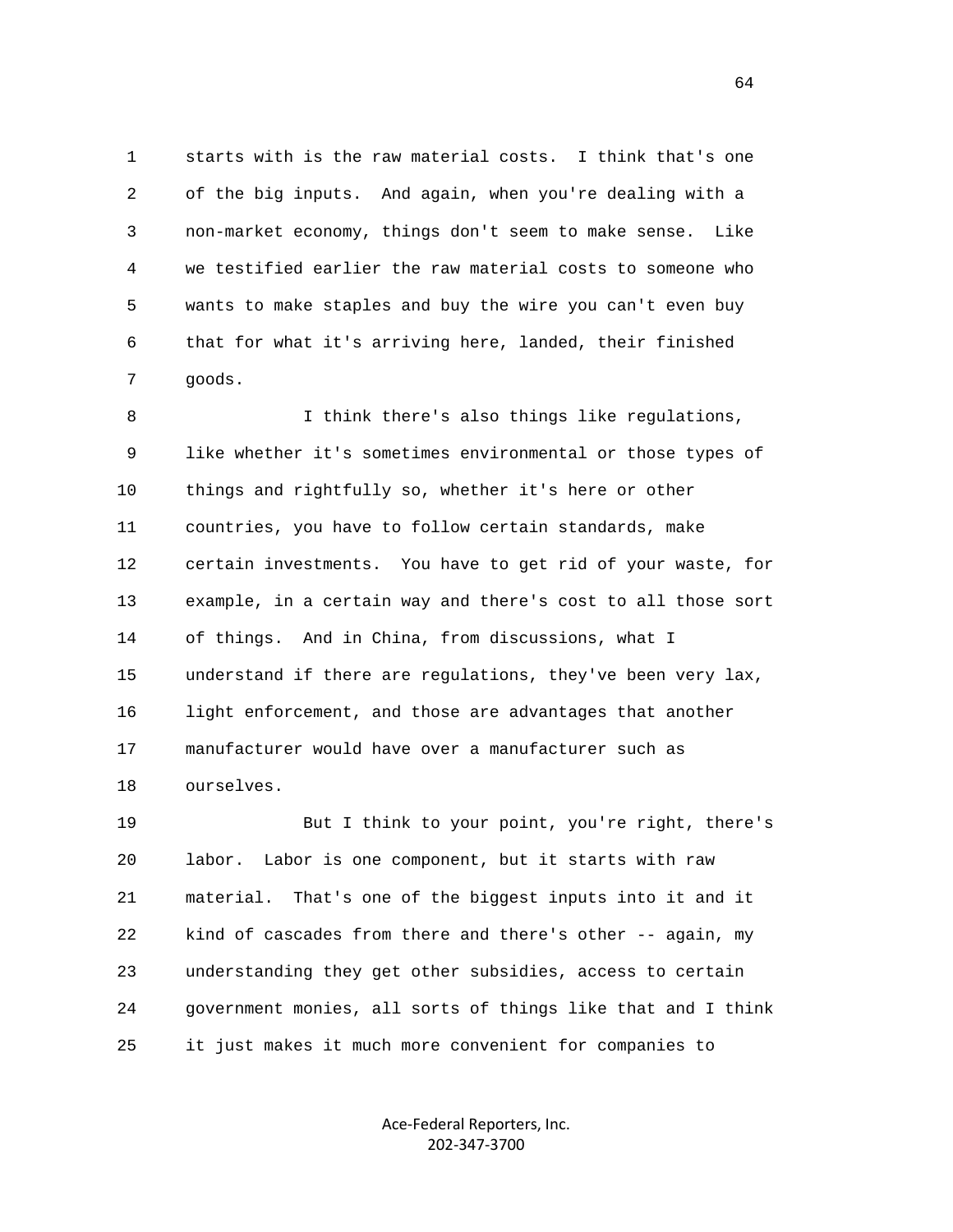1 manufacturer there and ship. Even the shipping costs are 2 very low from China compared to shipping probably from other 3 countries, like for that far a distance where they can 4 deliver it at generally low price per container there's 5 subsidy there as well and things like that.

 6 So I think when you're in a market economy and 7 you have to factor all these costs in and regulations and 8 things like that and you go to a country that has just 9 basically dropped their prices and at such low costs because 10 of that, then you're force one starts to go there and then 11 everyone just trickles and I've seen the impact from when I 12 bought the company in 2010. It was obviously started before 13 that, but it's continued to -- you just see more and more 14 expertise leaving, plants closing down, and it's just 15 because your competitor is shipping from a place where it's 16 not a marketplace and they can offer low prices and 17 undermine you know someone who's trying to work in a market 18 economy.

 19 You either go -- follow them or you do what 20 we've been doing, you fight and you just keep losing money 21 and then eventually you just have to close up.

 22 MR. BRININSTOOL: Okay, thank you for that 23 response.

 24 The other follow-up question that I wanted to 25 ask was about when you were talking about the production.

> Ace‐Federal Reporters, Inc. 202‐347‐3700

 $\sim$  65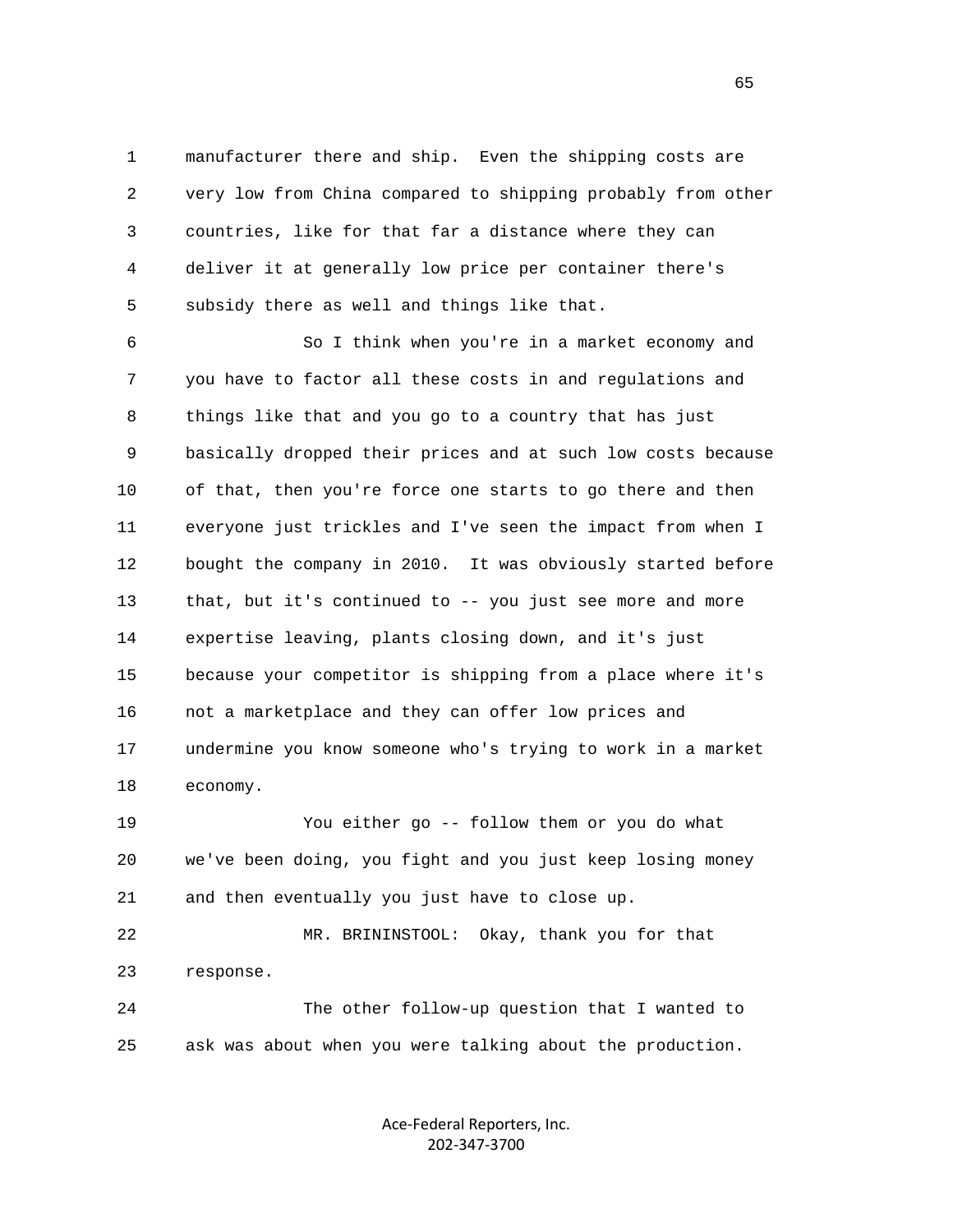1 Is there anything that you can either say now or in your 2 post-conference brief about the industry in China as far as 3 the type of machinery? And you talked about the inputs and 4 the lower costs inputs, anything about the machinery that 5 might be different or has there been any technology changes 6 that perhaps the U.S. hasn't been able to take advantage of 7 because of the market conditions, but perhaps maybe are 8 being taken advantage of in China as far as production 9 technology or any changes in that regard?

 10 MR. FARAH: My understanding is it's been very 11 similar. There really hasn't been any new technological 12 breakthroughs. Even if you look at wire, the way wire is 13 formed basically the same way it was a hundred years ago and 14 machines , from what I've seen, you can even go to certain 15 websites and sometimes you get a shot of their plant and it 16 looks very similar sometimes to ours.

 17 You see they've got 50 spools and then it goes 18 into a -- it's very similar actually. It looks very similar 19 to, say, our stick staple line, for example. So I think 20 they're using with -- and again, maybe every manufacturer 21 can have a different wrinkle to it, but generally, the 22 fundamental manufacturing process -- again, I don't know 100 23 percent for sure, but I can infer from what I've seen that 24 it's very similar to what we've been doing. And I think 25 the market, in general, when you look at wood-to-wood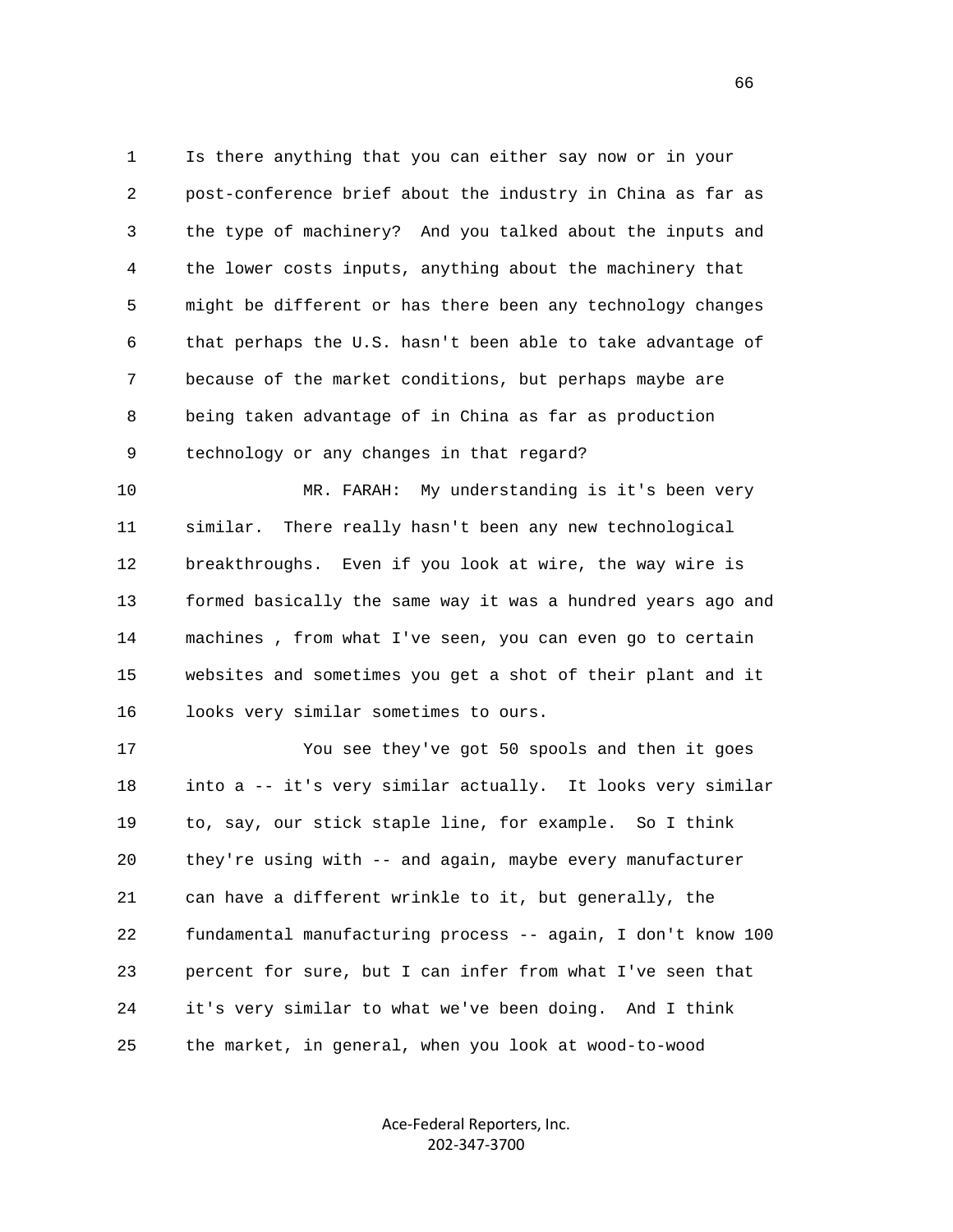1 staples and other things I think it's -- there basically 2 hasn't been, other than automation sometimes like in the 3 packaging or something like that, there hasn't really been 4 many big breakthroughs or changes to the way the staples are 5 manufactured.

 6 And I think China does it very similar to the 7 way we do it. Again, I don't have hard evidence, just from 8 what I've inferred and what I've seen.

 9 MR. ANDERSON: Thank you very much. Thank you 10 for indulging me with those follow-up questions, and I may 11 have a few more, but I'll turn it over to our Supervising 12 Investigator, Mr. Corkran now. Thank you.

 13 MR. CORKRAN: Thank you and thank you very much 14 to the panel. Your presentation was really helpful and we 15 always appreciate you taking the time to come and to help us 16 with our record development in these cases.

 17 I'd like to start with looking at the production 18 process in just a little more granularity. When you're 19 receiving your raw materials do you tend to buy -- wire rod, 20 I assume, is one of the major raw materials. Do you buy 21 mill direct or do you buy through distribution to get your 22 wire rod?

 23 MR. TYNDALL: We've done both in the past. We 24 are in search of good quality raw material at all times and 25 whether that comes from a distributor or from a mill it

> Ace‐Federal Reporters, Inc. 202‐347‐3700

 $\sim$  67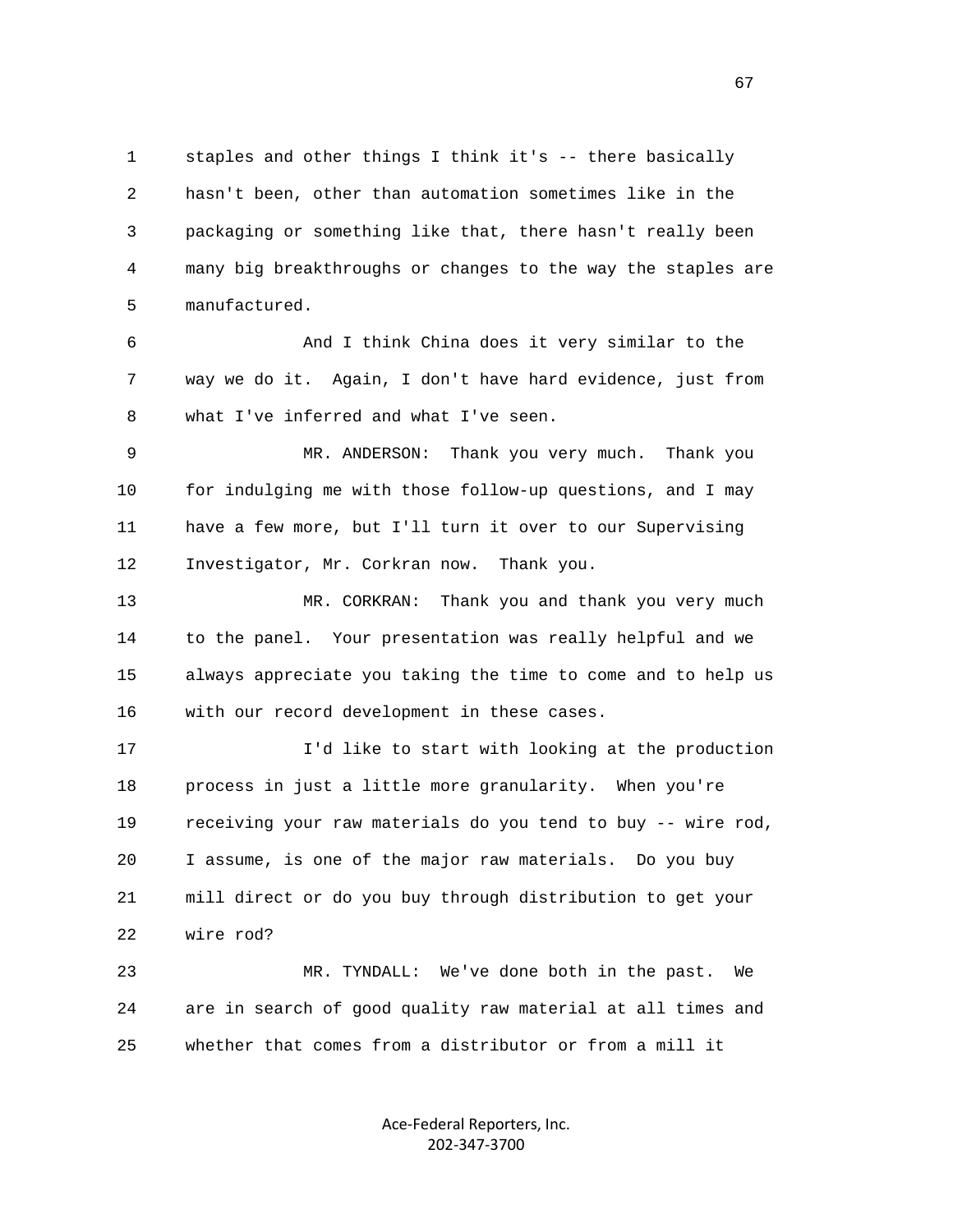1 doesn't matter to us, obviously, if you have a good quality 2 mill that's where we want to buy it from. The problem with 3 the mills is that they want a guarantee buy, whether it's 4 44,000 pounds a month or 10 times that. They want 5 commitments -- not contracts, but commitments.

 6 And with our volumes being kind of this and 7 production on/off, on/ff, we got pinched a couple years ago 8 because we made these commitments and then we got stuck with 9 a bunch of raw material on site and it takes a long time to 10 run through our raw material and our turn on cash is very 11 long, right, when that happens. So we have had to turn to 12 distributors, which don't mind selling us a truckload here 13 or there you know very much spot like, right, so we're kind 14 of at the mercy there of whatever the going price is and 15 whoever has it, if that makes sense.

 16 MR. CORKRAN: It does. That's very helpful. 17 The wire rod that you're purchasing is it U.S. produced? Is 18 it produced outside the United States? Where's it typically 19 being sourced?

 20 MR. TYNDALL: We were 100 percent using U.S. 21 steel when I first started back in 2012 and Quebec. I mean 22 North America, I guess, just U.S. and Canada, all very 23 highly priced. We didn't really have any access to any of 24 the foreign materials.

25 You know in the last year and a half we've had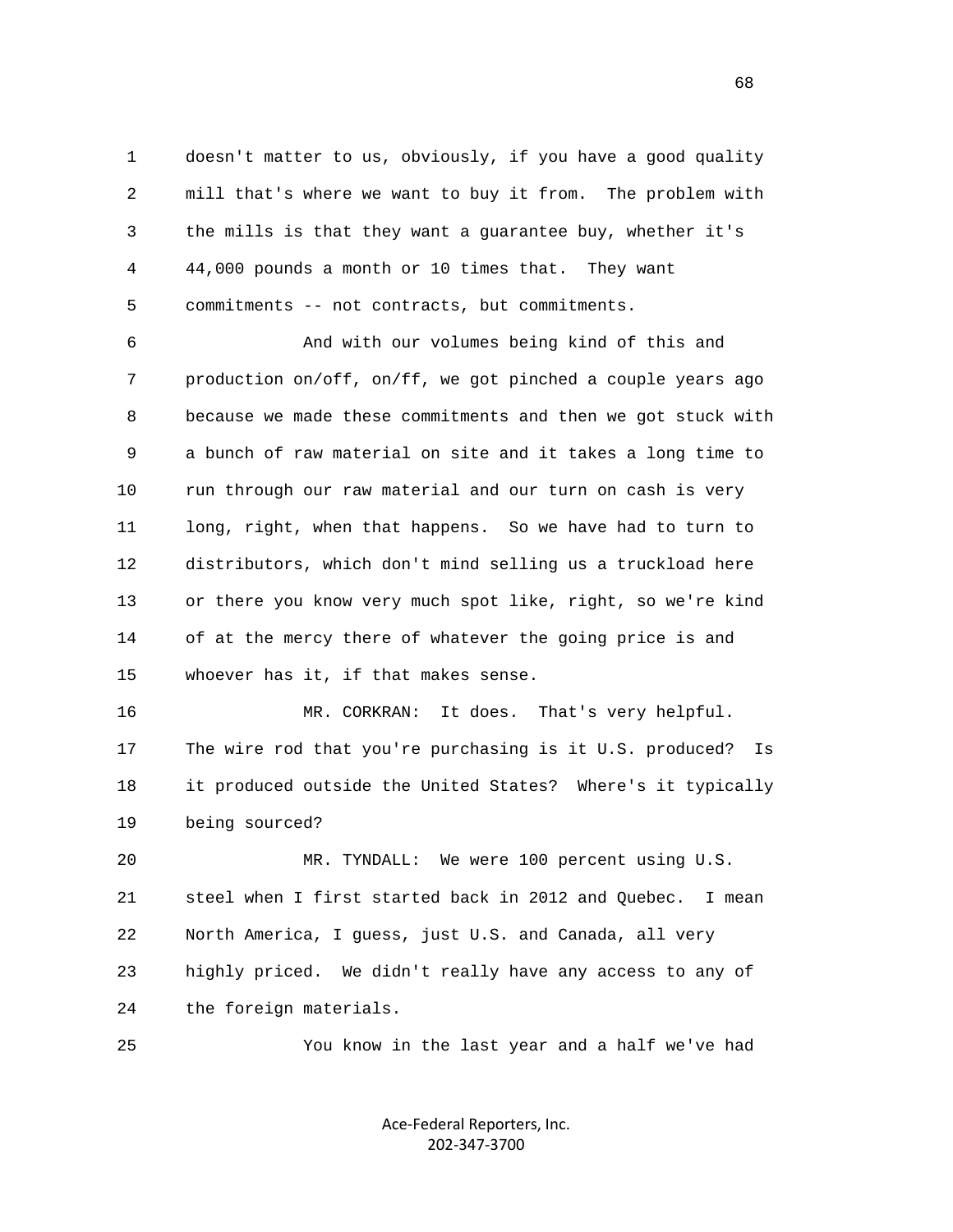1 some plants come and visit us. One particular from Turkey, 2 so we bought some material from them and we've used a 3 distributor recently, Tada (ph) Steel, but it's not their 4 steel. They're just acting as an agent over here in the 5 U.S., so they have some Turkish rod that they're trying to 6 sell us this time around on the recent shipment. So for us, 7 as long as it's good quality, the price drives the decision 8 on that. 9 MR. CORKRAN: And for the wire rod that you 10 purchase there're various different types of wire rod. What 11 type are you using? 12 MR. TYNDALL: For staples we use a low carbon, 13 so it's 106 carbon wire rod, 737nd in diameter is the type 14 that we use. 15 MR. CORKRAN: Thank you very much. I promise 16 that ends my questions on wire rod and we'll move on to 17 other questions here. 18 So now that you've received the wire rod and 19 you've accumulated your raw materials can we go a little bit 20 more in detail on how you look at capacity. You've 21 testified that there's a lot of capacity available. What do 22 you consider your capacity drivers? Is it your drawing 23 capacity? Is it your staple forming capacity? When you 24 look at capacity what is setting it in your mind? 25 MR. TYNDALL: Staple manufacturing, staple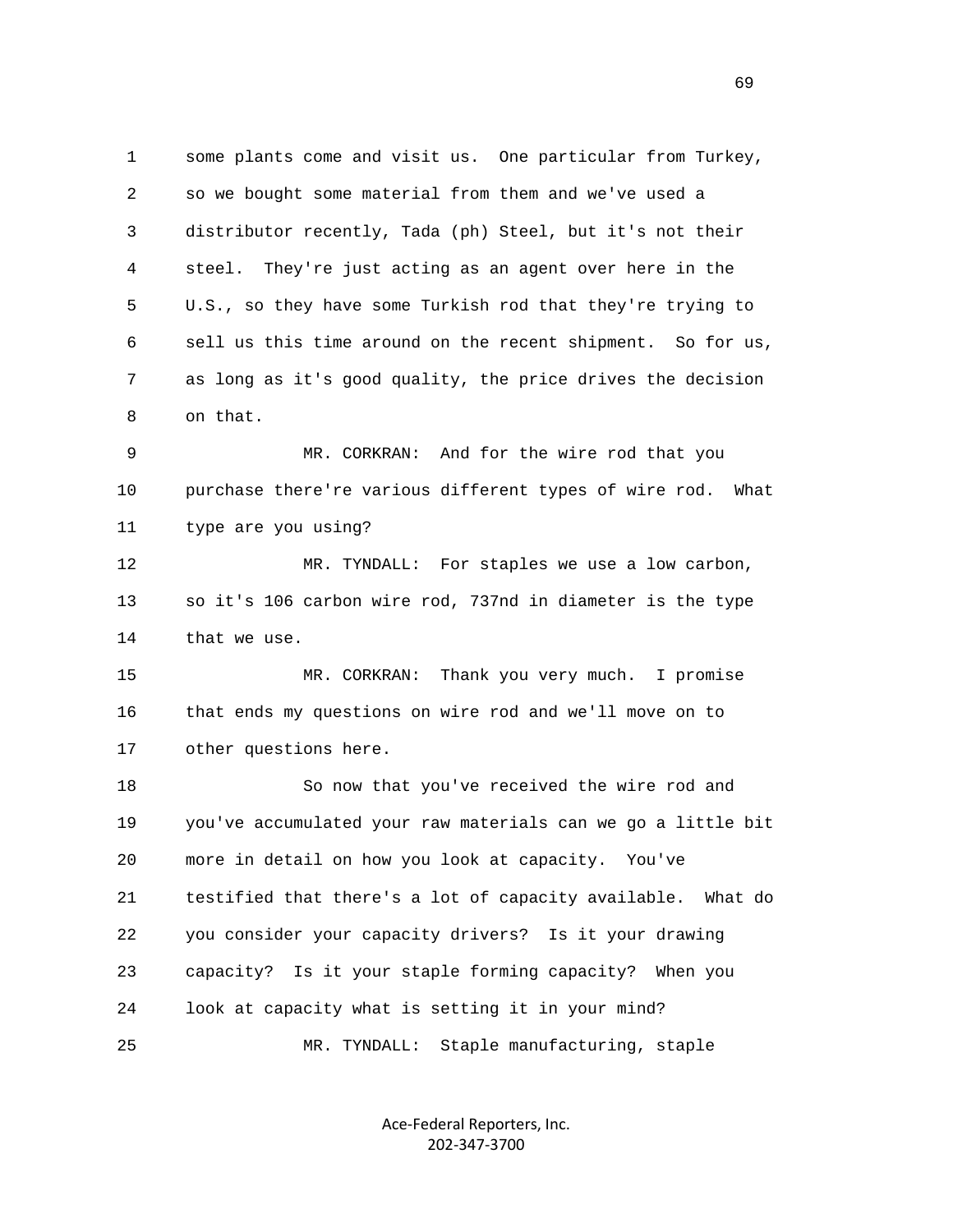1 forming is the capacity.

| 2  | Okay. And you have ample drawing<br>MR. CORKRAN:             |
|----|--------------------------------------------------------------|
| 3  | capacity to support your forming capacity?                   |
| 4  | MR. TYNDALL:<br>We do.                                       |
| 5  | MR. CORKRAN:<br>Okay.                                        |
| 6  | Yes, we do.<br>MR. TYNDALL:                                  |
| 7  | And how do you staff -- for both<br>MR. CORKRAN:             |
| 8  | wire drawing and for staple forming how do you staff that?   |
| 9  | Do you staff it in three shifts a day in "X" number of days  |
| 10 | a week?                                                      |
| 11 | MR. TYNDALL: For wire drawing what we do is --               |
| 12 | well, we had to cross-train everybody in order to -- well,   |
| 13 | just for the health of the production and for the            |
| 14 | efficiencies and what have you. So when we receive a raw     |
| 15 | material, we'll have a day shift, a 7:00 to 3:00, and then a |
| 16 | 3:00 to 11:00 day shift who'll -- two guys or two people I   |
| 17 | should say that'll start the machines and draw materials.    |
| 18 | We're working two shifts until that's done, so we usually do |
| 19 | it in two truckloads, so we do about 88,000 pounds. We'll    |
| 20 | draw it all down, then we load that -- load the kneeling     |
| 21 | line.                                                        |
| 22 | Now the only kneeling line is all in line kneel              |
| 23 | pickle coat, so we'll load up the spools. We'll start the    |
| 24 | furnaces up and like 18 hours later we're able to start the  |
| 25 | wire moving through that process. So that team that was      |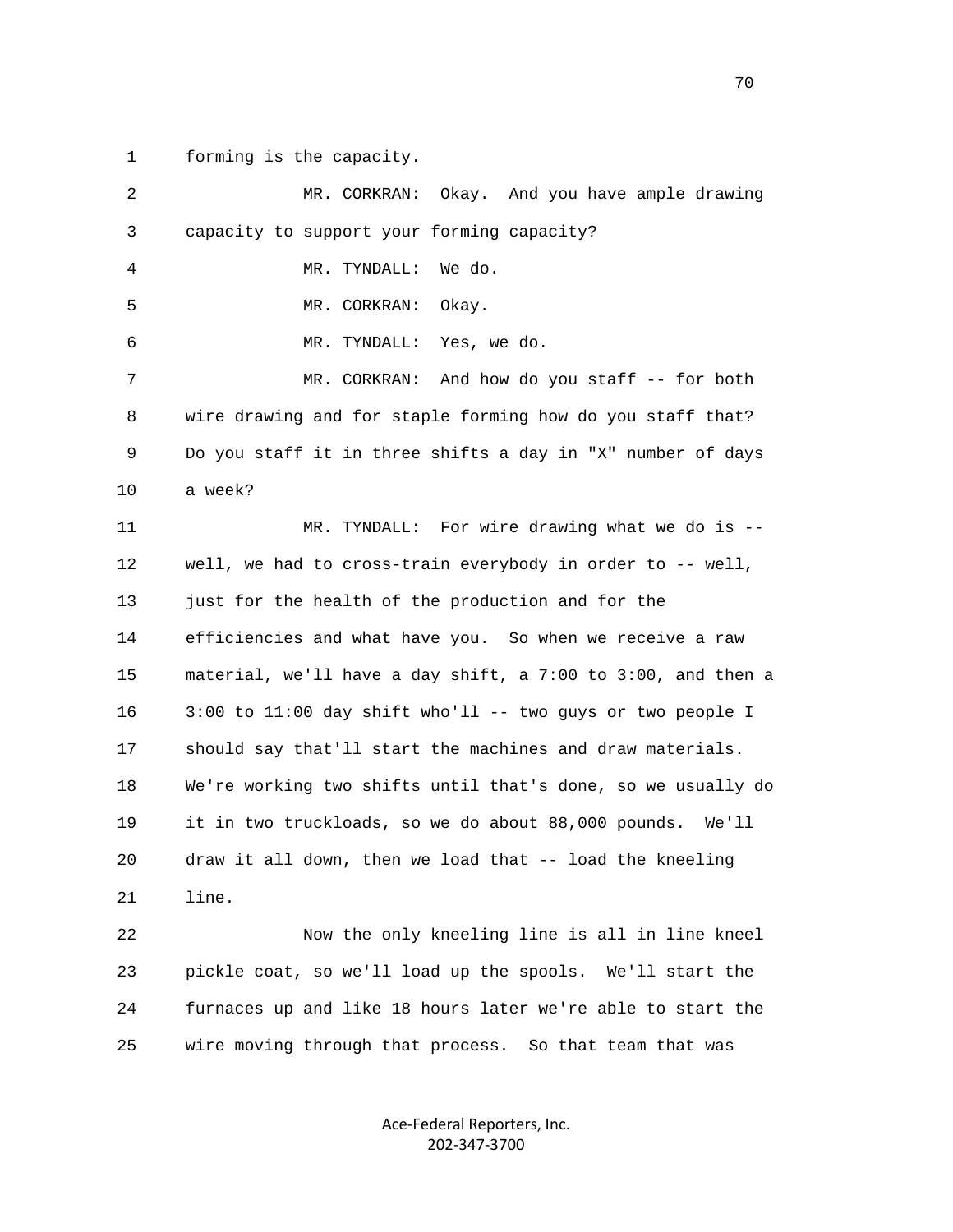1 working -- you know that two man, two groups of two will now 2 work 12-hour shifts because we have to keep the furnace 3 going. So that two-man crew will run 12 hours, 7:00 to 4 7:00, and then the next crew will come in and relieve them, 5 7:00 to 7:00, until we run all 88,000 pounds through that 6 whole process.

 7 And then, typically, what they do is they will 8 go back to the beginning and we'll draw the next part of the 9 raw material and then they'll follow it through. We have 10 one guy who runs an 8-hour shift in the wet draw part 11 because we have a fair amount of capacity there, so he's 12 running multiple machines, basically, putting it onto spools 13 so it gets ready for staples. So that's how it gets to 14 staples. So that one guy will just work -- I mean he could 15 work four tens or five eighths. Usually, we're working five 16 eighths in that particular example.

 17 MR. CORKRAN: So your capacity is basically, at 18 least at the present time, it's used intermittently it 19 sounds like, especially with respect to your kneeling 20 operations.

 21 MR. TYNDALL: Oh, big time, exactly. Yeah. 22 MR. CORKRAN: And then once you get to the 23 staple forming aspect of it, roughly, how many staple 24 forming machines or lines do you actually have? 25 MR. TYNDALL: We have two stick lines where you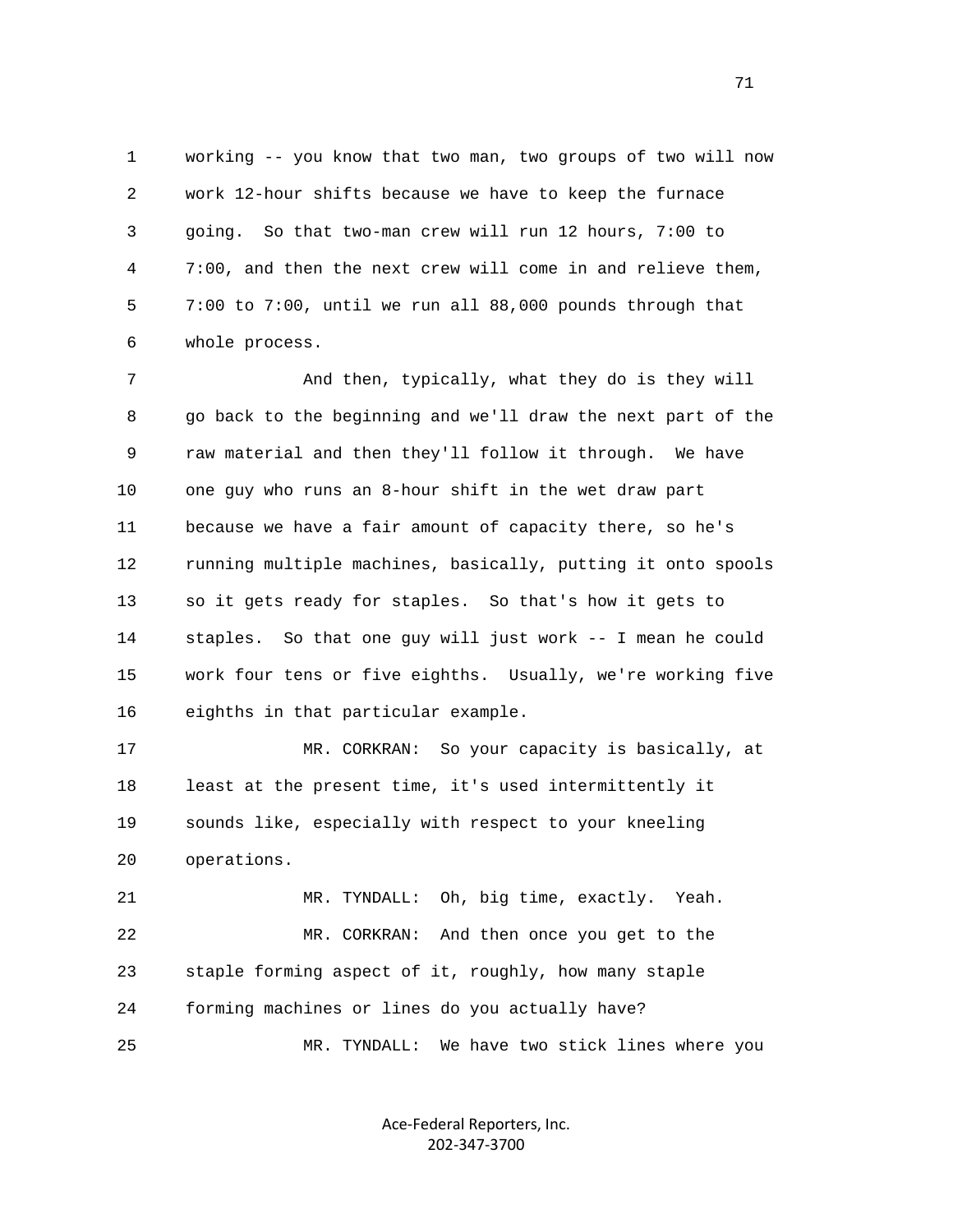1 would consider the line that would form that 50-staple clip 2 there that we passed around, two of those lines. It takes 3 two people to run. Right now we run one of the lines. It 4 takes two people to run that line. And then on the roll 5 side we have 10 machines. We have one person running that 6 area. 7 MR. CORKRAN: Running all 10 machines? 8 MR. TYNDALL: We usually run six machines for 9 one person, ten gets a little out of control. 10 MR. CORKRAN: That makes sense. 11 MR. TYNDALL: So that's what's dangerous. It's 12 hard to keep a bead on quality and all that kind of stuff. 13 It starts coming off pretty quick. 14 MR. CORKRAN: So when you're talking the one 15 person running them, so these machines are only available, 16 what, one shift a day? 17 MR. TYNDALL: That's correct. We're running our 18 stick 40 hours a week, so we run four tens in the staples 19 there on both areas. So the rolls one operator is running 20 four shifts at 10 hours and on the stick we're running four 21 shifts of 10 hours a week, which obviously, we can shift to 22 three-eighths, two-eighths, so forth. 23 MR. CORKRAN: So how does this compare to your 24 theoretical capacity? I mean when you compare actual 25 practice to theoretical capacity how do those two compare?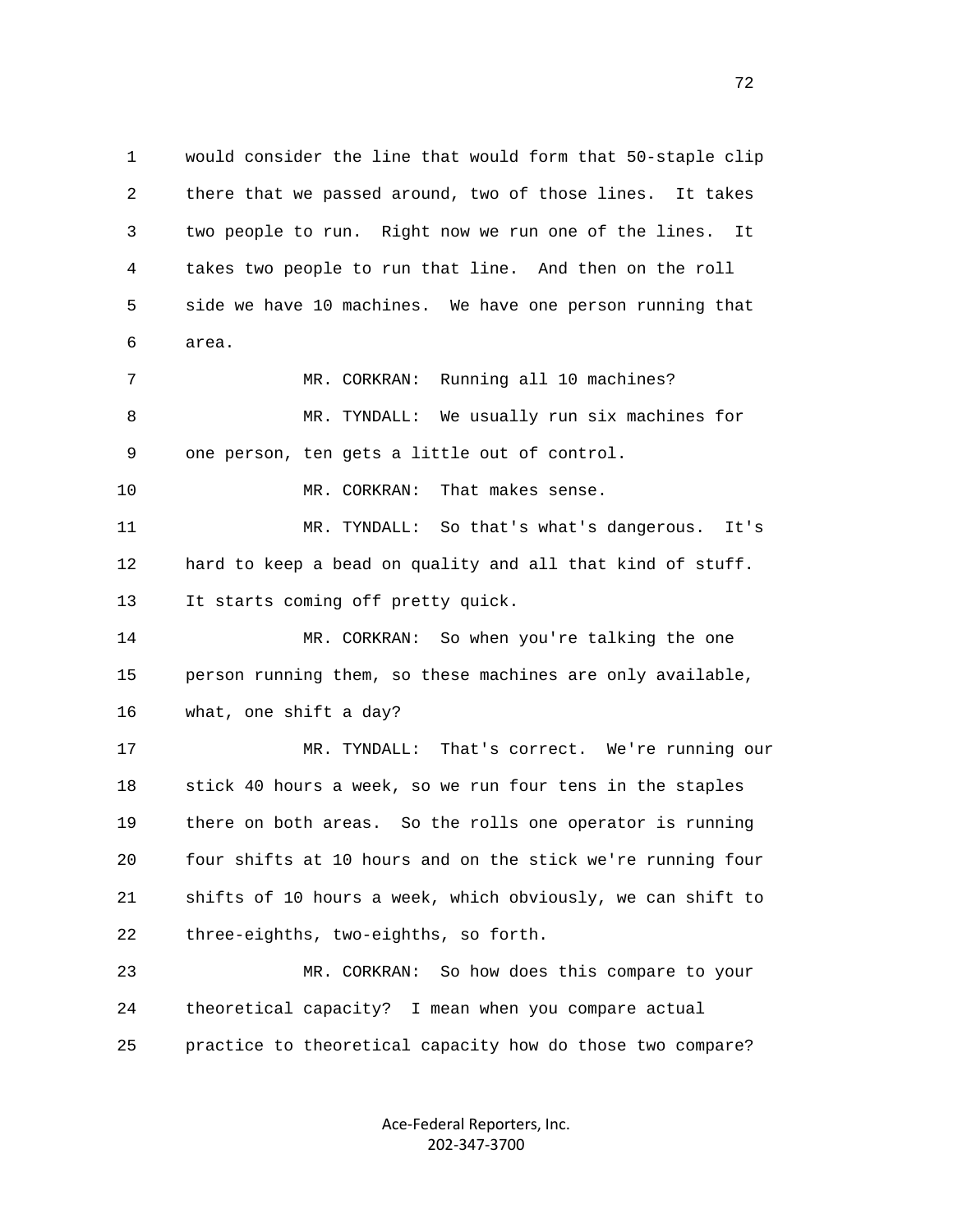1 MR. TYNDALL: We have a huge forming capacity, 2 so we're running -- okay, just on the stick side, we're 3 running 40 hours on half of our capacity, so a third or not 4 even a third of our hours, right, a sixth of our hours, 5 right, on forming staples, so 18 percent on the rolls. 6 MR. CORKRAN: And how long has it been since 7 you've been at a production level that starts to approach 8 your theoretical capacity level? 9 MR. TYNDALL: We have not been at a production 10 level to be at capacity. We have not been there yet. 11 MR. CORKRAN: Have you been in a situation where 12 you've been able to run more than the four-ten shifts that 13 you're currently running? 14 MR. TYNDALL: Yeah, we did do that in rolls. We 15 added some overtime when were on boarding the big customer 16 in Mexico, so added a second shift -- well, actually, we had 17 the main guy run 10 and 12-hour shifts for an extra day or 18 two just while we adjusted to the extra capacity there for 19 the Mexican guys, but that was kind of a unique situation. 20 MR. FARAH: And why we have to run production 21 often is inefficient just because of the small sales. 22 Ideally, if we could run longer runs that would make it even 23 more efficient and it would even widen -- it would make our 24 capacity look even -- have much more capacity because often 25 the way we have to produce because we have to do it

> Ace‐Federal Reporters, Inc. 202‐347‐3700

73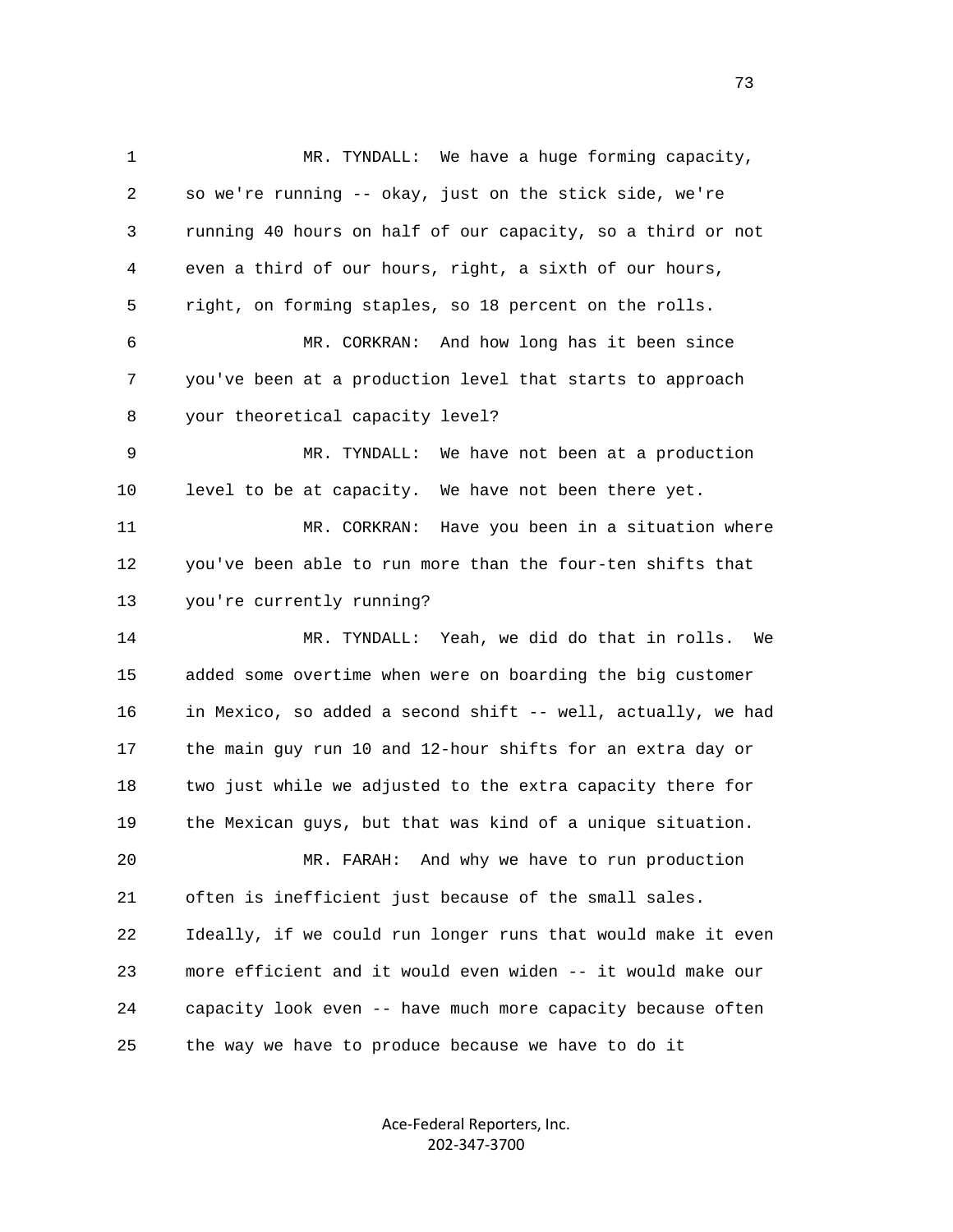1 sometimes in small batches and things like that it's not 2 ideal with setup time and things like that, so if we had 3 normal sales, we could run much longer batches, for example, 4 be way more efficient and getting more capacity out of the 5 existing machines.

 6 MR. TYNDALL: Yes, that's correct. Like if we 7 were switching from "A" to "Z" staples in a week, we'd lose, 8 at minimum, one shift in that changeover, right, so one of 9 our four days is out the window because we're changing from 10 a "C" staple to an "A." So to Maroune's point, we run 11 longer. Obviously, we have less of those types of 12 changeovers.

 13 MR. CORKRAN: Now shifting a little bit from the 14 actual equipment that's in place to looking at employment. 15 You'd testified to the impact of layoffs, having to go 16 through layoffs. How does that affect your ability to 17 produce? I understand the notion that, in theory, you could 18 produce more if you had greater options to sell; but given 19 your staff levels at this point can you realistically 20 produce more or is employment a constraint?

 21 MR. FARAH: Eventually, with our existing 22 employees, we could definitely produce more staples, but 23 there'll be steps. So as sales increased, we could bring on 24 another shift, for example. The good thing we've done is 25 the core we've maintained because there is a lot of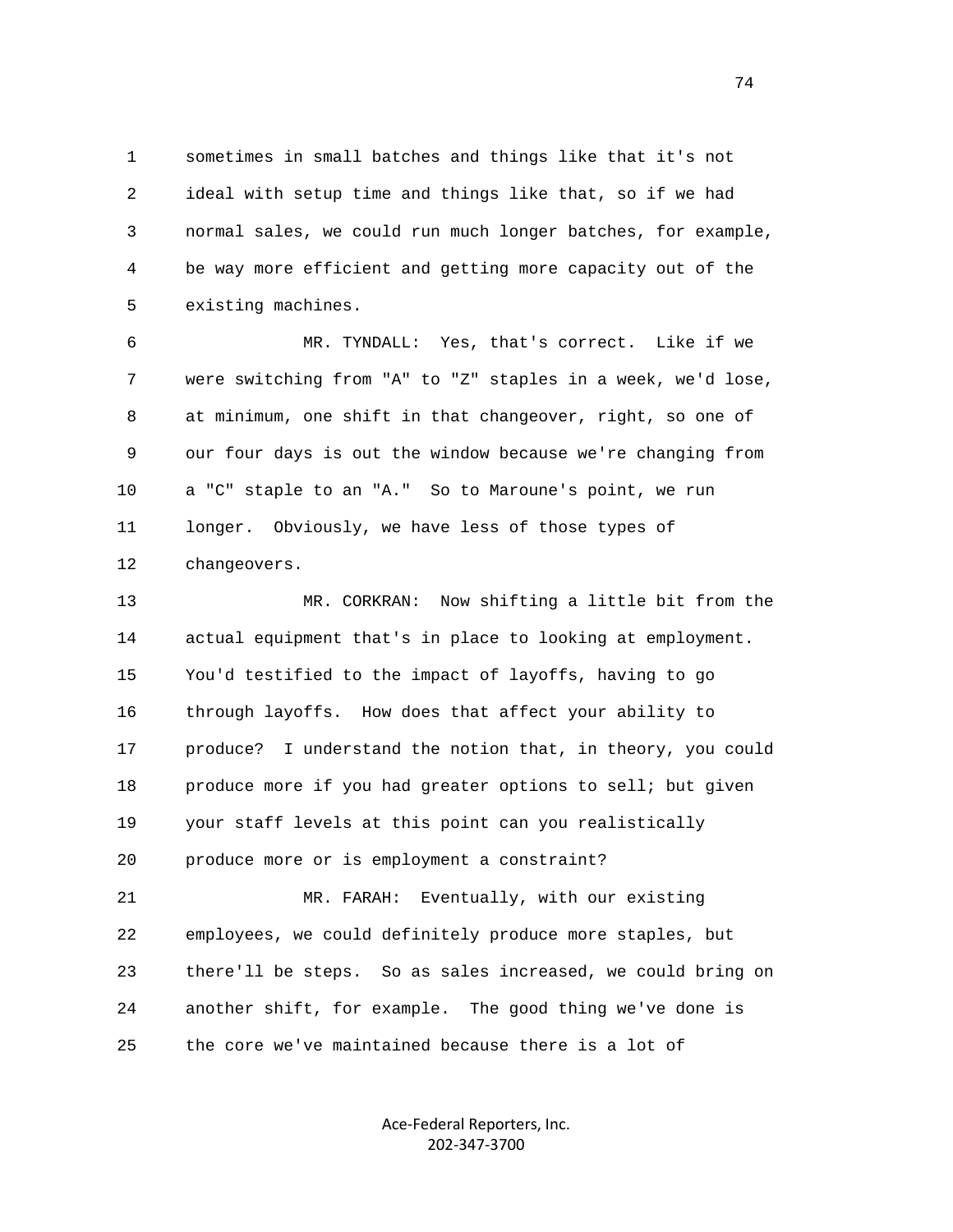1 technical expertise, so to me that's one of the things we 2 have to protect the most and that we can't lose people who 3 really know how to operate the machines. So we've done a 4 lot of work with that and so to bring on extra shifts the 5 ramp up would be very quick to do that. So as we reach 6 certain thresholds with more sales, then I have no doubt we 7 could bring on new shifts, get them properly trained under 8 supervision of our existing staff and just go from there.

 9 MR. CORKRAN: So it sounds like, and if I'm 10 summarizing correct, ramping up would be a two-step process. 11 One would be larger volumes allowing you longer production 12 runs and more efficiency in sort of an as-is state and then 13 additions, such as adding additional shifts to further 14 increase.

 15 Now did you say that that's possible with your 16 current staffing level or you'd have to bring in new 17 employees to train them?

 18 MR. FARAH: No, our current staffing level can 19 do more sales. Like eventually, you need people still to 20 make the staples, so the existing -- and Ross and I were 21 talking about that yesterday. The existing employees we 22 have today we could be making much more staples with just 23 the existing staff. So if the sales increased, then we 24 could do things like run longer shifts and with the 25 cross-training we're not taking full advantage of those

> Ace‐Federal Reporters, Inc. 202‐347‐3700

75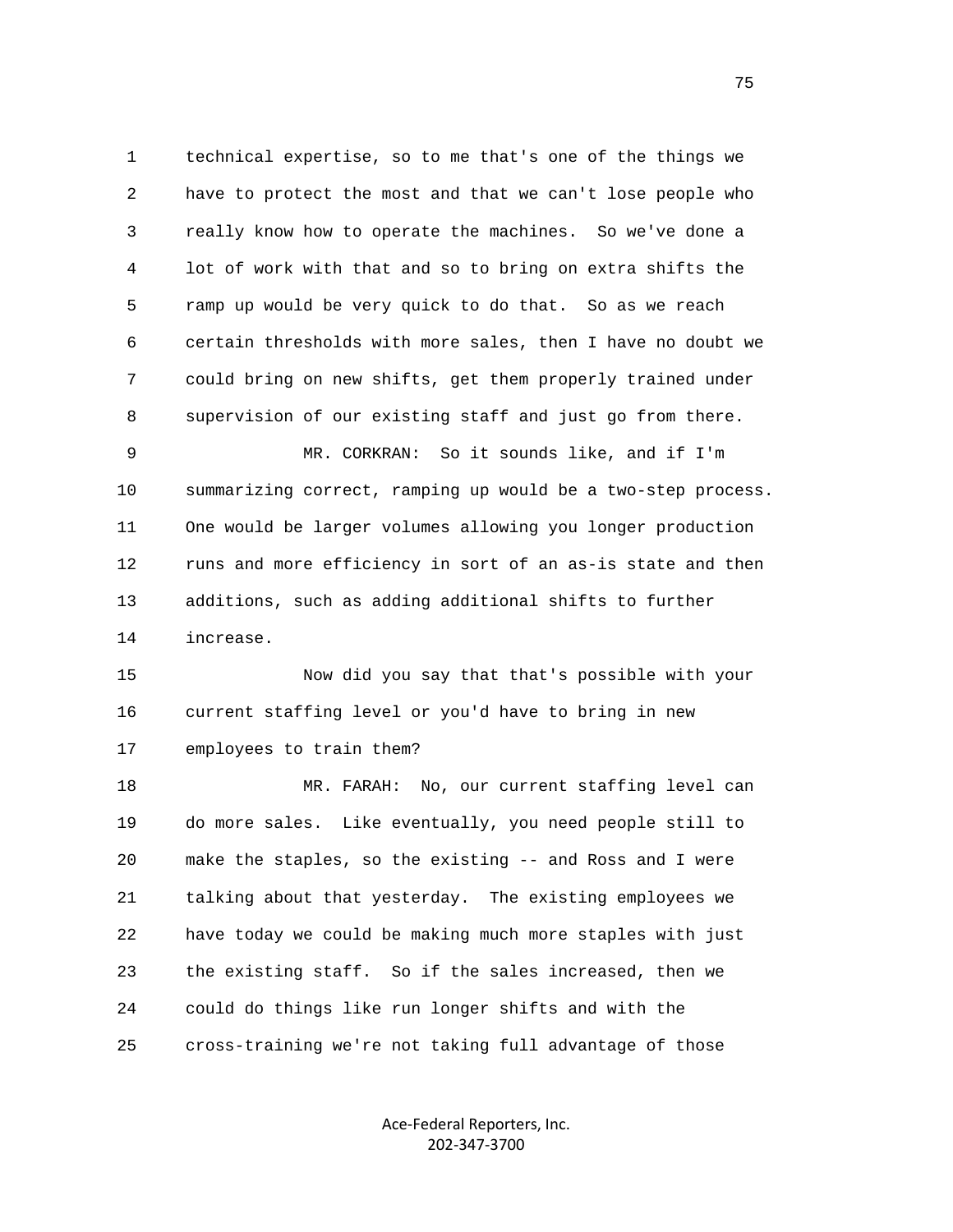1 opportunities as well, just because of the nature of 2 everything from the furnace -- you know shutting it on and 3 off is so inefficient to do stuff like that. So really if 4 we just get a base of regular sales that'll stabilize that 5 piece. It'll make our existing cost structure much better 6 and then as the sales grow then it's just natural to add on 7 more employment, more shifts, and things like that. 8 MR. CORKRAN: Thank you very much. I appreciate 9 being able to go through it step-by-step like this. This is 10 really helpful. 11 You had referenced again the Mexican sales. 12 Just in general, the sales to Mexico are they of a -- are 13 they the same type of product that you're selling in the 14 United States? And by that, I mean are they sold to the 15 same, say, ASTM specifications, the same general 16 configurations, or are they more special order in nature? 17 MR. FARAH: They'd be similar. 18 MR. TYNDALL: They would be similar, yes. 19 MR. CORKRAN: In terms of offering both copper 20 and galvanized staples, what differences are there in those 21 products? Is that mainly an issue of esthetics or are we 22 talking about application differences between copper and 23 galvanized? 24 MR. FARAH: Actually, I just thought about -- if 25 I back up one second. The Mexican market they seem to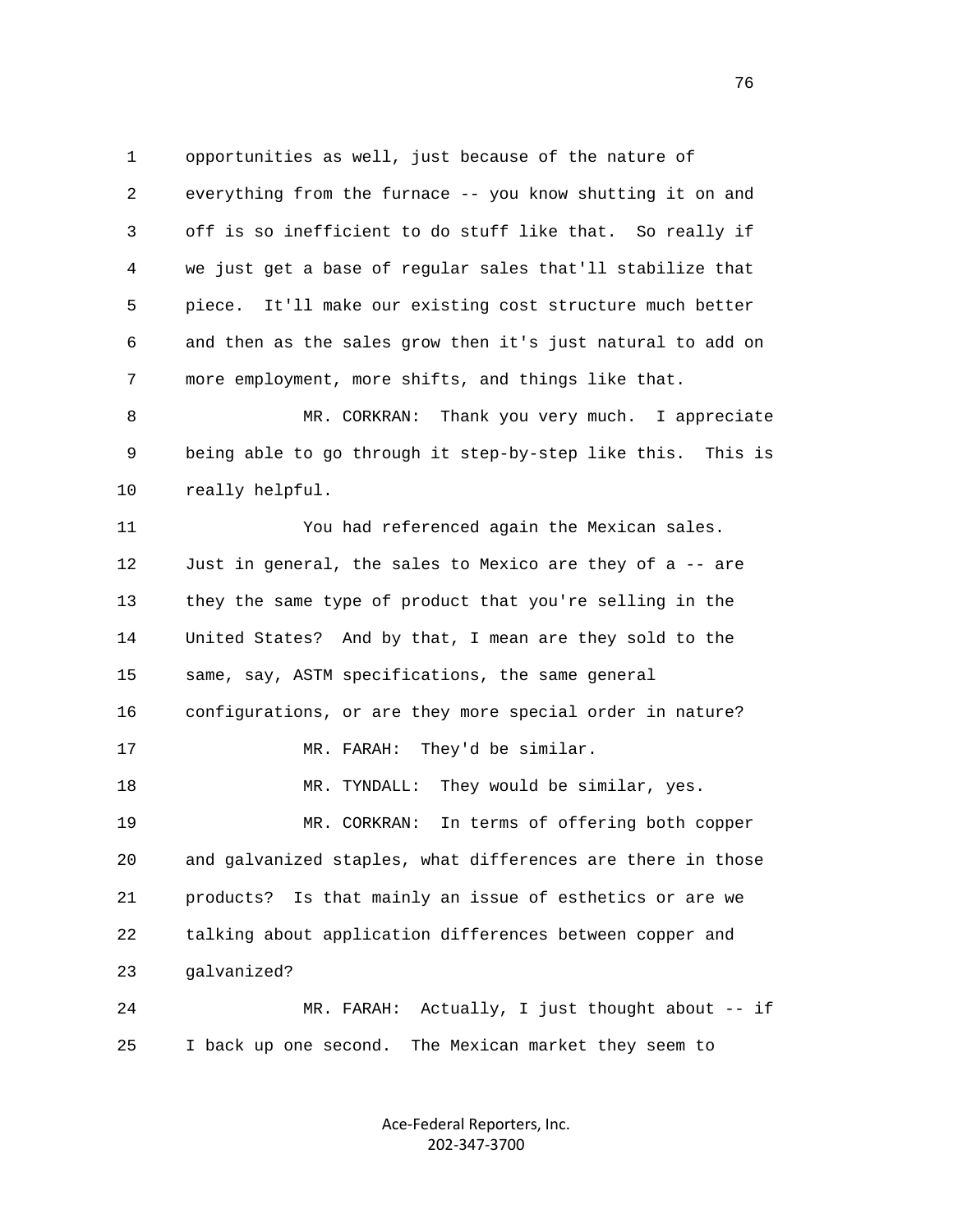1 prefer the zinc staples more. We send copper as well, but 2 it seems to be the reverse to the U.S., so they prefer the 3 zinc staples. It's mainly -- and maybe Ross can speak to it 4 a little bit more. It's mainly esthetic and customer 5 preference. They all have different theories and views on 6 why they want one or the other. But I think because of 7 practice for so many years in the U.S. it's been copper it 8 seems to be the dominant. We do sell zinc as well, but 9 copper seems to be the dominant one and I think it's mainly 10 esthetics. I think that's mainly the big difference.

 11 MR. TYNDALL: I think also just a little bit on 12 the moisture side of things, right, so the zinc coating 13 provides a little bit better anti-rust, whereas the copper 14 tarnishes quickly to the eye, so back to your esthetics 15 comment in those places there's -- I know that customer we 16 talk about is in the middle of the jungle in one place, so 17 having a zinc staple I think just holds up to that very 18 humid, very wet environment for many months, right. They 19 don't get a lot of shipments, so the access is not great, so 20 it has to sit there in those types of environments for a 21 long time. So I think they find there that historically 22 they prefer a zinc staple and up here we don't have those 23 same types of issues, so historically, I think they first 24 started with copper, so it's what you get used to, right? 25 You always know carton closing staples as being copper, so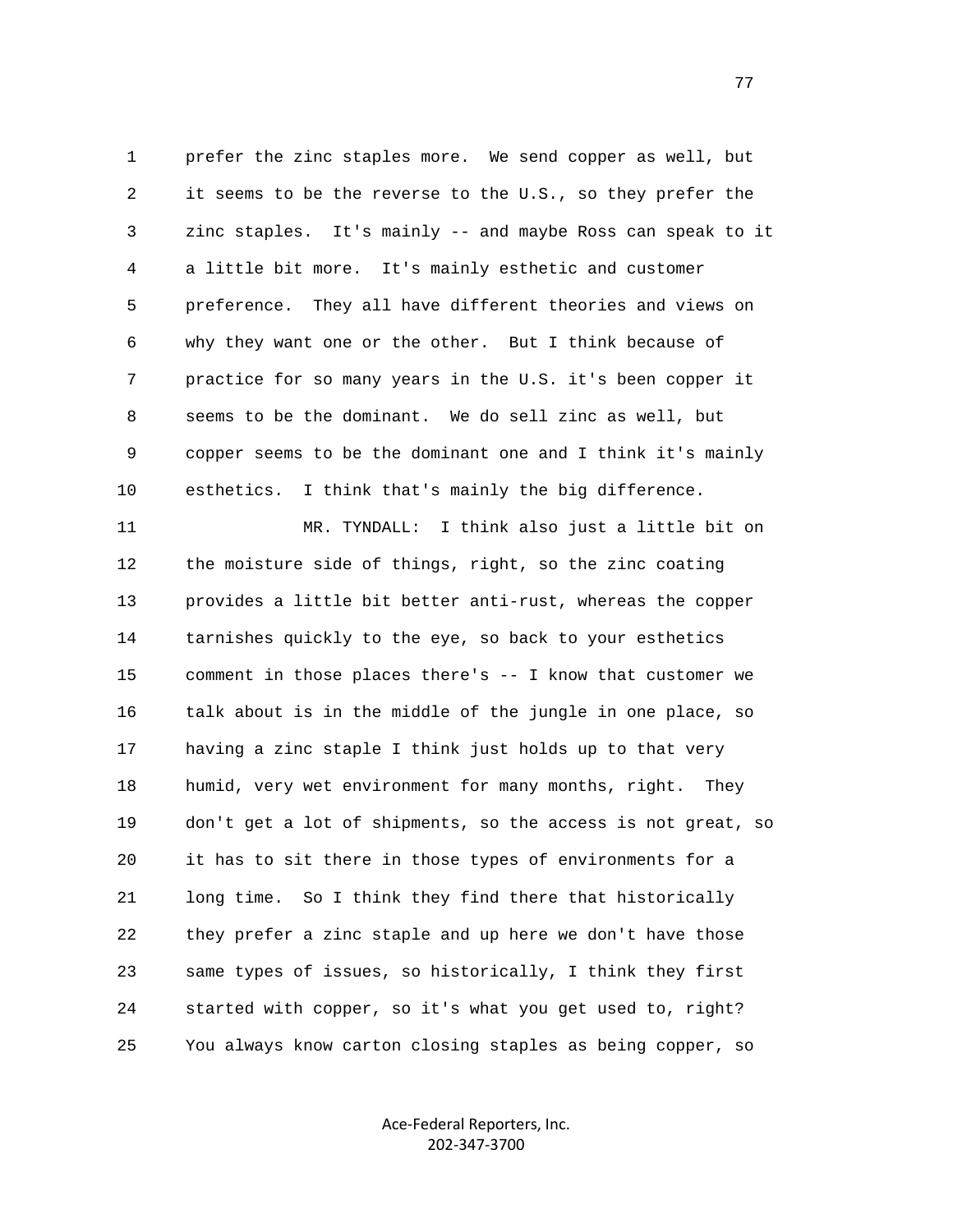1 that's sort of how it went.

| 2  | MR. CORKRAN: Ms. Cohen asked several questions               |
|----|--------------------------------------------------------------|
| 3  | about the impact of branding in this industry and particular |
| 4  | brands that are fairly well known. When you're dealing       |
| 5  | with, say, Bostitch Staples -- staples not staplers -- in    |
| 6  | the market are they being sold through dedicated             |
| 7  | distribution channels or are there dedicated distributors    |
| 8  | for Bostitch or are they being sold for wider distribution?  |
| 9  | To be honest, I can't answer that a<br>MR. FARAH:            |
| 10 | hundred percent, but my understanding is that they do have   |
| 11 | dedicated distributors. I'm sure anyone can buy a Bostitch   |
| 12 | staple, but most of the distributors in the U.S. some of     |
| 13 | them will sell Bostitch and they'll sell Chinese staple as   |
| 14 | well, but they're interchangeable. Like if we put two rolls  |
| 15 | down together -- and actually, I think the Bostitch staples  |
| 16 | come from China as well -- you can't tell the difference and |
| 17 | they're marketed as such.                                    |
| 18 | So when you go to a distributor they'll say if               |
| 19 | it's not a Bostitch staple they'll say it's compatible. It   |
| 20 | works the same way as Bostitch in the same stapling machine  |
| 21 | -- tool, sorry, so really there's no difference. It's the    |
| 22 | They're totally interchangeable. I can't speak<br>same size. |
| 23 | 100 percent to the way they're distributed, but it is maybe  |
| 24 | slightly different compared to, say, selling -- yeah, I      |
|    |                                                              |

25 can't speak directly to that, to be honest.

Ace‐Federal Reporters, Inc. 202‐347‐3700

n and the state of the state of the state of the state of the state of the state of the state of the state of the state of the state of the state of the state of the state of the state of the state of the state of the stat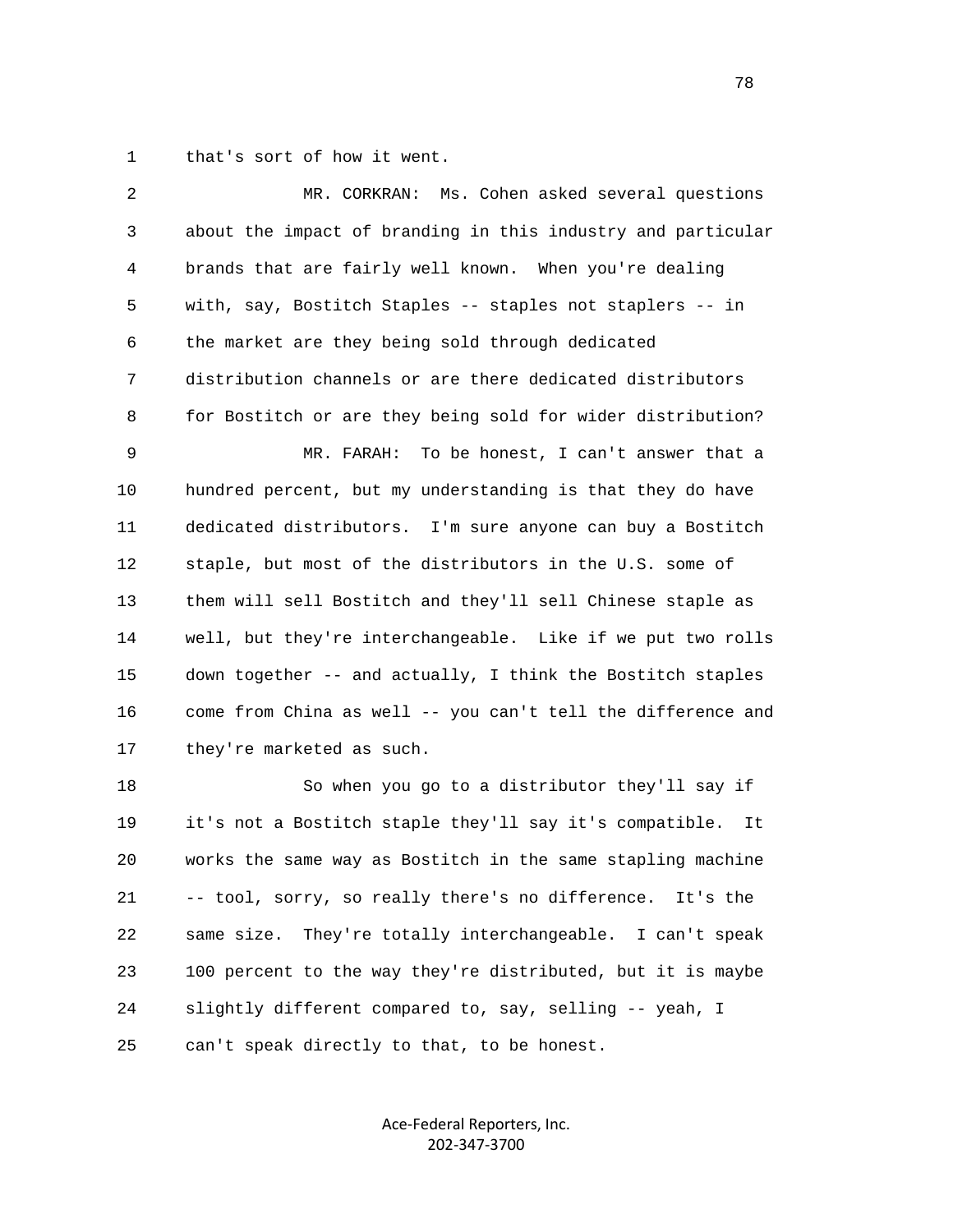1 MR. CORKRAN: Well, I guess the question that I 2 had was, in thinking about that, even with Bostitch staples 3 being produced in the United States up until -- you know you 4 had tracked them up through at least 2012 in the East here. 5 It sounds like you were not able to procure sales in their 6 distribution channel regardless of where those staples were 7 being produced, whether they were produced in the United 8 States or anywhere else. Is that a fair characterization? 9 MR. FARAH: You mean if we wanted to by Bostitch 10 staples? 11 MR. CORKRAN: Through their distribution 12 channels. It sounds like that was closed off to you 13 regardless of the ultimate source of the staple that the 14 Bostitch distribution was using. 15 MR. FARAH: To be honest, I can't answer because 16 we -- basically what we do is have the IS Emerald staple, 17 there's the Bostitch roll staple, and I wasn't really 18 focused on what Bostitch was doing from that standpoint. So 19 we just sell whatever the customer preferred, but we could 20 make a Bostitch stable. I never investigated you know the 21 Bostitch distribution channels, only hearing things and 22 stuff like that, so I can't speak 100 percent to fact on 23 that. 24 MR. CORKRAN: I think that pretty much takes

> Ace‐Federal Reporters, Inc. 202‐347‐3700

25 care of my questions, but again, I wanted to extend my

79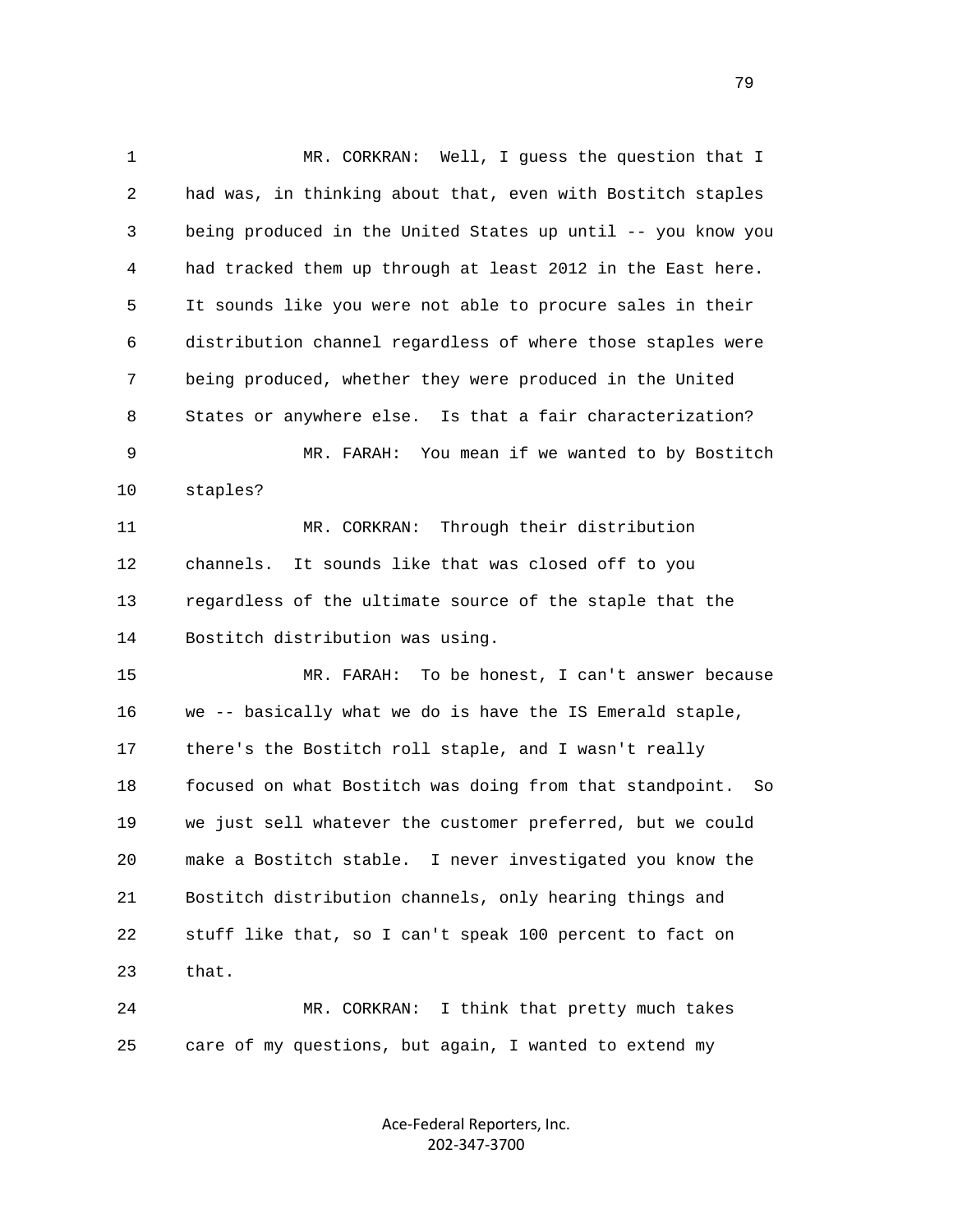1 sincere thanks to you for coming today. It's been very 2 helpful. I really appreciate it.

 3 MR. ANDERSON: Thank you, Mr. CORKRAN. I'm 4 going to look at the team here to see if they have any 5 follow-up questions.

 6 Okay, if you can indulge us for the couple of 7 questions that I have, and they should be short here. The 8 market demand for rolls versus stick during the 2014/'16 9 period we're charged to look at can you say anything about 10 that? Has there been any shift or has there been an 11 increasing/decreasing trend for either product? And then 12 the follow on question on that is are you seeing more roll 13 or stick products from China that you're competing with?

 14 MR. FARAH: I can say both categories have 15 decreased and yet, we here -- and we've learned a lot about 16 China, especially, even now our distributors have been point 17 blank with us why would we buy a case of this from you at 18 whatever, \$45 a case? I can get it for \$18 a case. And 19 that's really accelerated. So our trend we've definitely 20 seen it's -- everything's coming from China. Our roll and 21 stick sales have both decreased and our inferences through 22 the market, we're in the market, and from our customers is 23 it's all -- I never hear about another country or anything 24 like that. Everyone compares us to the Chinese staple. 25 MR. ANDERSON: Okay, that's helpful. And I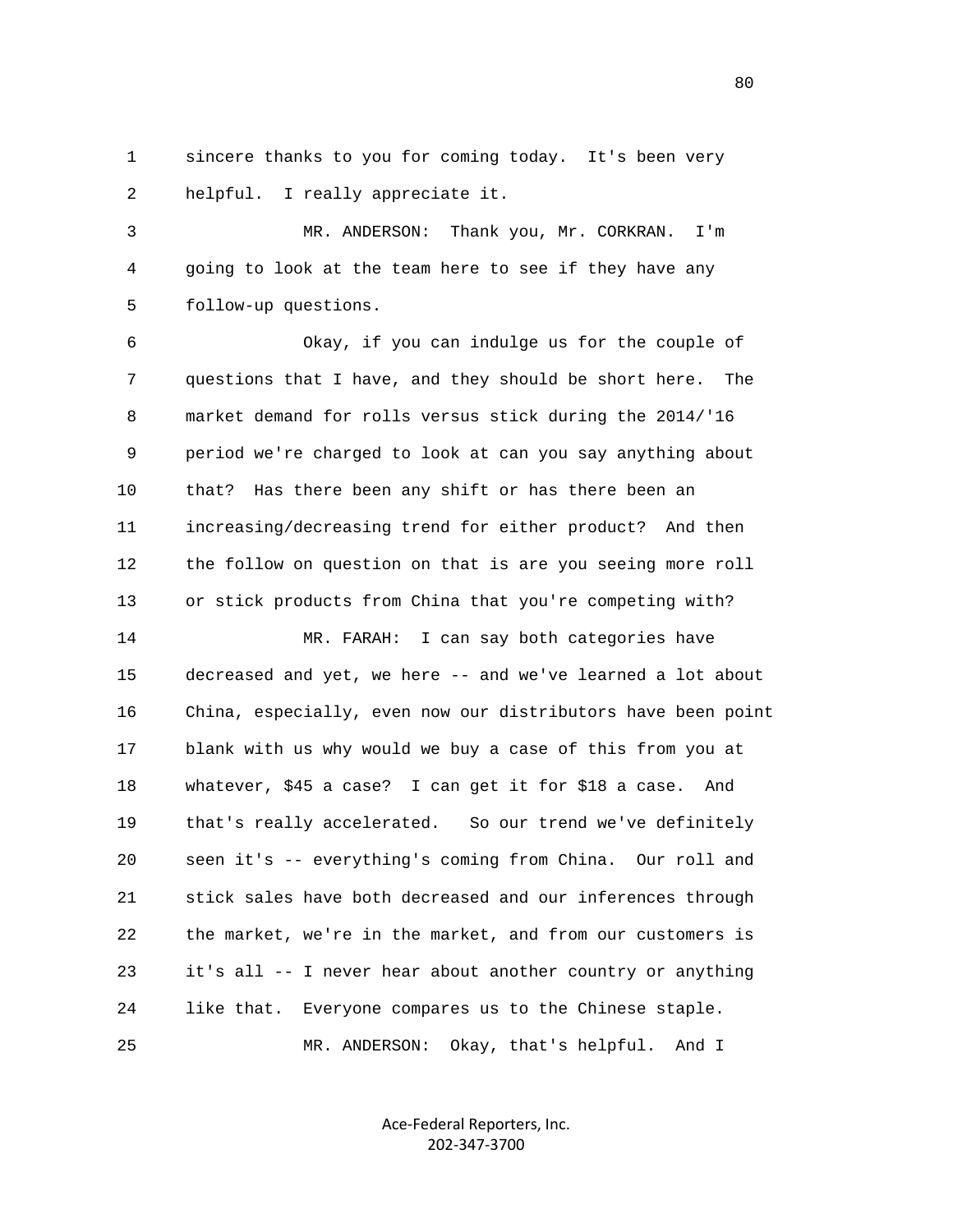1 guess based on your description of your machines and the 2 ratio of your machines it sounds like roll is the more 3 prevalent demanded product? I think I heard you say 10 roll 4 machines and 4 stick, but I know the outputs are different 5 because you're putting in more rod.

 6 MR. TYNDALL: We can make a lot more stick very 7 much more quickly, so it just requires -- like if we're 8 running a shift we'll basically make 5,000 pounds or 6,000 9 pounds of staples on the stick line and we'll make 2500 10 pounds of staples on the roll line, so just to give you an 11 idea how many staples you're making, so you need a lot more 12 machines to make the rolls. They're a lot slower, right.

 13 MR. ANDERSON: Okay, that's very helpful. And 14 kind of a follow on to your description, which was very 15 helpful, your narrative description. I felt like we were 16 watching a YouTube video of your factory, so thank you very 17 much.

18 As you get to that point -- this is a little bit 19 of a like product question, but if you get to that point 20 where you're going into that roll versus stick stage, like 21 roughly what percentage of your -- as Mr. Corkran was asking 22 about your capacity. If you're talking about forming 23 capacity, what percentage of your costs or your equipment or 24 whatever is the roll versus the stick? Is that a large part 25 of the cost of the final staple production and does the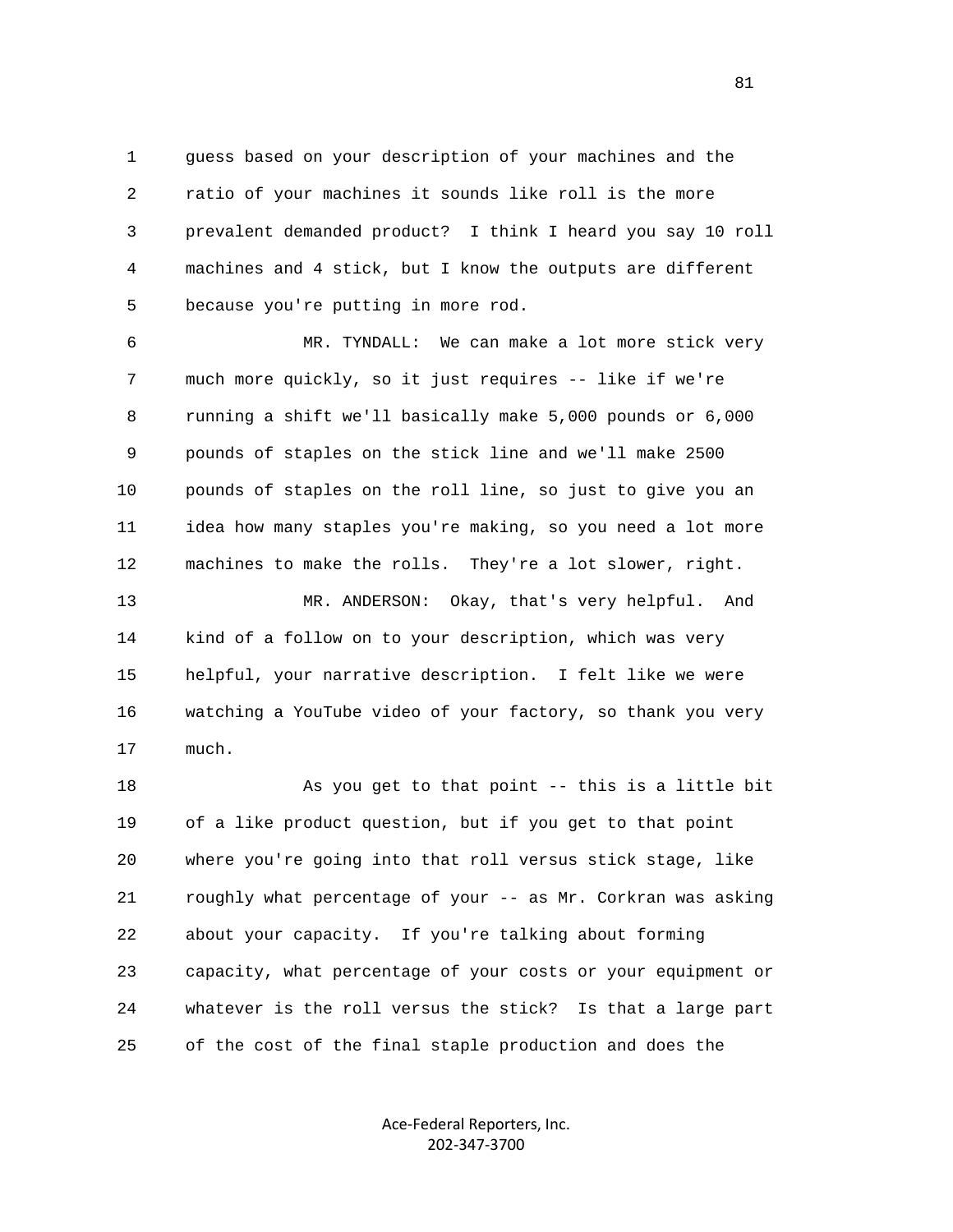1 equipment drastically differ and its costs and the energy 2 and so forth used for those different two processes? You 3 can respond in a post-conference brief.

 4 MR. TYNDALL: Yes, that might be better. We 5 might need to respond in that, but the big -- you know 6 there's the capital cost of the equipment and the 7 maintenance and things like that. So your question is 8 asking the split between the stick and the roll?

 9 MR. ANDERSON: Yes, when it splits is there a 10 big difference in -- do you see the cost per staple or the 11 cost per production because of the nature of the machinery 12 and what you have to do when you divert that input to a 13 stick product versus a roll product?

 14 MR. TYNDALL: I think the way we're setup now is 15 because there's significant capital costs to a lot of this 16 and because we have so much open capacity wherever the 17 demand goes the big thing is your capital costs and some of 18 the variable costs, but you know what, post-brief or 19 whatever it's called that might be better just to give you a 20 more definitive answer.

 21 But yeah, in terms of the cost, the variable 22 would reflect some of the variable costs that we have now 23 and until we need to make an investment decision the capital 24 costs would just be spread over more units or more sales. I 25 don't know if that really answers your question or not, but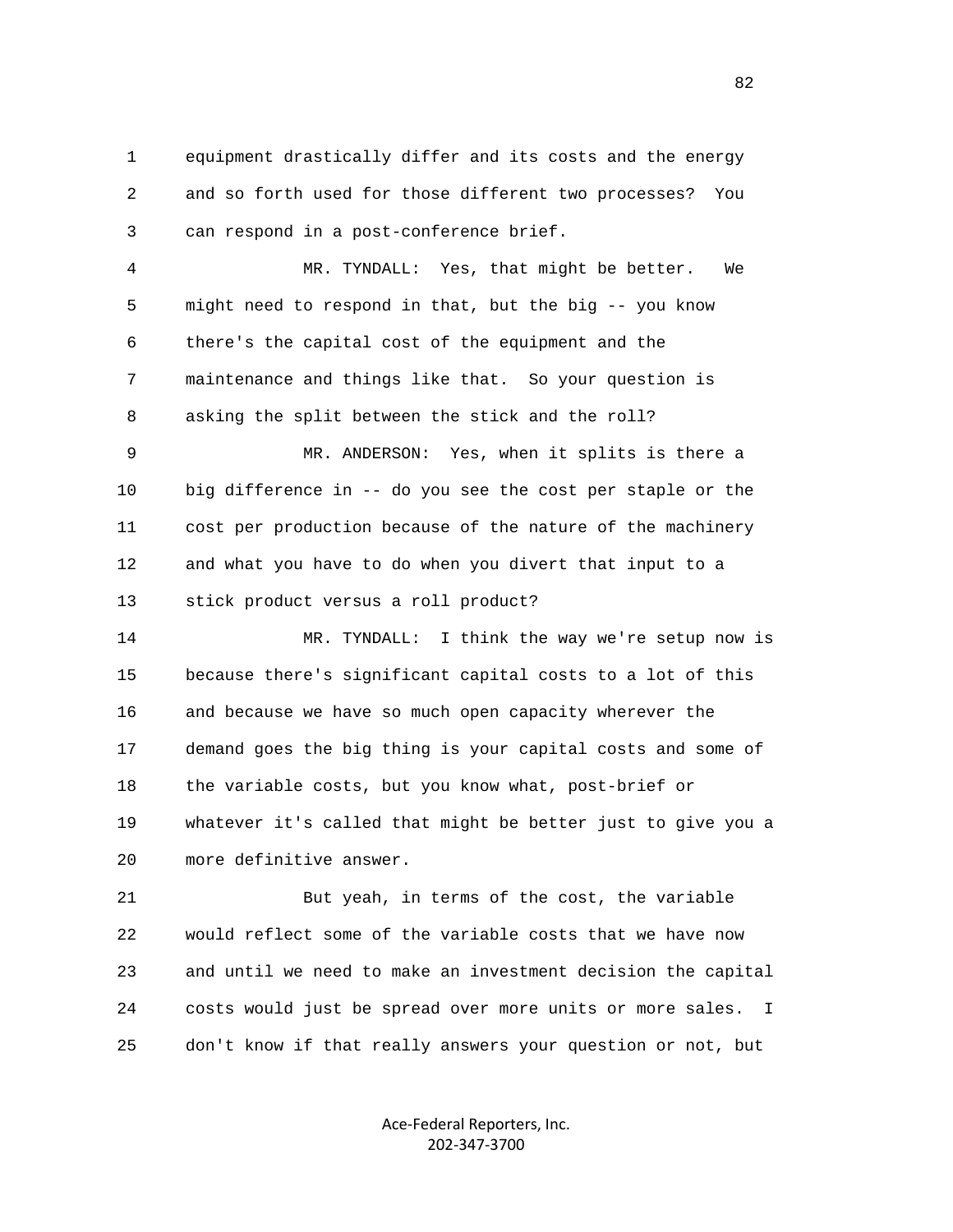1 we'll work on it.

 2 MS. DRAKE: We'll see if we can find an answer 3 post-conference. 4 MR. ANDERSON: Okay, thank you. 5 And then my last question is probably more of a 6 post-conference response too. Just if you could 7 characterize the trend in your input costs, obviously wire 8 rod costs, but other input costs such as energy, labor, and 9 so forth, if you could characterize that over the POI. 10 Obviously, we've asked you for some very 11 specific propriety information on your Cost-to-Goods-Sold, 12 but it'll be helpful if you could just put some context and 13 background behind that and what you see in wire rod prices 14 and energy costs and things like that. That'd be very 15 helpful. 16 MS. DRAKE: We'll be happy to do so. 17 MR. ANDERSON: Okay, thanks. 18 So with that, on behalf of the staff, I want to 19 thank you -- you have a follow up? Okay, Mr. Jones. 20 MR. JONES: I just had a couple questions 21 regarding the domestic industry, circling back on a couple 22 of questions I had since the shift towards the export 23 markets, basically, Mexico specifically, what trends have 24 you seen as far as now that, as you stated previously, that 25 you're the only sole producer what trends have you seen as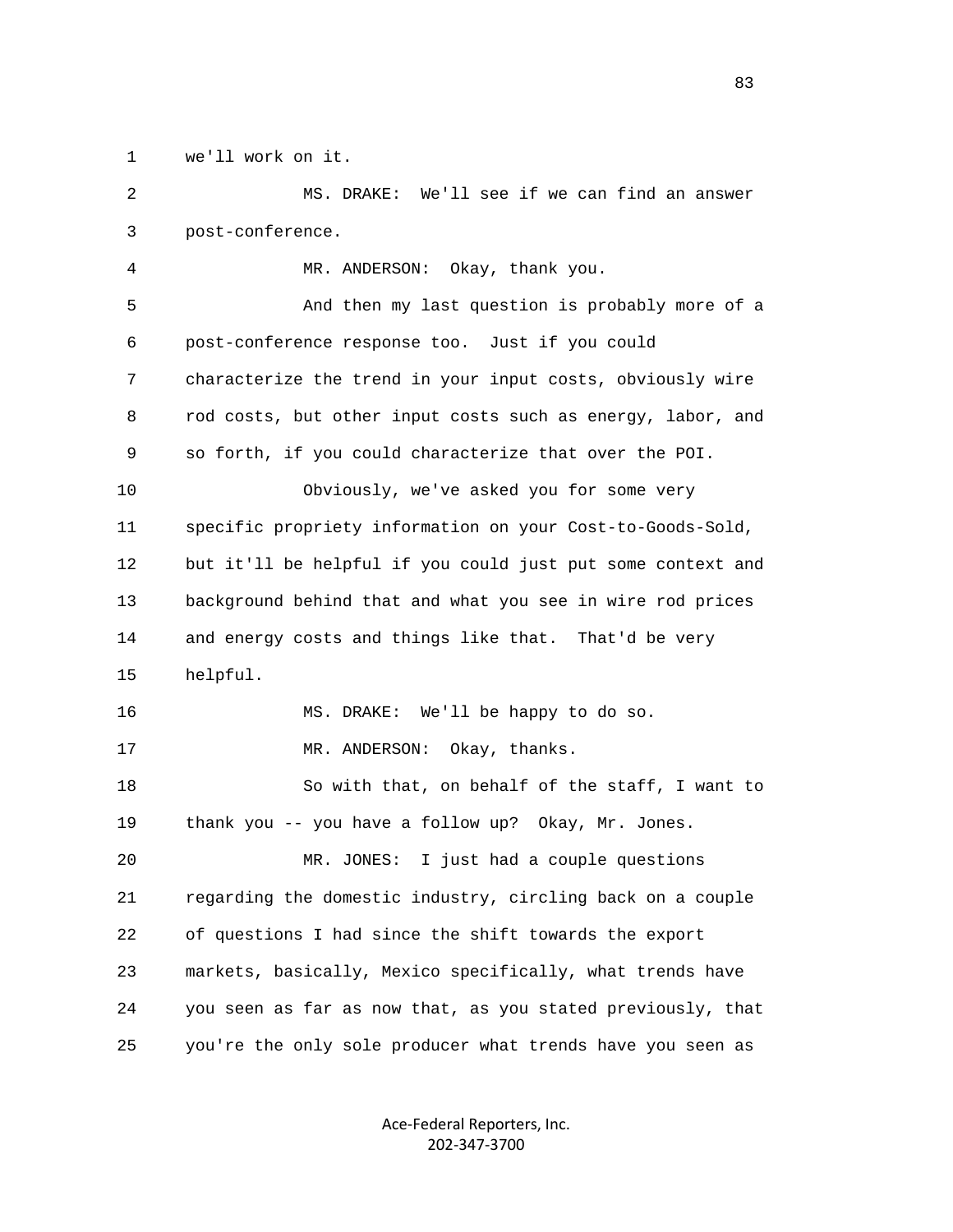1 far as not just imports, but just overall in the domestic 2 industry what have you seen take place over the last two or 3 three years?

 4 MR. FARAH: In our industry it's because you 5 would think if we were the last ones for example left, our 6 production should go up and everything but it really always 7 seemed the trends have been more and more coming from 8 overseas China. That's been the biggest trend we've seen 9 and again with Mexico we've tried to export but that could 10 dry up tomorrow.

 11 That's our issue. There is no guarantees going 12 to Mexico for the export market and again it's a negligible 13 small amount versus what we could do in the domestic market 14 with our capacity but that's pretty much what we've seen 15 it's become automatic now that it's China for curtain 16 closing staples and it seems like everyone is getting their 17 staples from China more and more and more.

 18 We've seen it all along but it just keeps 19 accelerating and we are becoming more aware of it with our 20 customers just telling us now, a lot of them and ones we try 21 to go to they basically say why would we buy it from you? 22 MR. JONES: Thank you. And as far as domestic 23 demand what would your ability be as far as filling domestic 24 demand if the orders were to go through for China

25 specifically?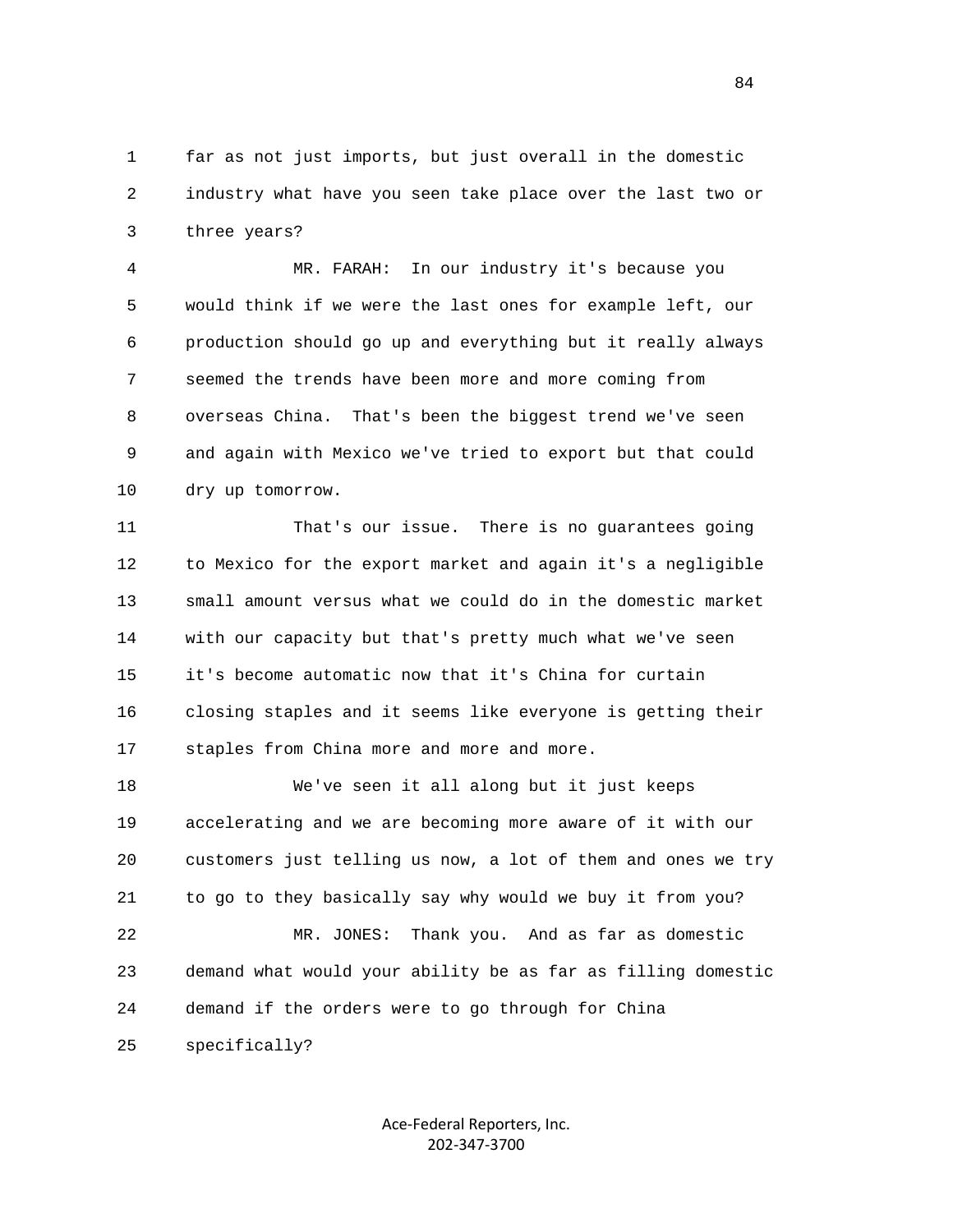1 MR. FARAH: I think we are in a position to 2 satisfy, and again it's difficult because of the data we 3 don't know the whole domestic market so I can only go you 4 know from what I have heard of the past from the previous 5 company when they were doing much, much better and we can 6 satisfy in my mind most of the domestic demand in those 7 areas and if it got any more it would just be incremental 8 investments because we have everything there, but based on 9 and again I don't have access to what the total market size 10 is but based on what they were doing in the past it is much, 11 much larger than what we are doing today and it's the same 12 machines. So I am pretty confident that we could handle 13 probably most of the domestic market. 14 MR. JONES: Thank you. As far as the timing of

 15 the filing of the Petition, was there any particular reason 16 why now versus a year or two ago you didn't file it?

 17 MR. FARAH: Yes. I will be very straight about 18 that. So you know obviously the concerns were from the very 19 beginning and when I bought the company a lot of money went 20 into you know doing things with the equipment, training the 21 employees, getting everything really up to speed so that 22 took some time. Then you know when the sales weren't there 23 you are trying everything and to be really frank money 24 became a very big issue.

25 I'm very grateful to be here today in the

Ace‐Federal Reporters, Inc. 202‐347‐3700

<u>85</u>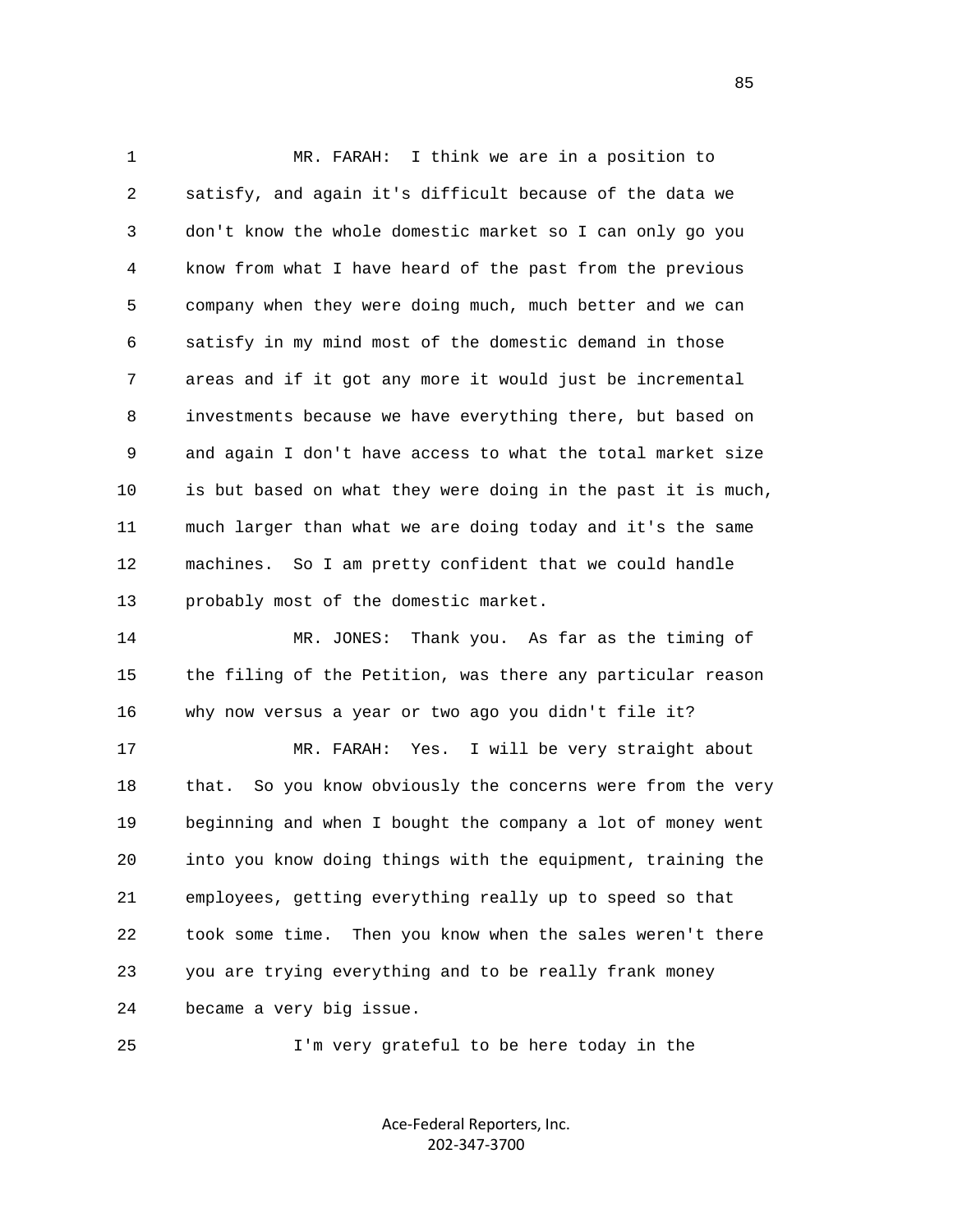1 position to file this but it does cost a lot of money, money 2 we didn't have back then. So I had to make a decision. If 3 we just kept going the way we were going it doesn't matter 4 six months from now or whatever it is. I had to get access 5 to funds just to even bring this petition forward as a last 6 chance because I can invest millions in my plant down there.

 7 I can invest millions in the employees. I can 8 make the best product in the world, be the most efficient 9 but what I cannot do is I cannot sell for fifty cents what 10 costs me a dollar to make and so to me this is our last 11 avenue. I would have filed it much earlier. We didn't have 12 the financial resources to do it so that is primarily the 13 reason we didn't bring this earlier so I had to go out and 14 talk to other people because this is you know, learning 15 about this process and that's what brought me here today.

 16 MR. JONES: Thank you. As far as I mentioned 17 again on investments, looking ahead as far as R&D and 18 investments, not just R&D but also capacity and utilization 19 what type of investments would you be looking forward to in 20 the future? If there are any specifically, you mentioned 21 they have been placed on hold.

```
 22 MR. FARAH: Yes.
```
 23 MR. JONES: Are there any specific investments 24 that your company is looking to --

25 MR. FARAH: There are several but I will just use

Ace‐Federal Reporters, Inc. 202‐347‐3700

<u>86 and 2001 and 2002 and 2003 and 2003 and 2003 and 2003 and 2003 and 2003 and 2003 and 2003 and 2003 and 200</u>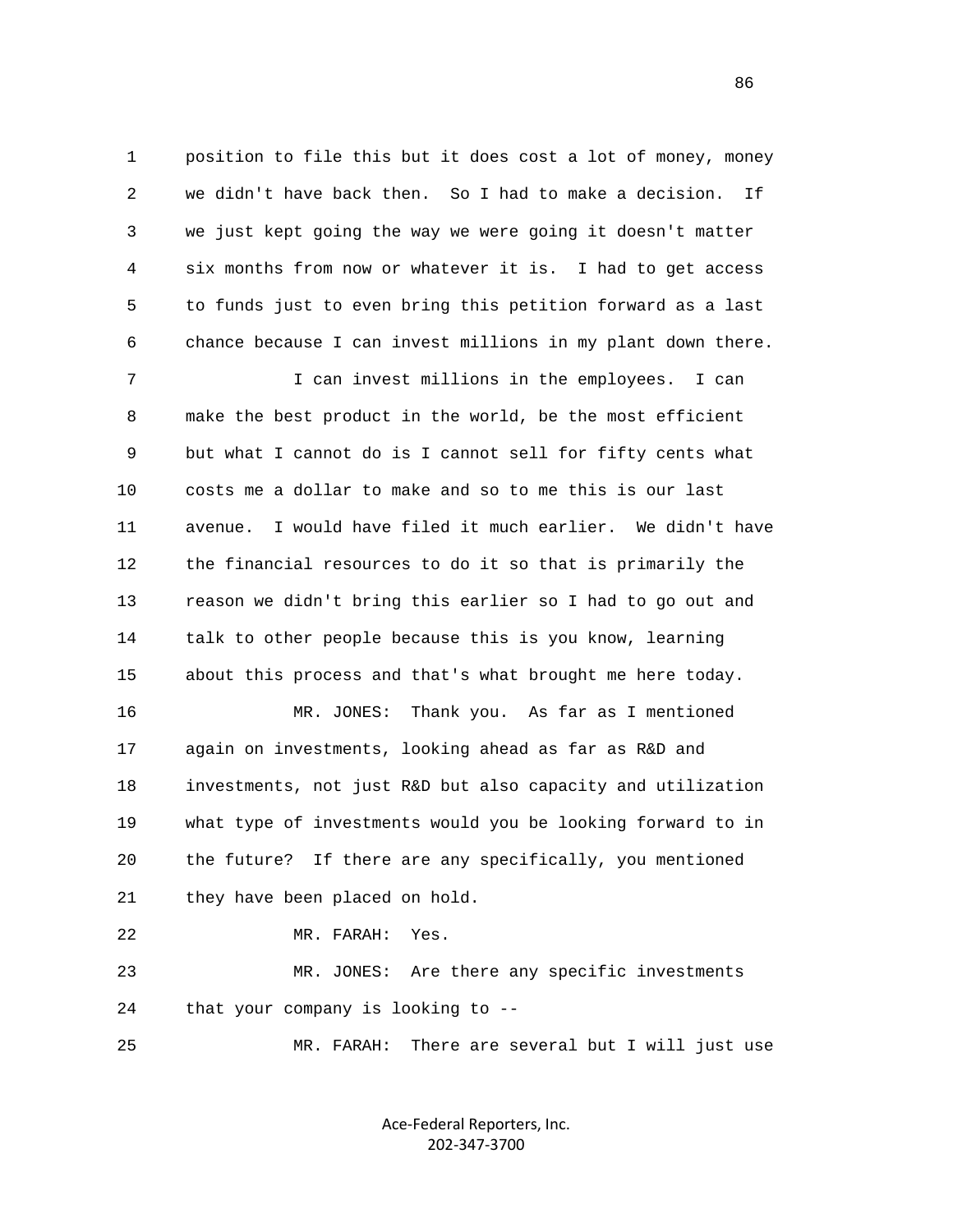1 one as an example so if for example wastewater or water in 2 our process, several years ago, 3-4 years ago anticipating 3 still hoping for more sales and things like that we made a 4 sizeable investment in water recycling equipment and it 5 reduced our wastewater by 95% which would good, that was 6 phase 1 and we still needed more money which I couldn't 7 secure to get it to last to the point where we could be 100 8 percent as we cannot finish that capital investment.

 9 It did reduce our costs, which was great but we 10 still have to -- we don't get the full benefit of being able 11 to recycle 100 percent so we still have to do things 12 offline. We still are sending certain waste away that we 13 wouldn't have to if we can just finish that piece. That's 14 just one small example. There are several others that we'd 15 like to do.

 16 It's really quite exciting, like it's you know I 17 get passionate about it because there is no reason why that 18 plant can't be full. There is absolutely no reason and 19 there are so many investments we can make. The people are 20 great. The knowledge that they have, the expertise is just 21 so underutilized. So we can add, you know my vision 22 eventually is to add other machines, other products maybe 23 eventually to get to that point but first I need to fill up 24 what I have. I can't justify any more making capital 25 investments for something that might not happen so yes,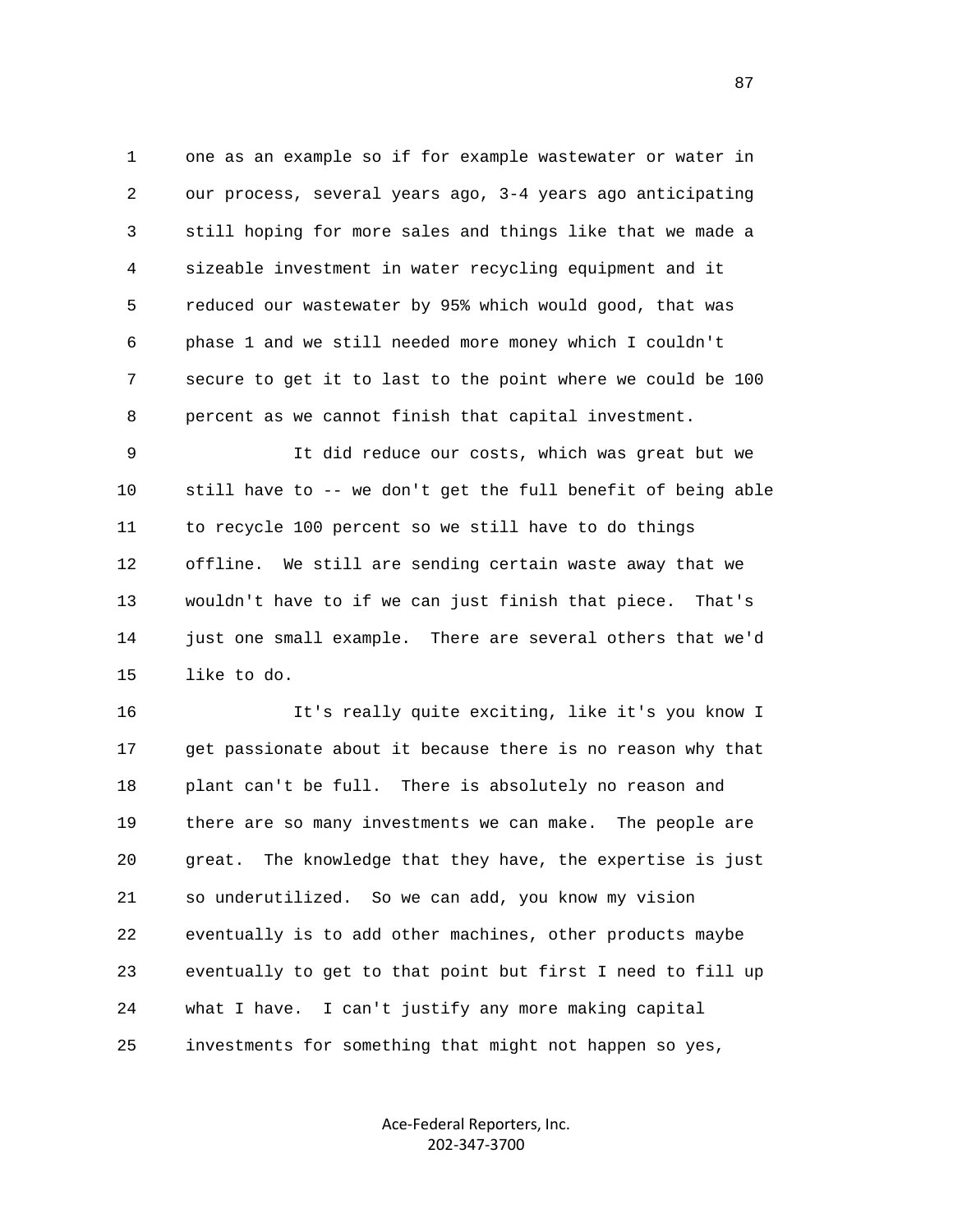1 that's where we are with that.

| 2  | Thank you. No further questions.<br>MR. JONES:                |
|----|---------------------------------------------------------------|
| 3  | Thank you very much. On behalf of<br>MR. ANDERSON:            |
| 4  | staff I want to thank you for responding to our questions,    |
| 5  | for being here today and it's been very helpful to learn      |
| 6  | about your product. I think a lot of us have seen it over     |
| 7  | the years but it's great to hear more specifically about it   |
| 8  | and Ms. Drake I wanted to ask you if you needed a few         |
| 9  | minutes for closing. This is kind of an unusual situation     |
| 10 | so if you are ready to proceed or if you would like a         |
| 11 | couple minutes please --                                      |
| 12 | CLOSING REMARKS BY ELIZABETH DRAKE                            |
| 13 | This is Ms. Drake. I don't think I<br>MS. DRAKE:              |
| 14 | can give a better closing than Mr. Farah just did in terms    |
| 15 | of their commitment to this industry and I really appreciate  |
| 16 | all your attention today so we will just leave it at that.    |
| 17 | Thank you.                                                    |
| 18 | MR. ANDERSON: Okay, great so we will dispense                 |
| 19 | with official closing arguments then? Okay, great. Well       |
| 20 | let me just thank you all for being here and taking time out  |
| 21 | of your business to help us develop the record for the        |
| 22 | Commission.<br>I just wanted to state for the record a couple |
| 23 | of key dates in the investigation here.                       |
| 24 | The deadline for submission of corrections to the             |
| 25 | transcript and for submission of post-conference briefs is    |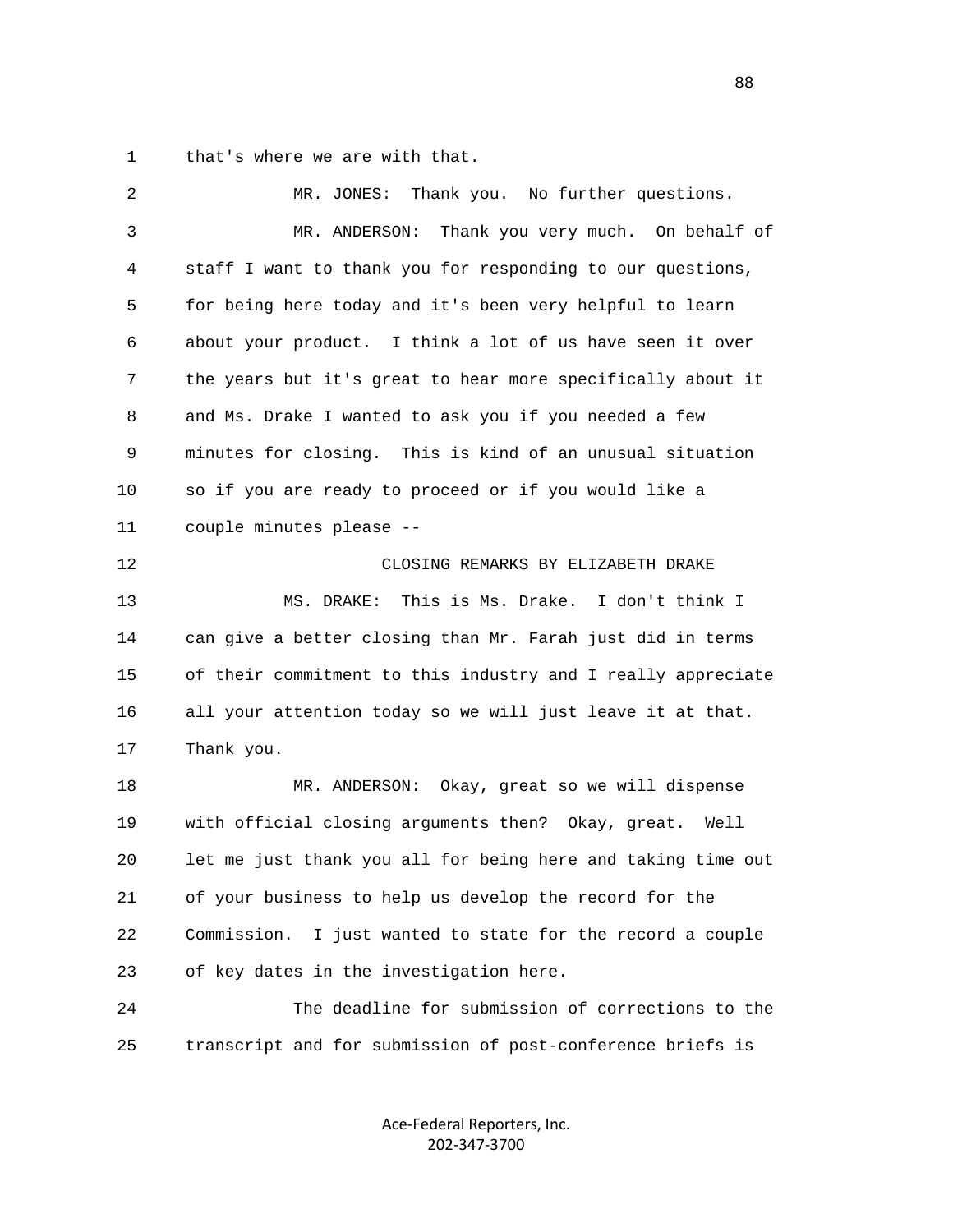1 Wednesday April 26 and if these briefs contain business 2 proprietary information a public version is due on Thursday 3 April 27 and the Commission has tentatively scheduled its 4 vote on this investigation for Friday May 12th and will 5 report our determination to the Secretary of the Department 6 of Commerce on May 15th and Commissioner's opinions will be 7 issued on Monday May 22nd so with that thank you all again 8 and this conference is adjourned. 9 (Whereupon at 2:36 p.m., the meeting was 10 adjourned.) 11 12 13 14 15 16 17 18 19 20 21 22 23 24 25